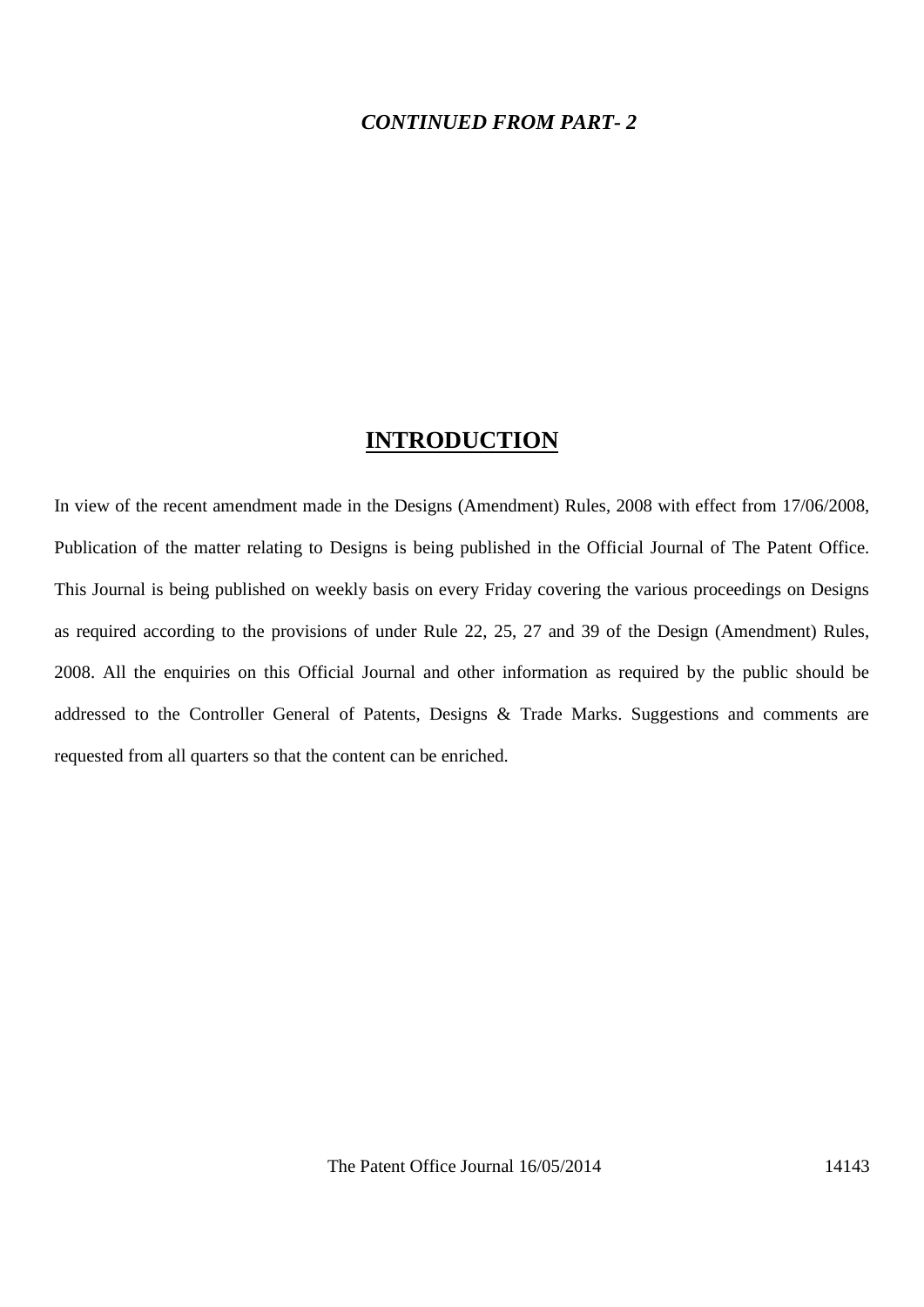## **COPYRIGHT PUBLICATION**

| <b>SL NO</b> | <b>CASE NUMBERS</b> | <b>RENEWED ON</b> |
|--------------|---------------------|-------------------|
| 1.           | 196837              | 05.05.2014        |
| 2.           | 205072              | 05.05.2014        |
| 3.           | 205073              | 05.05.2014        |
| 4.           | 237662              | 05.05.2014        |
| 5.           | 197380              | 05.05.2014        |
| 6.           | 197379              | 05.05.2014        |
| 7.           | 197378              | 05.05.2014        |
| 8.           | 196269              | 05.05.2014        |
| 9.           | 194330              | 05.05.2014        |
| 10.          | 194848              | 05.05.2014        |
| 11.          | 194329              | 05.05.2014        |
| 12.          | 194328              | 05.05.2014        |
| 13.          | 196224              | 05.05.2014        |
| 14.          | 190378              | 05.05.2014        |
| 15.          | 190799              | 05.05.2014        |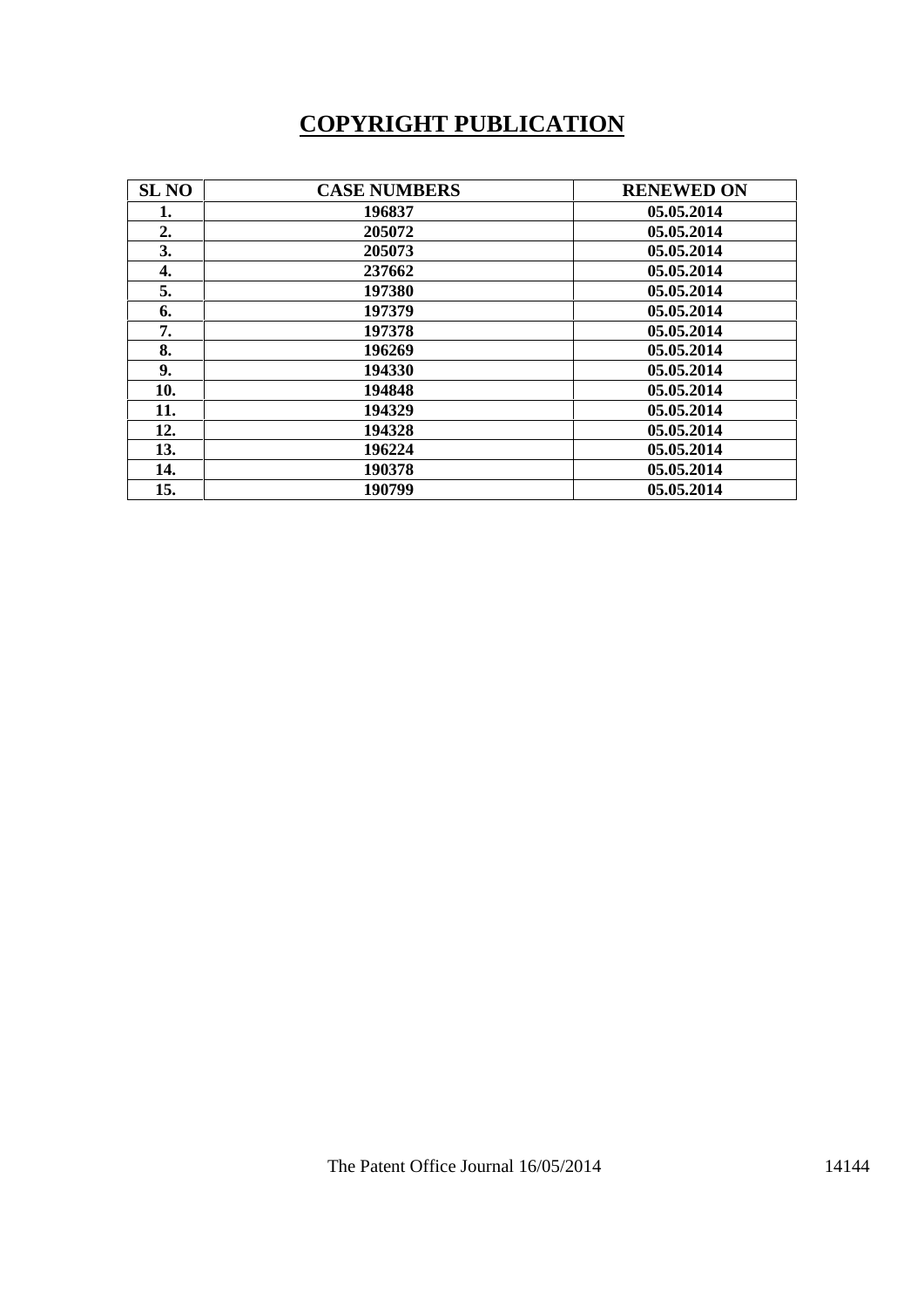## **REGISTRATION OF DESIGNS**

**The following designs have been registered. They are now open for public inspection. In the following each entry the Date of Registration is shown. The Priority Number, Priority Date and Priority Country are also shown**

| <b>DESIGN NUMBER</b>                                                                                                                                                                                                                      | 249990      |                  |                                                                   |  |
|-------------------------------------------------------------------------------------------------------------------------------------------------------------------------------------------------------------------------------------------|-------------|------------------|-------------------------------------------------------------------|--|
| <b>CLASS</b>                                                                                                                                                                                                                              | $21-01$     |                  |                                                                   |  |
| 1) GRAVITY BOARD GAMES APS,<br>STÅRUPVEJ 15, ØSTRE HØJBY, 4573 HØJBY, DENMARK                                                                                                                                                             |             |                  |                                                                   |  |
| <b>DATE OF REGISTRATION</b>                                                                                                                                                                                                               |             | 07/12/2012       |                                                                   |  |
| <b>TITLE</b>                                                                                                                                                                                                                              |             | <b>GAMEBOARD</b> |                                                                   |  |
| <b>PRIORITY</b>                                                                                                                                                                                                                           |             |                  |                                                                   |  |
| PRIORITY NUMBER                                                                                                                                                                                                                           | <b>DATE</b> |                  | <b>COUNTRY</b>                                                    |  |
| 002053991 - 0002                                                                                                                                                                                                                          | 07/06/2012  |                  | <b>OHIM</b>                                                       |  |
| <b>DESIGN NUMBER</b>                                                                                                                                                                                                                      |             | 249685           |                                                                   |  |
| <b>CLASS</b>                                                                                                                                                                                                                              |             | $12 - 05$        |                                                                   |  |
| 1) KONE CORPORATION, A COMPANY ORGANIZED AND EXISTING UNDER<br>THE LAWS OF FINLAND, OF THE ADDRESS<br>KARTANONTIE 1, 00330 HELSINKI, FINLAND                                                                                              |             |                  |                                                                   |  |
| <b>DATE OF REGISTRATION</b>                                                                                                                                                                                                               |             | 26/11/2012       |                                                                   |  |
| <b>TITLE</b>                                                                                                                                                                                                                              |             |                  | DECORATIVE FILM USED FOR ESCALATORS,<br>LIFTS AND MOVING WALKWAYS |  |
| <b>PRIORITY</b>                                                                                                                                                                                                                           |             |                  |                                                                   |  |
| PRIORITY NUMBER                                                                                                                                                                                                                           | <b>DATE</b> | <b>COUNTRY</b>   |                                                                   |  |
| 002053827-0004                                                                                                                                                                                                                            | 07/06/2012  |                  | EUROPEAN UNION                                                    |  |
| <b>DESIGN NUMBER</b>                                                                                                                                                                                                                      |             | 254005           |                                                                   |  |
| <b>CLASS</b>                                                                                                                                                                                                                              |             | $19-06$          |                                                                   |  |
| 1) PRIVÉE A.G. KABUSHIKI KAISHA (ALSO TRADING AS PRIVÉE A.G.<br>CORPORATION), A CORPORATION DULY ORGANIZED AND EXISTING<br>UNDER THE LAWS OF JAPAN OF<br>6-10-1, ROPPONGI, MINATO-KU, TOKYO 106-6117, JAPAN, MANUFACTURERS<br>& MERCHANTS |             |                  |                                                                   |  |
| <b>DATE OF REGISTRATION</b>                                                                                                                                                                                                               |             | 21/05/2013       |                                                                   |  |
| <b>TITLE</b>                                                                                                                                                                                                                              |             | <b>CRAYON</b>    |                                                                   |  |
| <b>PRIORITY</b>                                                                                                                                                                                                                           |             |                  |                                                                   |  |
| PRIORITY NUMBER                                                                                                                                                                                                                           | <b>DATE</b> |                  | <b>COUNTRY</b>                                                    |  |
| 2012-28935                                                                                                                                                                                                                                | 27/11/2012  |                  | <b>JAPAN</b>                                                      |  |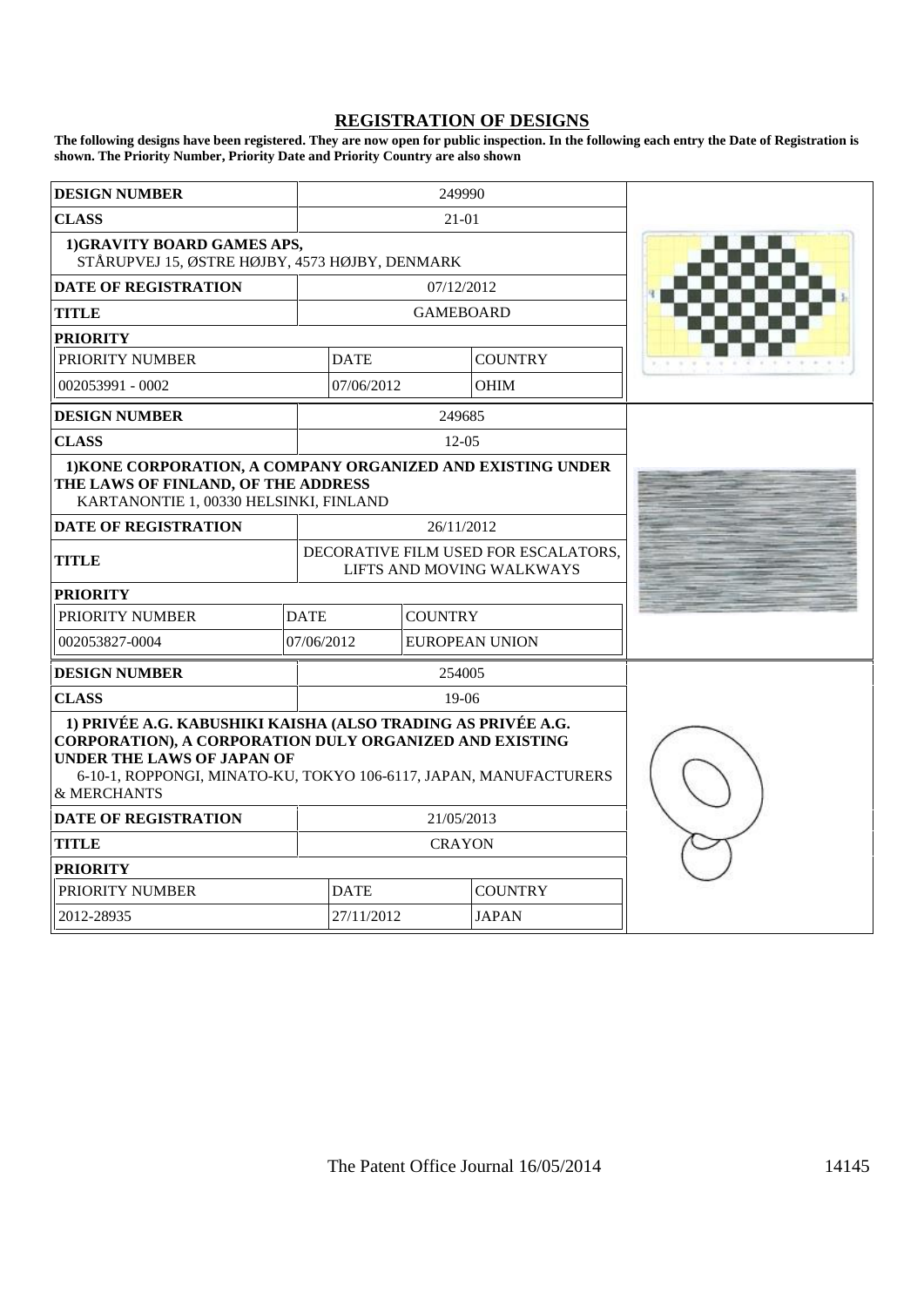| <b>DESIGN NUMBER</b>                                                                                                                                                                            | 255719                   |                           |                                 |                        |  |
|-------------------------------------------------------------------------------------------------------------------------------------------------------------------------------------------------|--------------------------|---------------------------|---------------------------------|------------------------|--|
| <b>CLASS</b>                                                                                                                                                                                    | 09-07                    |                           |                                 |                        |  |
| 1) GREIF INTERNATIONAL HOLDING BV, A DUTCH COMPANY<br>OF                                                                                                                                        |                          |                           |                                 |                        |  |
| BERGSEWEG 6, VREELAND 3633AK, NETHERLANDS                                                                                                                                                       |                          |                           |                                 |                        |  |
| <b>DATE OF REGISTRATION</b>                                                                                                                                                                     |                          |                           | 08/08/2013                      |                        |  |
| <b>TITLE</b>                                                                                                                                                                                    |                          |                           | PRESS-IN INSERT FOR A CONTAINER |                        |  |
| <b>PRIORITY</b>                                                                                                                                                                                 |                          |                           |                                 |                        |  |
| PRIORITY NUMBER                                                                                                                                                                                 |                          | <b>DATE</b>               | <b>COUNTRY</b>                  |                        |  |
| 29/446,451                                                                                                                                                                                      |                          | 23/02/2013                | U.S.A.                          |                        |  |
|                                                                                                                                                                                                 |                          |                           |                                 |                        |  |
| <b>DESIGN NUMBER</b>                                                                                                                                                                            |                          |                           | 252836                          |                        |  |
| <b>CLASS</b>                                                                                                                                                                                    |                          |                           | 15-99                           |                        |  |
| 1) COUNCIL OF SCIENTIFIC AND INDUSTRIAL RESEARCH,<br>RAFI MARG, NEW DELHI-110001, INDIA, AN INDIAN<br>REGISTERED BODY INCORPORATED UNDER THE REGISTRATION<br>OF SOCIETIES ACT (ACT XXI OF 1860) |                          |                           |                                 |                        |  |
| <b>DATE OF REGISTRATION</b>                                                                                                                                                                     |                          |                           | 03/04/2013                      |                        |  |
| <b>TITLE</b>                                                                                                                                                                                    | ALL TERRINE MOBILE ROBOT |                           |                                 |                        |  |
| <b>PRIORITY NA</b>                                                                                                                                                                              |                          |                           |                                 |                        |  |
| <b>DESIGN NUMBER</b>                                                                                                                                                                            |                          |                           | 254251                          |                        |  |
| <b>CLASS</b>                                                                                                                                                                                    |                          |                           | 23-01                           |                        |  |
| 1) HANSGROHE SE,<br>OF AUESTR. 5-9, D-77761 SCHILTACH, GERMANY, A GERMAN COMPANY                                                                                                                |                          |                           |                                 |                        |  |
| DATE OF REGISTRATION                                                                                                                                                                            |                          |                           | 03/06/2013                      |                        |  |
| <b>TITLE</b>                                                                                                                                                                                    |                          |                           | SANITARY FAUCET                 |                        |  |
| <b>PRIORITY</b><br>PRIORITY NUMBER<br>001354435-0001                                                                                                                                            |                          | <b>DATE</b><br>11/12/2012 |                                 | <b>COUNTRY</b><br>OHIM |  |
|                                                                                                                                                                                                 |                          |                           |                                 |                        |  |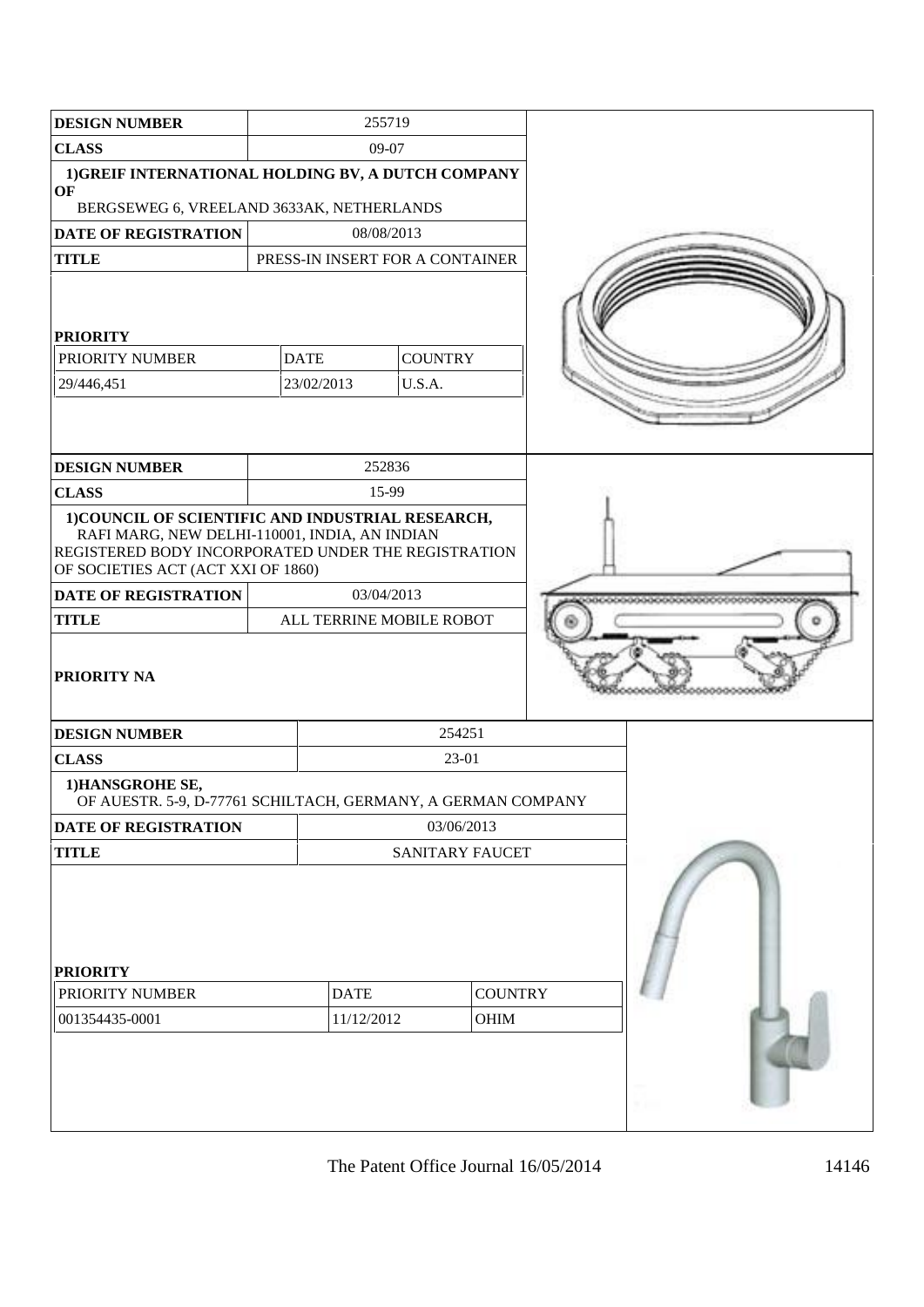| <b>DESIGN NUMBER</b>                                                                                                                                                                          |                   |                | 255182                       |  |
|-----------------------------------------------------------------------------------------------------------------------------------------------------------------------------------------------|-------------------|----------------|------------------------------|--|
| <b>CLASS</b><br>$09-01$                                                                                                                                                                       |                   |                |                              |  |
| 1) GODREJ CONSUMER PRODUCTS LIMITED, AN INDIAN COMPANY WHOSE<br><b>ADDRESS IS</b><br>PIROJSHANAGAR, EASTERN EXPRESS HIGHWAY, VIKHROLI EAST, MUMBAI-<br>400079, MAHARASHTRA, AN INDIAN COMPANY |                   |                |                              |  |
| <b>DATE OF REGISTRATION</b>                                                                                                                                                                   |                   | 11/07/2013     |                              |  |
| <b>TITLE</b>                                                                                                                                                                                  |                   |                | <b>BOTTLE FOR COSMETICS</b>  |  |
| PRIORITY NA                                                                                                                                                                                   |                   |                |                              |  |
| <b>DESIGN NUMBER</b>                                                                                                                                                                          |                   |                | 240408                       |  |
| <b>CLASS</b>                                                                                                                                                                                  |                   | 13-03          |                              |  |
| 1) SUMITOMO WIRING SYSTEMS LTD.,<br>1-14, NISHISUEHIRO-CHO, YOKKAICHI-SHI, MIE-KEN 510-8503, JAPAN                                                                                            |                   |                |                              |  |
| <b>DATE OF REGISTRATION</b>                                                                                                                                                                   |                   | 24/10/2011     |                              |  |
| <b>TITLE</b>                                                                                                                                                                                  |                   |                | ELECTRICAL CONNECTOR HOUSING |  |
| <b>PRIORITY</b>                                                                                                                                                                               |                   |                |                              |  |
| PRIORITY NUMBER                                                                                                                                                                               | <b>DATE</b>       |                | <b>COUNTRY</b>               |  |
| 2011-009680                                                                                                                                                                                   | 26/04/2011        |                | <b>JAPAN</b>                 |  |
| <b>DESIGN NUMBER</b>                                                                                                                                                                          |                   |                |                              |  |
| <b>CLASS</b>                                                                                                                                                                                  | 255007<br>$16-01$ |                |                              |  |
| 1) SAMSUNG ELECTRONICS CO., LTD.<br>129, SAMSUNG-RO, YEONGTONG-GU, SUWON-SI, GYEONGGI-DO, 443-742,<br>REPUBLIC OF KOREA, A COMPANY OF REPUBLIC OF KOREA                                       |                   |                |                              |  |
| <b>DATE OF REGISTRATION</b>                                                                                                                                                                   |                   | 04/07/2013     |                              |  |
| <b>TITLE</b>                                                                                                                                                                                  |                   | <b>CAMERA</b>  |                              |  |
| <b>PRIORITY</b>                                                                                                                                                                               |                   |                |                              |  |
| PRIORITY NUMBER                                                                                                                                                                               | <b>DATE</b>       | <b>COUNTRY</b> |                              |  |
| 30-2013-0000745                                                                                                                                                                               | 05/01/2013        |                | <b>REPUBLIC OF KOREA</b>     |  |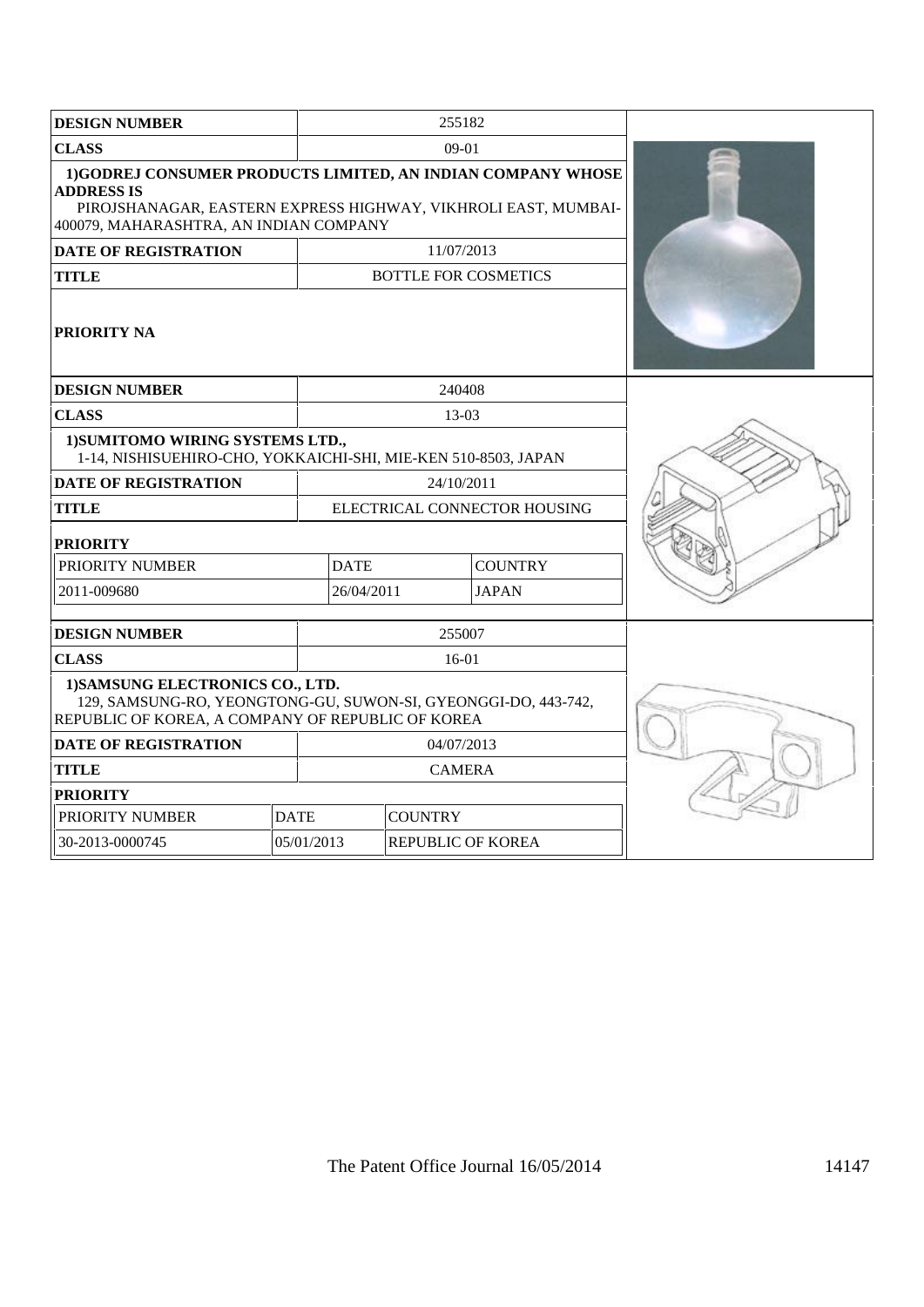| <b>DESIGN NUMBER</b>                                                                                                                                                                                                         |             | 253717                             |  |
|------------------------------------------------------------------------------------------------------------------------------------------------------------------------------------------------------------------------------|-------------|------------------------------------|--|
| <b>CLASS</b>                                                                                                                                                                                                                 |             |                                    |  |
| 1) SAVERGLASS, A FRENCH COMPANY OF<br>3 RUE DE LA GARE, 60960 FEUQUIERES, FRANCE                                                                                                                                             |             |                                    |  |
| <b>DATE OF REGISTRATION</b>                                                                                                                                                                                                  |             | 08/05/2013                         |  |
| <b>TITLE</b>                                                                                                                                                                                                                 |             | <b>BOTTLE</b>                      |  |
| <b>PRIORITY</b>                                                                                                                                                                                                              |             |                                    |  |
| PRIORITY NUMBER                                                                                                                                                                                                              | <b>DATE</b> | <b>COUNTRY</b>                     |  |
| 002139089-0001                                                                                                                                                                                                               | 20/11/2012  | <b>OHIM</b>                        |  |
|                                                                                                                                                                                                                              |             |                                    |  |
| <b>DESIGN NUMBER</b>                                                                                                                                                                                                         |             | 255687                             |  |
| <b>CLASS</b>                                                                                                                                                                                                                 |             | 09-04                              |  |
| 1) ALKON PLASTICS PVT. LTD., 801, 8TH FLOOR, EMBASSY CHAMBERS, 3RD<br>ROAD, KHAR (WEST), MUMBAI: 400 052. (INDIA)<br>INDIAN NATIONAL A PVT. LIMITED COMPANY INCORPORATED UNDER THE<br>INDIAN COMPANIES ACT, OF ABOVE ADDRESS |             |                                    |  |
| <b>DATE OF REGISTRATION</b>                                                                                                                                                                                                  |             | 06/08/2013                         |  |
| <b>TITLE</b>                                                                                                                                                                                                                 |             | <b>NESTING BINS</b>                |  |
| <b>PRIORITY NA</b>                                                                                                                                                                                                           |             |                                    |  |
| <b>DESIGN NUMBER</b>                                                                                                                                                                                                         |             | 255799                             |  |
| <b>CLASS</b>                                                                                                                                                                                                                 |             | $14-03$                            |  |
| 1) DAIKIN INDUSTRIES LTD. A JAPANESE COMPANY OF THE ADDRESS:<br>UMEDA CENTER BUILDING, 4-12 NAKAZAKI-NISHI 2-CHOME, KITA-KU,<br>OSAKA-SHI, OSAKA-FU, JAPAN                                                                   |             |                                    |  |
| <b>DATE OF REGISTRATION</b>                                                                                                                                                                                                  |             | 13/08/2013                         |  |
| <b>TITLE</b>                                                                                                                                                                                                                 |             | REMOTE CONTROL FOR AIR CONDITIONER |  |
| <b>PRIORITY NA</b>                                                                                                                                                                                                           |             |                                    |  |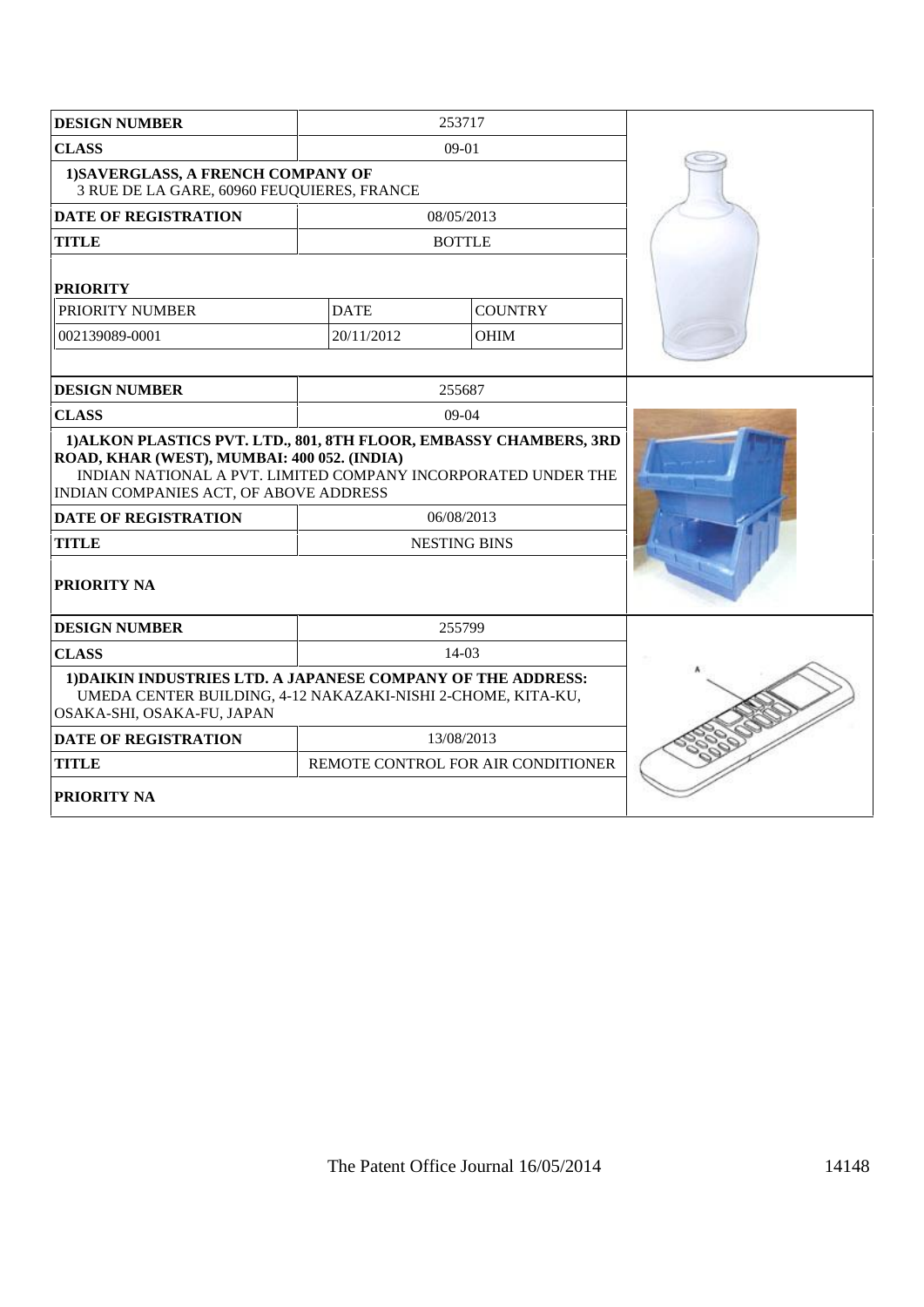| <b>DESIGN NUMBER</b>                                                                                                                                                                                                                   |             | 256736                          |  |  |  |
|----------------------------------------------------------------------------------------------------------------------------------------------------------------------------------------------------------------------------------------|-------------|---------------------------------|--|--|--|
| <b>CLASS</b>                                                                                                                                                                                                                           |             | $06-06$                         |  |  |  |
| 1) WIPRO ENTERPRISES LIMITED, A COMPANY REGISTERED UNDER THE<br><b>COMPANIES ACT 1956 HAVING ITS REGISTERED OFFICE AT</b><br>#134, DODDAKANNELLI, SARJAPUR ROAD, BANGALORE-560035,<br>KARNATAKA, INDIA; NATIONALITY : INDIAN           |             |                                 |  |  |  |
| <b>DATE OF REGISTRATION</b>                                                                                                                                                                                                            |             | 24/09/2013                      |  |  |  |
| <b>TITLE</b>                                                                                                                                                                                                                           |             | <b>CLASSROOM DESK CUM CHAIR</b> |  |  |  |
| PRIORITY NA                                                                                                                                                                                                                            |             |                                 |  |  |  |
| <b>DESIGN NUMBER</b>                                                                                                                                                                                                                   |             | 253225                          |  |  |  |
| <b>CLASS</b>                                                                                                                                                                                                                           |             | 13-02                           |  |  |  |
| 1) ZHANGZHOU HUAWEI POWER SUPPLY TECHNOLOGY CO., LTD. HAVING<br><b>PLACE OF BUSINESS AT</b><br>INDUSTRIAL CONCENTRATION DISTRICT, LIEYU TOWN, YUNXIAO COUNTY,<br>ZHANGZHOU CITY, FUJIAN PROVINCE, CHINA                                |             |                                 |  |  |  |
| <b>DATE OF REGISTRATION</b>                                                                                                                                                                                                            |             | 18/04/2013                      |  |  |  |
| <b>TITLE</b>                                                                                                                                                                                                                           |             | DIGITAL DISPLAY BATTERY         |  |  |  |
| <b>PRIORITY</b>                                                                                                                                                                                                                        |             |                                 |  |  |  |
| PRIORITY NUMBER                                                                                                                                                                                                                        | <b>DATE</b> | <b>COUNTRY</b>                  |  |  |  |
| 201330016457.8                                                                                                                                                                                                                         | 21/01/2013  | <b>CHINA</b>                    |  |  |  |
| <b>DESIGN NUMBER</b>                                                                                                                                                                                                                   |             | 254115                          |  |  |  |
| <b>CLASS</b>                                                                                                                                                                                                                           |             | 15-99                           |  |  |  |
| 1) M/S MEGHA STEEL INDUSTRIES, FOCAL POINT EXTN, NEAR PHASE-VII,<br>DHANDARI KHURD, LUDHIANA-141010 (PUNJAB) INDIA<br>AN INDIAN PROPRIETORSHIP FIRM WHOSE PROPRIETOR IS:- KULDIP<br>SINGLA BEING INDIAN NATIONALS OF THE ABOVE ADDRESS |             |                                 |  |  |  |
| <b>DATE OF REGISTRATION</b>                                                                                                                                                                                                            |             | 28/05/2013                      |  |  |  |
| <b>TITLE</b>                                                                                                                                                                                                                           |             | <b>BUTTON MAKING MACHINE</b>    |  |  |  |
| <b>PRIORITY NA</b>                                                                                                                                                                                                                     |             |                                 |  |  |  |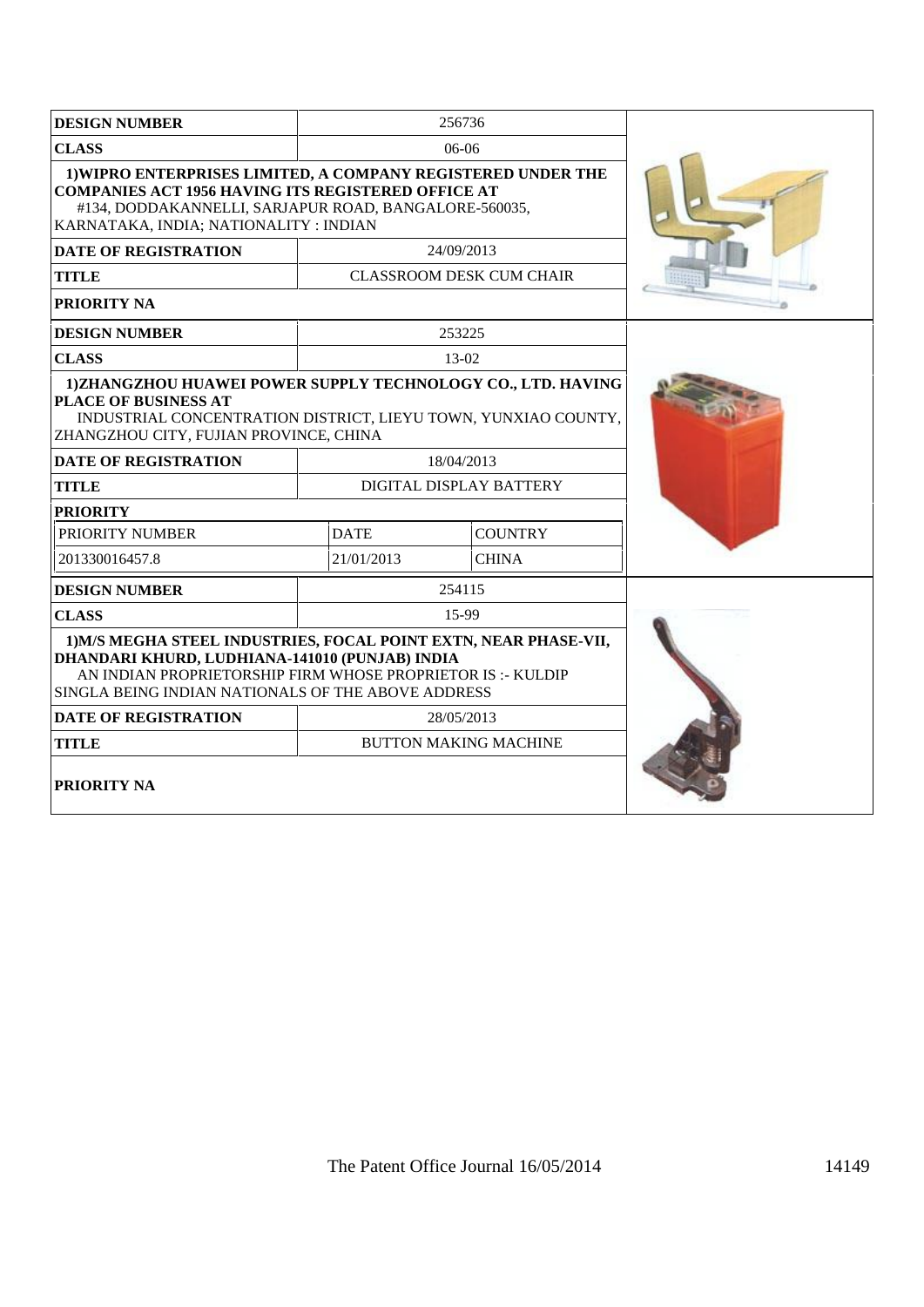| <b>DESIGN NUMBER</b>                                                                                                                                                                                                                          |                     | 255952                |  |
|-----------------------------------------------------------------------------------------------------------------------------------------------------------------------------------------------------------------------------------------------|---------------------|-----------------------|--|
| <b>CLASS</b>                                                                                                                                                                                                                                  |                     | 13-01                 |  |
| 1) M/S. UKASA INDUSTRIAL COMPONENTS (P) LTD. (INDIAN NATIONAL)<br>AT<br>65/36, NEW ROHTAK ROAD, NEW DELHI-110005 (INDIA)                                                                                                                      |                     |                       |  |
| <b>DATE OF REGISTRATION</b>                                                                                                                                                                                                                   |                     | 22/08/2013            |  |
| <b>TITLE</b>                                                                                                                                                                                                                                  |                     | <b>ELECTRIC MOTOR</b> |  |
| <b>PRIORITY NA</b>                                                                                                                                                                                                                            |                     |                       |  |
| <b>DESIGN NUMBER</b>                                                                                                                                                                                                                          |                     | 254644                |  |
| <b>CLASS</b>                                                                                                                                                                                                                                  |                     | 23-04                 |  |
| 1) MR. KAMALESH BANERJEE, AN INDIAN CITIZEN, OF THE ADDRESS<br>WZ-8A, KIRTI NAGAR INDUSTRIAL AREA, NEW DELHI-110015                                                                                                                           |                     |                       |  |
| <b>DATE OF REGISTRATION</b>                                                                                                                                                                                                                   |                     | 21/06/2013            |  |
| <b>TITLE</b>                                                                                                                                                                                                                                  |                     | AIR COOLER            |  |
| <b>PRIORITY NA</b>                                                                                                                                                                                                                            |                     |                       |  |
| <b>DESIGN NUMBER</b>                                                                                                                                                                                                                          |                     | 256318                |  |
| <b>CLASS</b>                                                                                                                                                                                                                                  |                     | 26-05                 |  |
| 1) KONINKLIJKE PHILIPS N.V., A COMPANY ORGANIZED AND<br><b>EXISTING UNDER THE LAWS OF THE KINGDOM OF THE</b><br>NETHERLANDS, RESIDING AT EINDHOVEN,<br>WHOSE POST-OFFICE ADDRESS IS HIGH TECH CAMPUS 5, 5656 AE<br>EINDHOVEN, THE NETHERLANDS |                     |                       |  |
| <b>DATE OF REGISTRATION</b>                                                                                                                                                                                                                   |                     | 09/09/2013            |  |
| <b>TITLE</b>                                                                                                                                                                                                                                  | <b>CEILING LAMP</b> |                       |  |
| <b>PRIORITY</b>                                                                                                                                                                                                                               |                     |                       |  |
| PRIORITY NUMBER                                                                                                                                                                                                                               | <b>DATE</b>         | <b>COUNTRY</b>        |  |
| 002200154-0006                                                                                                                                                                                                                                | 11/03/2013          | <b>OHIM</b>           |  |
|                                                                                                                                                                                                                                               |                     |                       |  |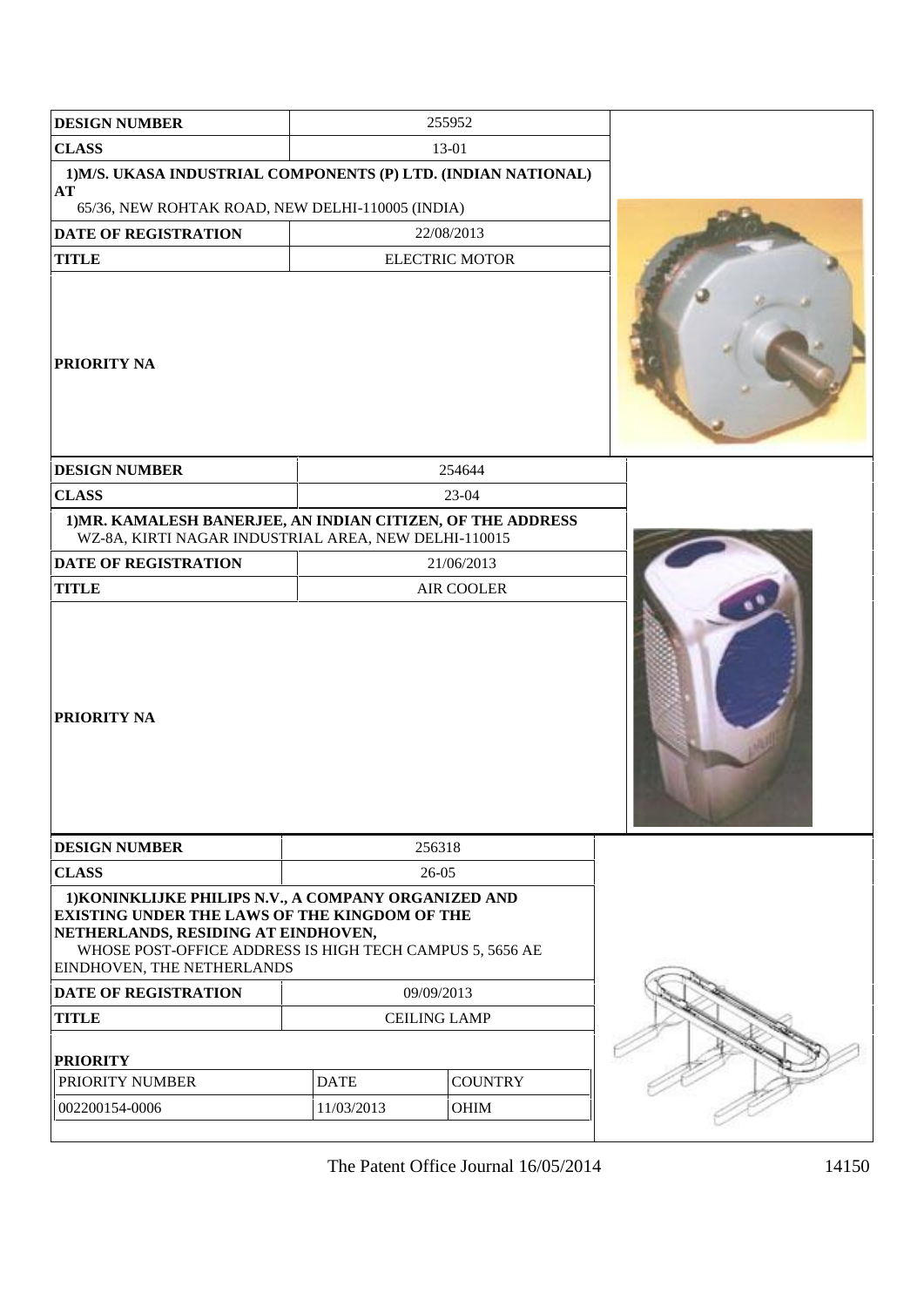| <b>DESIGN NUMBER</b>                                                                                                                                                                                                                                                                                                                                                                                                                       | 256747                                              |                |  |  |  |
|--------------------------------------------------------------------------------------------------------------------------------------------------------------------------------------------------------------------------------------------------------------------------------------------------------------------------------------------------------------------------------------------------------------------------------------------|-----------------------------------------------------|----------------|--|--|--|
| <b>CLASS</b>                                                                                                                                                                                                                                                                                                                                                                                                                               | $12 - 16$                                           |                |  |  |  |
| 1) MR. SURESH RAMPRAKASH CHAWLA., HAVING ADDRESS AT<br>KARISHMA NEST, ROW HOUSE NO:-8, MORWADI, PIMPRI, PUNE:-411018,<br>MAHARASHTRA STATE, INDIA NATIONALITY:- INDIAN                                                                                                                                                                                                                                                                     |                                                     |                |  |  |  |
| <b>DATE OF REGISTRATION</b>                                                                                                                                                                                                                                                                                                                                                                                                                | 25/09/2013                                          |                |  |  |  |
| <b>TITLE</b>                                                                                                                                                                                                                                                                                                                                                                                                                               | SAFETY BOX IN SPARE WHEEL USED IN<br><b>VEHICLE</b> |                |  |  |  |
| <b>PRIORITY NA</b>                                                                                                                                                                                                                                                                                                                                                                                                                         |                                                     |                |  |  |  |
| <b>DESIGN NUMBER</b>                                                                                                                                                                                                                                                                                                                                                                                                                       | 256035                                              |                |  |  |  |
| <b>CLASS</b>                                                                                                                                                                                                                                                                                                                                                                                                                               | $08-06$                                             |                |  |  |  |
| 1) USHA MANUFACTURES, INDIAN PROPRIETORSHIP FIRM HAVING<br>PRINCIPAL PLACE OF BUSINESS AT 4/6, PATEL NAGAR, BHOJA BHAGAT<br>CHOWK, RAJKOT-360002, GUJARAT, INDIA AND HAVING PROPRIETOR<br>MAHESH K. ATKOTIYA, RESIDING AT<br>17-RAJLAXMI SOCIETY, NEAR SOMNATH SCHOOL, "MAHESH NIVAS",<br>KOTHARIYA ROAD, RAJKOT INDIAN NATIONALS                                                                                                          |                                                     |                |  |  |  |
| <b>DATE OF REGISTRATION</b>                                                                                                                                                                                                                                                                                                                                                                                                                | 26/08/2013                                          |                |  |  |  |
| <b>TITLE</b>                                                                                                                                                                                                                                                                                                                                                                                                                               | <b>HANDLE</b>                                       |                |  |  |  |
| PRIORITY NA                                                                                                                                                                                                                                                                                                                                                                                                                                |                                                     |                |  |  |  |
| <b>DESIGN NUMBER</b>                                                                                                                                                                                                                                                                                                                                                                                                                       | 255365                                              |                |  |  |  |
| <b>CLASS</b>                                                                                                                                                                                                                                                                                                                                                                                                                               | $12 - 08$                                           |                |  |  |  |
| 1) FORD MOTOR COMPANY A COMPANY ORGANIZED AND EXISTING<br>UNDER THE LAWS OF UNITED STATES OF AMERICA, HAVING ITS OFFICE<br>AT DEARBORN, COUNTY OF WAYNE, STATE OF MICHIGAN, UNITED STATES<br>OF AMERICA, AND FORD OTOMOTIV SANAYI ANONIM SIRKETI A<br><b>COMPANY ORGANIZED AND EXISTING UNDER THE LAWS OF REPUBLIC OF</b><br>TURKEY, HAVING ITS OFFICE AT<br>AKPINAR MAHALLESI, HASAN BASRI CADDESI NO. 2, SANCAKTEPE,<br>ISTANBUL, TURKEY |                                                     |                |  |  |  |
| <b>DATE OF REGISTRATION</b>                                                                                                                                                                                                                                                                                                                                                                                                                | 22/07/2013                                          |                |  |  |  |
| <b>TITLE</b>                                                                                                                                                                                                                                                                                                                                                                                                                               | <b>TRUCK</b>                                        |                |  |  |  |
| <b>PRIORITY</b>                                                                                                                                                                                                                                                                                                                                                                                                                            |                                                     |                |  |  |  |
| PRIORITY NUMBER                                                                                                                                                                                                                                                                                                                                                                                                                            | <b>DATE</b>                                         | <b>COUNTRY</b> |  |  |  |
| 29/443.888                                                                                                                                                                                                                                                                                                                                                                                                                                 | 23/01/2013                                          |                |  |  |  |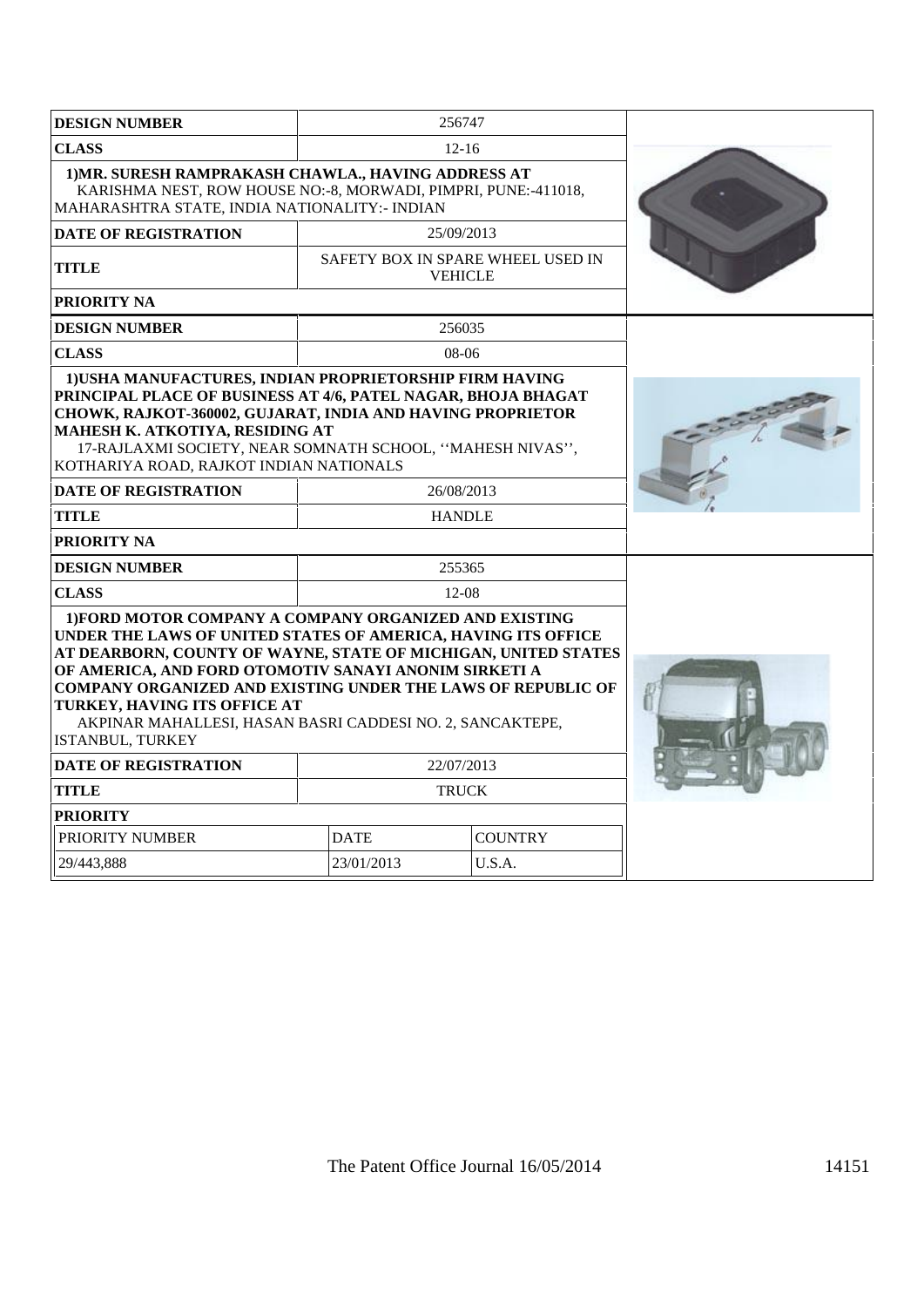| <b>DESIGN NUMBER</b>                                                                                                                                                                                                                                                                                                                       | 254623                                                                                                                                                                                                      |  |
|--------------------------------------------------------------------------------------------------------------------------------------------------------------------------------------------------------------------------------------------------------------------------------------------------------------------------------------------|-------------------------------------------------------------------------------------------------------------------------------------------------------------------------------------------------------------|--|
| <b>CLASS</b>                                                                                                                                                                                                                                                                                                                               |                                                                                                                                                                                                             |  |
| & ENGINEERING,<br><b>FIRM</b>                                                                                                                                                                                                                                                                                                              | 1) MR. IKRAM SAIFI R/O 1/1179 BABA NAGAR, BEHIND D.P.S. SCHOOL, OLD<br>FARIDABAD AN INDIAN CITIZENS, PROPRIETOR OF M/S M. M. DIES TOOLS<br>1/1179 BABA NAGAR, BEHIND D.P.S. SCHOOL, OLD FARIDABAD AN INDIAN |  |
| <b>DATE OF REGISTRATION</b>                                                                                                                                                                                                                                                                                                                | 20/06/2013                                                                                                                                                                                                  |  |
| <b>TITLE</b>                                                                                                                                                                                                                                                                                                                               | <b>HOOPER TOOLS</b>                                                                                                                                                                                         |  |
| PRIORITY NA                                                                                                                                                                                                                                                                                                                                |                                                                                                                                                                                                             |  |
| <b>DESIGN NUMBER</b>                                                                                                                                                                                                                                                                                                                       | 256152                                                                                                                                                                                                      |  |
| <b>CLASS</b>                                                                                                                                                                                                                                                                                                                               | 23-04                                                                                                                                                                                                       |  |
| 1) PARESHKUMAR D. PATEL,                                                                                                                                                                                                                                                                                                                   | OF 1222/737/1, B/H. SHILAJ BUS-STOP, OPP. ASHAPURA TEMPLE, VILLAGE-<br>SHILAJ, AHMEDABAD-380058. (GUJARAT), INDIA, AN INDIAN NATIONAL                                                                       |  |
| <b>DATE OF REGISTRATION</b>                                                                                                                                                                                                                                                                                                                | 02/09/2013                                                                                                                                                                                                  |  |
| <b>TITLE</b>                                                                                                                                                                                                                                                                                                                               | ROOFTOP AIR CONDITIONER                                                                                                                                                                                     |  |
| <b>PRIORITY NA</b>                                                                                                                                                                                                                                                                                                                         |                                                                                                                                                                                                             |  |
| <b>DESIGN NUMBER</b>                                                                                                                                                                                                                                                                                                                       | 256745                                                                                                                                                                                                      |  |
| <b>CLASS</b>                                                                                                                                                                                                                                                                                                                               | $09-03$                                                                                                                                                                                                     |  |
| 1) SEARS INDUSTRIES., INDIAN NATIONAL, 3, VAKIL INDUSTRIAL ESTATE,<br>1ST FLOOR, WALBHAT ROAD, GOREGAON (EAST), MUMBAI-400063. STATE<br>OF MAHARASHTRA, (INDIA), AN INDIAN NATIONAL,<br>WHOSE PARTNERS ARE 1. PRATEEK CHAMPALAL JAIN 2. VIPOOL<br>CHAMPALAL JAIN 3. CHAMPALAL KUNDANMAL JAIN INDIAN NATIONALS., OF<br><b>ABOVE ADDRESS</b> |                                                                                                                                                                                                             |  |
| <b>DATE OF REGISTRATION</b>                                                                                                                                                                                                                                                                                                                | 25/09/2013                                                                                                                                                                                                  |  |
| <b>TITLE</b>                                                                                                                                                                                                                                                                                                                               | <b>CONTAINER</b>                                                                                                                                                                                            |  |
| <b>PRIORITY NA</b>                                                                                                                                                                                                                                                                                                                         |                                                                                                                                                                                                             |  |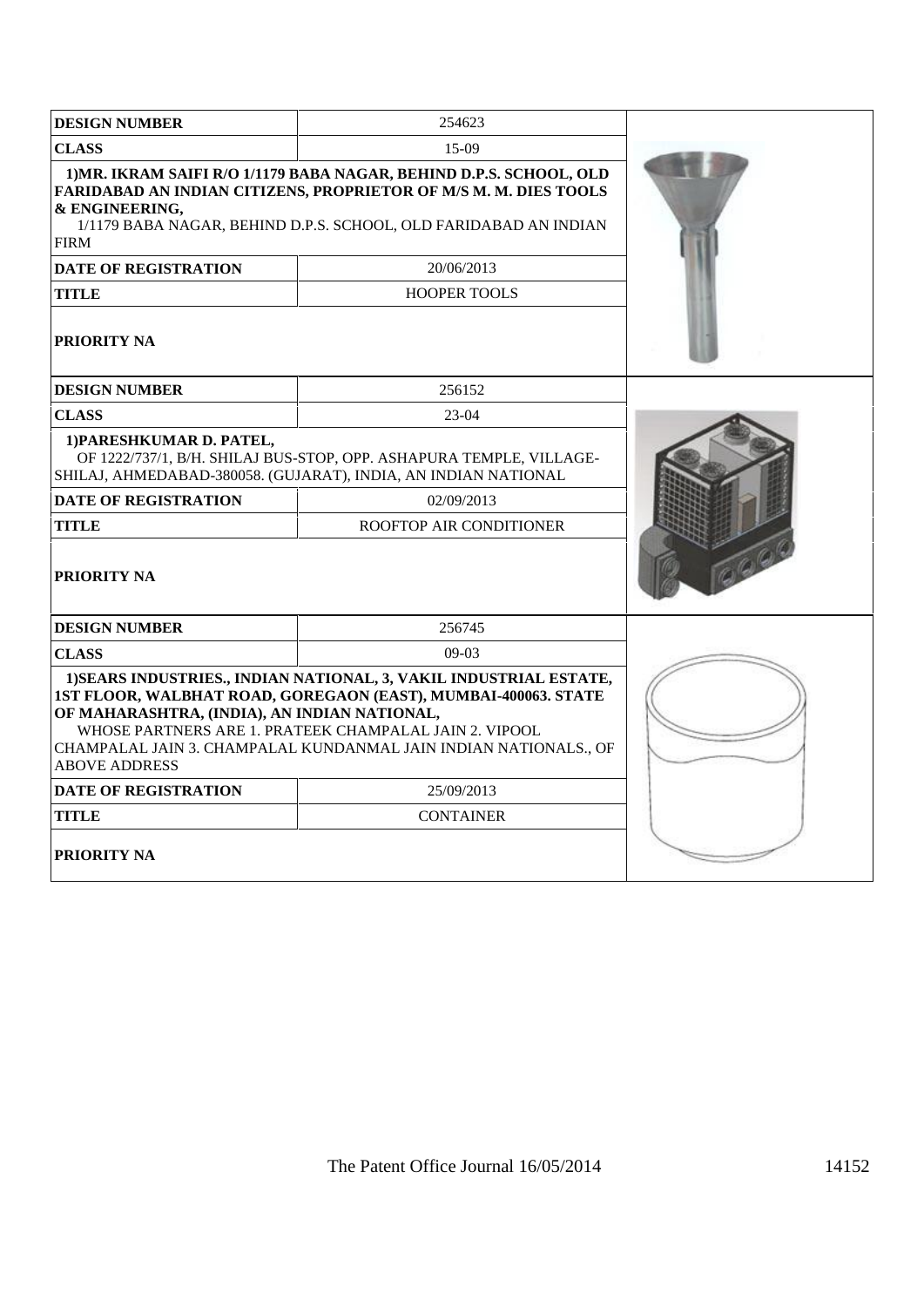| <b>DESIGN NUMBER</b>                                                                                                                                                                           | 255931      |                                |  |
|------------------------------------------------------------------------------------------------------------------------------------------------------------------------------------------------|-------------|--------------------------------|--|
| <b>CLASS</b>                                                                                                                                                                                   |             | $06-10$                        |  |
| 1) SHAILENDRA DWIVEDI SITUATED AT<br>128/1/R-85, YASHODA NAGAR, KANPUR-208011 (U.P.) INDIA, BY<br>NATIONALITY INDIAN OF ABOVE ADDRESS                                                          |             |                                |  |
| <b>DATE OF REGISTRATION</b>                                                                                                                                                                    |             | 21/08/2013                     |  |
| <b>TITLE</b>                                                                                                                                                                                   |             | MOSQUITO NET STRETCHING FRAME  |  |
| PRIORITY NA                                                                                                                                                                                    |             |                                |  |
| <b>DESIGN NUMBER</b>                                                                                                                                                                           |             | 251430                         |  |
| <b>CLASS</b>                                                                                                                                                                                   |             | $09-06$                        |  |
| 1)ZEDEL (SOCIÉTÉ PAR ACTIONS SIMPLIFIÉE), A FRENCH COMPANY OF<br>ZONE INDUSTRIELLE DE CROLLES, 38920 CROLLES, FRANCE (FR)                                                                      |             |                                |  |
| <b>DATE OF REGISTRATION</b>                                                                                                                                                                    |             | 05/02/2013                     |  |
| <b>TITLE</b>                                                                                                                                                                                   |             | CLIMBING EQUIPMENT (QUICKDRAW) |  |
| <b>PRIORITY</b>                                                                                                                                                                                |             |                                |  |
| PRIORITY NUMBER                                                                                                                                                                                | <b>DATE</b> | <b>COUNTRY</b>                 |  |
| 002084525-0001                                                                                                                                                                                 | 07/08/2012  | <b>OHIM</b>                    |  |
|                                                                                                                                                                                                |             |                                |  |
| <b>DESIGN NUMBER</b>                                                                                                                                                                           |             | 257278                         |  |
| <b>CLASS</b>                                                                                                                                                                                   |             | 27-02                          |  |
| 1) SYNDICATE HANDICRAFTS., AN INDIAN, A PROPRIETARY CONCERN,<br><b>HAVING ITS PLACE OF BUSINESS AT</b><br>H-NO 20-4-839, CHOUK KHILWATH, CHARMINAR, HYDERABAD-500002,<br>ANDHRA PRADESH, INDIA | Contractor  |                                |  |
| <b>DATE OF REGISTRATION</b><br>08/10/2013                                                                                                                                                      |             |                                |  |
| <b>TITLE</b>                                                                                                                                                                                   |             | <b>CIGAR HOLDER</b>            |  |
| <b>PRIORITY NA</b>                                                                                                                                                                             |             |                                |  |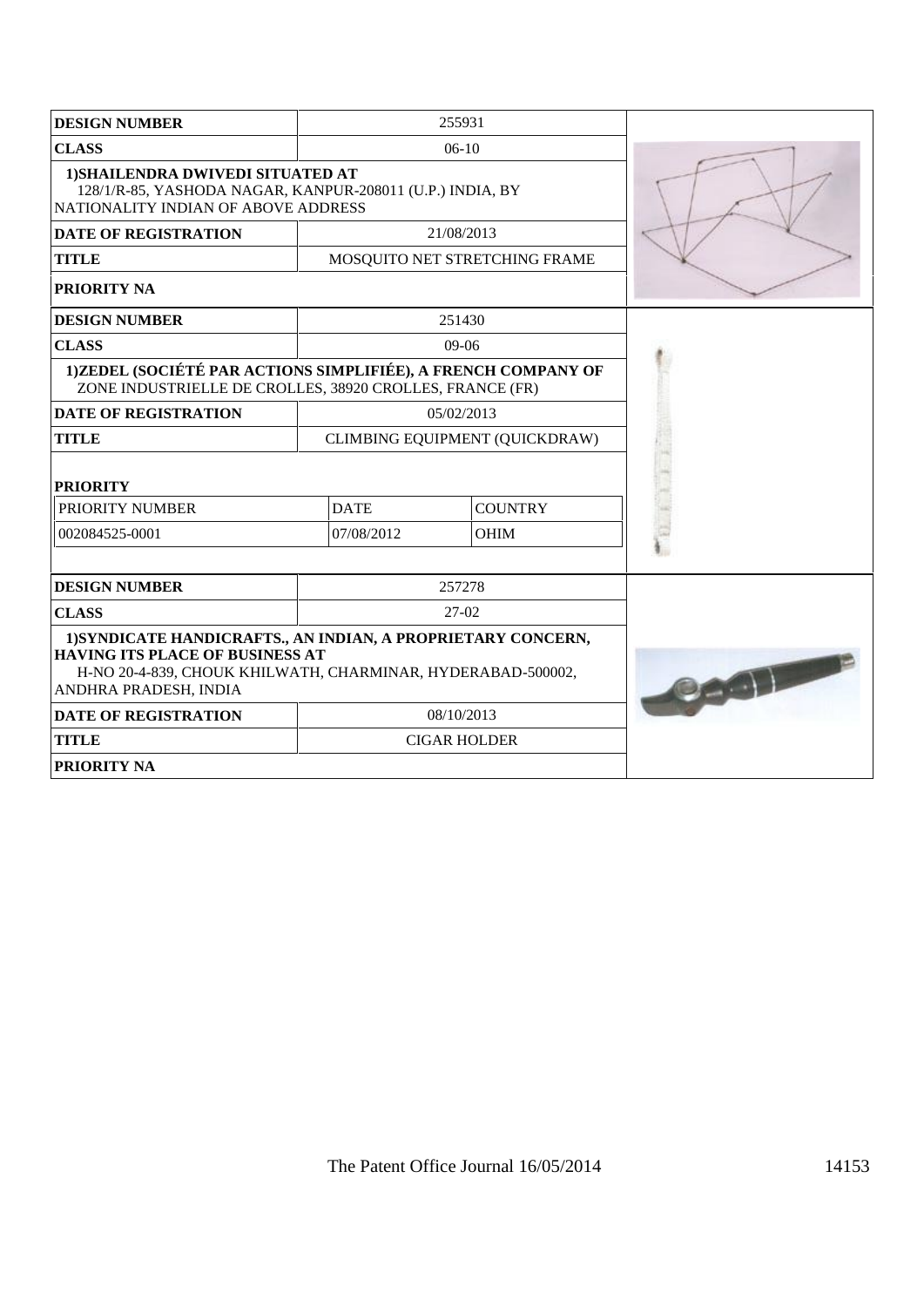| <b>DESIGN NUMBER</b>                                                                                                                                                                                              | 251504      |                |  |  |
|-------------------------------------------------------------------------------------------------------------------------------------------------------------------------------------------------------------------|-------------|----------------|--|--|
| <b>CLASS</b>                                                                                                                                                                                                      | 23-01       |                |  |  |
| 1) TOYOX CO., LTD.<br>4371, MAEZAWA, KUROBE-SHI, TOYAMA-KEN, JAPAN, A<br><b>JAPANESE COMPANY</b>                                                                                                                  |             |                |  |  |
| <b>DATE OF</b><br><b>REGISTRATION</b>                                                                                                                                                                             |             | 07/02/2013     |  |  |
| <b>TITLE</b>                                                                                                                                                                                                      |             | <b>HOSE</b>    |  |  |
| <b>PRIORITY</b>                                                                                                                                                                                                   |             |                |  |  |
| PRIORITY NUMBER                                                                                                                                                                                                   | <b>DATE</b> | <b>COUNTRY</b> |  |  |
| 2012-019301                                                                                                                                                                                                       | 09/08/2012  | <b>JAPAN</b>   |  |  |
|                                                                                                                                                                                                                   |             |                |  |  |
| <b>DESIGN NUMBER</b>                                                                                                                                                                                              |             | 240923         |  |  |
| <b>CLASS</b>                                                                                                                                                                                                      |             | 09-01          |  |  |
| 1) MOHAN MEAKIN LIMITED<br>MOHAN NAGAR GHAZIABAD, U.P., NATIONALITY-INDIAN                                                                                                                                        |             |                |  |  |
| <b>DATE OF REGISTRATION</b>                                                                                                                                                                                       |             | 24/11/2011     |  |  |
| <b>TITLE</b>                                                                                                                                                                                                      |             | <b>BOTTLE</b>  |  |  |
| <b>PRIORITY NA</b>                                                                                                                                                                                                |             |                |  |  |
| <b>DESIGN NUMBER</b>                                                                                                                                                                                              |             | 255607         |  |  |
| <b>CLASS</b>                                                                                                                                                                                                      |             | $01 - 01$      |  |  |
| 1) MOHAN BAKERS PRIVATE LIMITED, A COMPANY DULY<br>REGISTERED UNDER THE PROVISIONS OF THE COMPANIES ACT,<br>1956, WHOSE ADDRESS IS<br>305 MANGALAM, 24 HEMANTA BASU SARANI, KOLKATA-700001,<br>WEST BENGAL, INDIA |             |                |  |  |
| <b>DATE OF REGISTRATION</b>                                                                                                                                                                                       | 01/08/2013  |                |  |  |
| <b>TITLE</b>                                                                                                                                                                                                      |             | <b>BISCUIT</b> |  |  |
| PRIORITY NA                                                                                                                                                                                                       |             |                |  |  |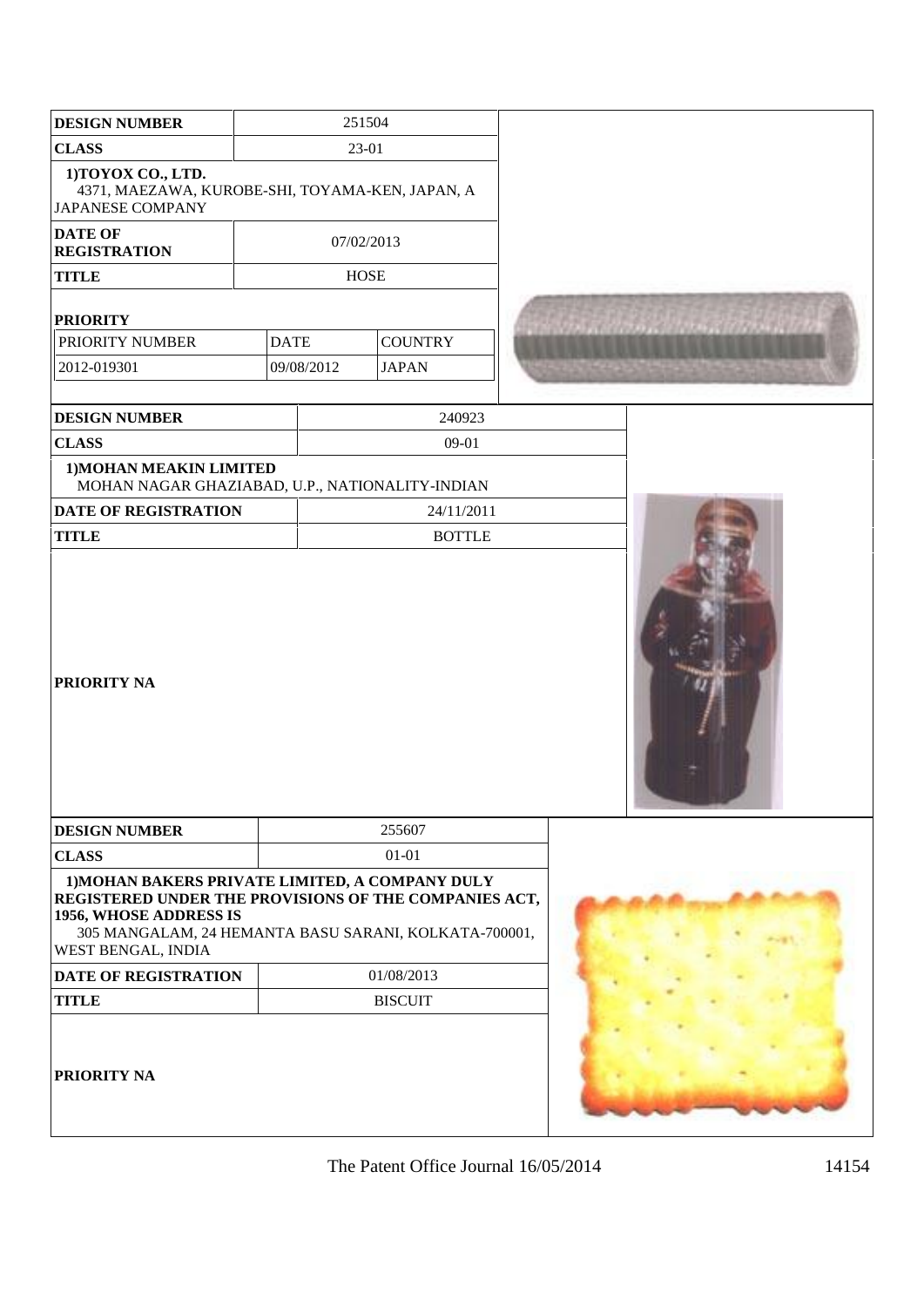| <b>DESIGN NUMBER</b>                                                                                                                                              | 256153                    |                            |                |  |
|-------------------------------------------------------------------------------------------------------------------------------------------------------------------|---------------------------|----------------------------|----------------|--|
| <b>CLASS</b>                                                                                                                                                      |                           | 23-04                      |                |  |
| 1) PARESHKUMAR D. PATEL,<br>OF 1222/737/1, B/H. SHILAJ BUS-STOP, OPP. ASHAPURA TEMPLE, VILLAGE-<br>SHILAJ, AHMEDABAD-380058. (GUJARAT), INDIA, AN INDIAN NATIONAL |                           |                            |                |  |
| <b>DATE OF REGISTRATION</b>                                                                                                                                       |                           | 02/09/2013                 |                |  |
| <b>TITLE</b>                                                                                                                                                      |                           | ROOFTOP AIR CONDITIONER    |                |  |
| <b>PRIORITY NA</b>                                                                                                                                                |                           |                            |                |  |
| <b>DESIGN NUMBER</b>                                                                                                                                              |                           | 256369                     |                |  |
| <b>CLASS</b>                                                                                                                                                      |                           | $09-01$                    |                |  |
| 1) INNISFREE CORPORATION HAVING NATIONALITY OF REPUBLIC OF<br><b>KOREA OF THE ADDRESS</b><br>191, 2-GA, HANGANG-RO, YONGSAN-GU, SEOUL, REPUBLIC OF KOREA          |                           |                            |                |  |
| <b>DATE OF REGISTRATION</b>                                                                                                                                       | 11/09/2013                |                            |                |  |
| <b>TITLE</b>                                                                                                                                                      | <b>COSMETIC CONTAINER</b> |                            |                |  |
| <b>PRIORITY</b>                                                                                                                                                   |                           |                            |                |  |
| PRIORITY NUMBER                                                                                                                                                   | <b>DATE</b>               | <b>COUNTRY</b>             |                |  |
| 30-2013-0012671                                                                                                                                                   | 13/03/2013                | <b>REPUBLIC OF KOREA</b>   |                |  |
| <b>DESIGN NUMBER</b>                                                                                                                                              |                           | 255859                     |                |  |
| <b>CLASS</b>                                                                                                                                                      |                           | 15-04                      |                |  |
| 1) JOSEPH VÖGELE AG,<br>OF JOSEPH-VÖGELE-STRAßE 1, 67067 LUDWIGSHAFEN/RHEIN, GERMANY;<br>NATIONALITY: GERMAN                                                      |                           |                            |                |  |
| <b>DATE OF REGISTRATION</b>                                                                                                                                       | 16/08/2013                |                            |                |  |
| <b>TITLE</b>                                                                                                                                                      |                           | <b>ROAD PAVING MACHINE</b> |                |  |
| <b>PRIORITY</b>                                                                                                                                                   |                           |                            |                |  |
| PRIORITY NUMBER                                                                                                                                                   |                           | <b>DATE</b>                | <b>COUNTRY</b> |  |
| 001369649                                                                                                                                                         |                           | 04/04/2013                 | OHIM           |  |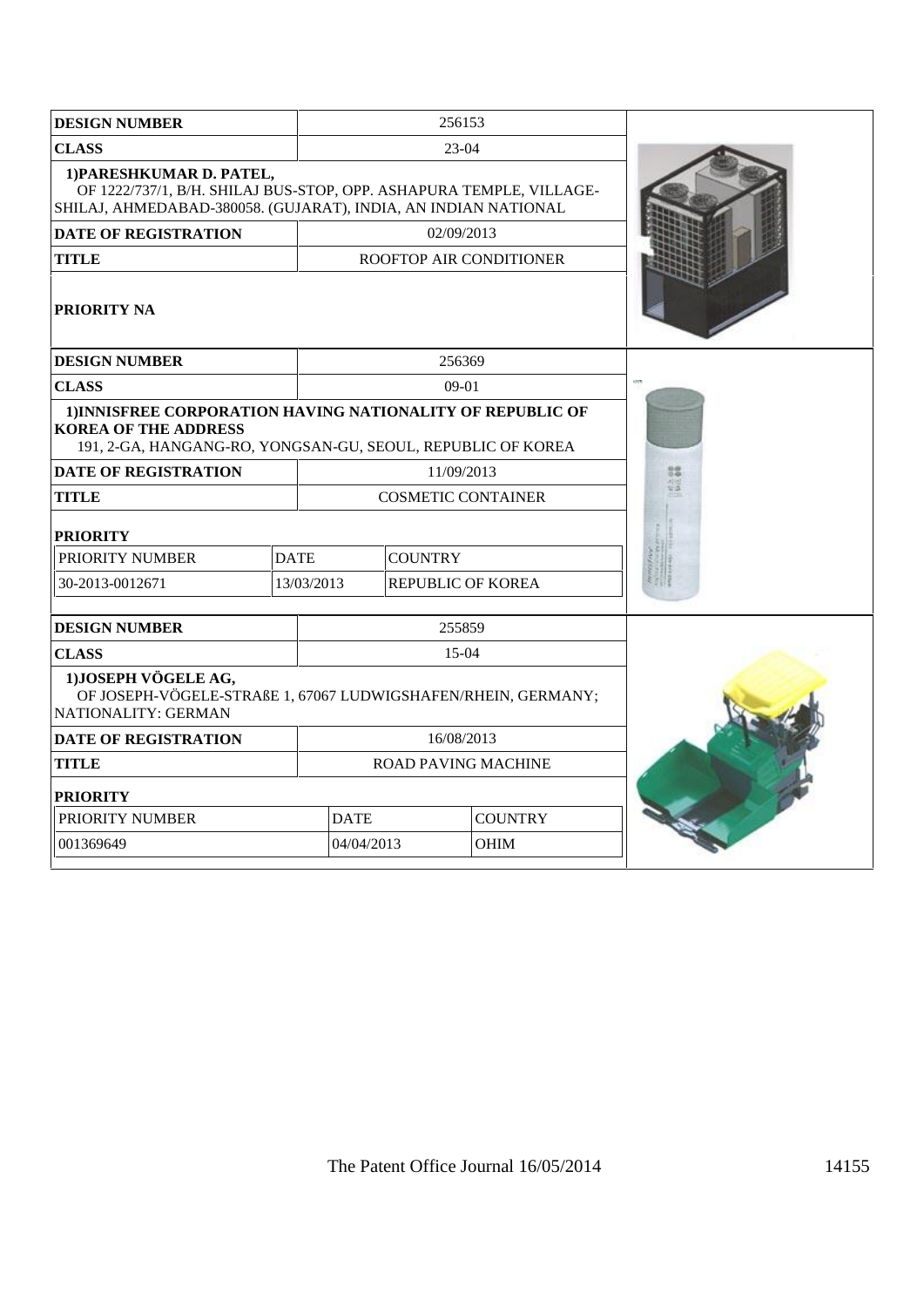| <b>DESIGN NUMBER</b>                                                                                                                                                        |             | 255190                     |                        |
|-----------------------------------------------------------------------------------------------------------------------------------------------------------------------------|-------------|----------------------------|------------------------|
| <b>CLASS</b>                                                                                                                                                                |             | 27-99                      |                        |
| 1) ALTRIA CLIENT SERVICES INC., A CORPORATION EXISTING UNDER THE<br>LAWS OF THE STATE OF NEW YORK, USA.,<br>OF 6601 WEST BROAD STREET, RICHMOND, VIRGINIA 23230, USA        |             |                            |                        |
| <b>DATE OF REGISTRATION</b>                                                                                                                                                 |             | 11/07/2013                 |                        |
| <b>TITLE</b>                                                                                                                                                                |             | ELECTRONIC SMOKING ARTICLE |                        |
| <b>PRIORITY</b>                                                                                                                                                             |             |                            |                        |
| PRIORITY NUMBER                                                                                                                                                             | <b>DATE</b> | <b>COUNTRY</b>             | <b>RESPECTIVE VIEW</b> |
| 29/443.134                                                                                                                                                                  | 14/01/2013  | U.S.A.                     |                        |
| <b>DESIGN NUMBER</b>                                                                                                                                                        |             | 255592                     |                        |
| <b>CLASS</b>                                                                                                                                                                |             | 08-09                      |                        |
| 1) OZONE OVERSEAS PVT. LTD, A COMPANY DULY INCORPORATED AND<br><b>EXISTING UNDER THE COMPANIES ACT, 1956 HAVING REGISTERED OFFICE</b><br>H-40, BALI NAGAR, NEW DELHI-110015 |             |                            |                        |
| <b>DATE OF REGISTRATION</b>                                                                                                                                                 |             | 01/08/2013                 |                        |
| <b>TITLE</b>                                                                                                                                                                |             | <b>GLASS FITTING</b>       |                        |
| <b>PRIORITY NA</b>                                                                                                                                                          |             |                            |                        |
| <b>DESIGN NUMBER</b>                                                                                                                                                        |             | 254612                     |                        |
| <b>CLASS</b>                                                                                                                                                                |             | $11-01$                    |                        |
| 1) MS SUMONA PAREKH, RESIDING AT<br>12, DOVER PARK, FLAT 4C, MARUTI SADAN BUILDING, KOLKKOLKATA-<br>700019, INDIA, AN INDIAN NATIONAL                                       |             |                            |                        |
| <b>DATE OF REGISTRATION</b>                                                                                                                                                 |             | 20/06/2013                 |                        |
| <b>TITLE</b>                                                                                                                                                                |             | <b>JEWELLERY SET</b>       |                        |
| <b>PRIORITY NA</b>                                                                                                                                                          |             |                            |                        |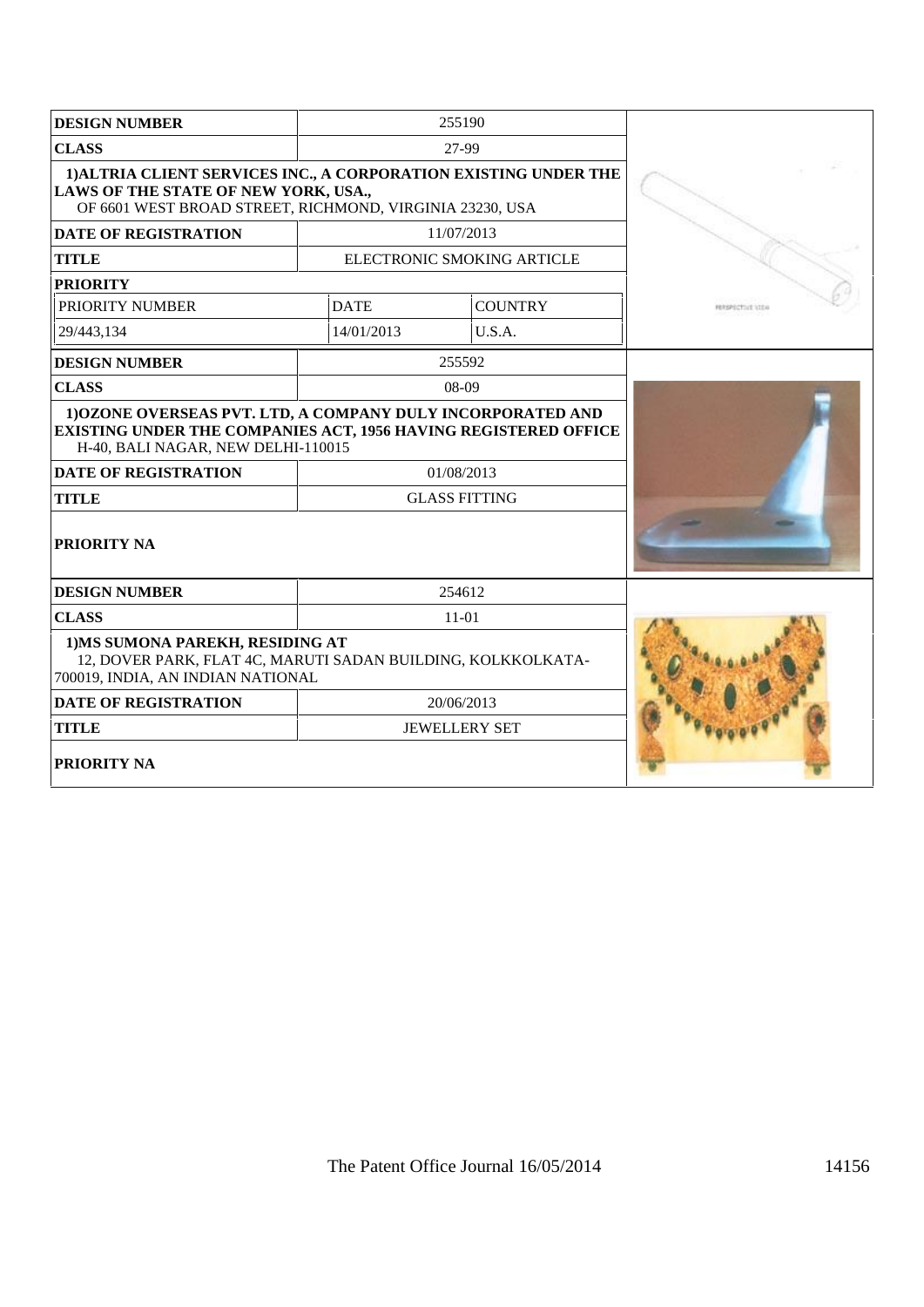| <b>DESIGN NUMBER</b>                                                                                                                                                           |             |                               | 257777                     |  |
|--------------------------------------------------------------------------------------------------------------------------------------------------------------------------------|-------------|-------------------------------|----------------------------|--|
| <b>CLASS</b>                                                                                                                                                                   |             |                               | 23-04                      |  |
| 1)LG ELECTRONICS INC.,<br>20 YEOUIDO-DONG YEONGDEUNGPO - GU SEOUL, 150-721 REPUBLIC OF<br>KOREA, A CORPORATION INCORPORATED UNDER THE LAWS OF THE<br><b>REPUBLIC OF KOREA</b>  |             |                               |                            |  |
| <b>DATE OF REGISTRATION</b>                                                                                                                                                    |             |                               | 25/10/2013                 |  |
| <b>TITLE</b>                                                                                                                                                                   |             |                               | AIR CONDITIONER            |  |
| <b>PRIORITY</b>                                                                                                                                                                |             |                               |                            |  |
| PRIORITY NUMBER                                                                                                                                                                | <b>DATE</b> | <b>COUNTRY</b>                |                            |  |
| 30-2013-0022296                                                                                                                                                                | 26/04/2013  |                               | REPUBLIC OF KOREA          |  |
| <b>DESIGN NUMBER</b>                                                                                                                                                           |             |                               | 253167                     |  |
| <b>CLASS</b>                                                                                                                                                                   |             |                               | $07-02$                    |  |
| 1) MR. NARENDIRAN REDDY SIMMACHALAM S/O SIMMACHALAM REDDY<br>RAMASAMY AGED ABOUT 36 YEARS HAVING OFFICE AT<br>12/379, 13TH CROSS STREET, PHASE-1, SATHUVACHARI, VELLORE-632009 |             |                               |                            |  |
| <b>DATE OF REGISTRATION</b>                                                                                                                                                    |             |                               | 15/04/2013                 |  |
| <b>TITLE</b>                                                                                                                                                                   |             |                               | <b>COOKING PLATE</b>       |  |
| PRIORITY NA                                                                                                                                                                    |             |                               |                            |  |
| <b>DESIGN NUMBER</b>                                                                                                                                                           |             |                               | 255860                     |  |
| <b>CLASS</b>                                                                                                                                                                   |             |                               | 15-04                      |  |
| 1) JOSEPH VÖGELE AG,<br>OF JOSEPH-VÖGELE-STRAßE 1, 67067 LUDWIGSHAFEN/RHEIN, GERMANY;<br><b>NATIONALITY: GERMAN</b>                                                            |             |                               |                            |  |
| <b>DATE OF REGISTRATION</b>                                                                                                                                                    |             |                               | 16/08/2013                 |  |
| <b>TITLE</b>                                                                                                                                                                   |             |                               | <b>ROAD PAVING MACHINE</b> |  |
| <b>PRIORITY</b>                                                                                                                                                                |             |                               |                            |  |
| PRIORITY NUMBER                                                                                                                                                                |             | <b>DATE</b><br><b>COUNTRY</b> |                            |  |
| 001369649                                                                                                                                                                      |             | 04/04/2013                    | <b>OHIM</b>                |  |
|                                                                                                                                                                                |             |                               |                            |  |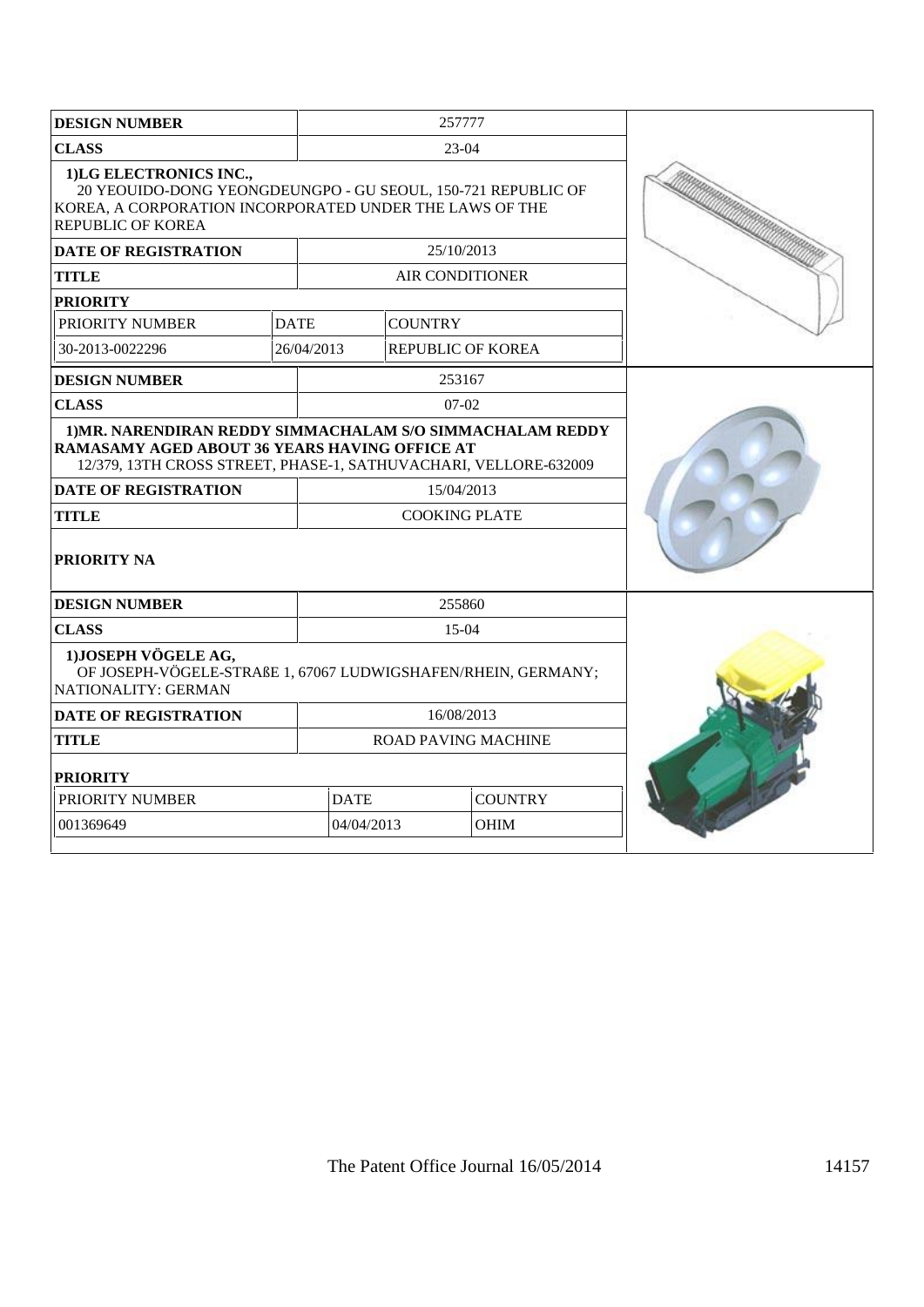| <b>DESIGN NUMBER</b>                                                                                                                                                 |                           | 255939                     |                          |  |  |
|----------------------------------------------------------------------------------------------------------------------------------------------------------------------|---------------------------|----------------------------|--------------------------|--|--|
| <b>CLASS</b>                                                                                                                                                         |                           | $10 - 02$                  |                          |  |  |
| 1) SOWIND SA, A LIMITED COMPANY, INCORPORATED UNDER THE<br><b>LAWS OF SWITZERLAND, OF THE ADDRESS</b><br>PLACE GIRARDET 1, 2301 LA CHAUX-DE-FONDS, SWITZERLAND       |                           |                            |                          |  |  |
| <b>DATE OF REGISTRATION</b>                                                                                                                                          |                           | 21/08/2013                 |                          |  |  |
| <b>TITLE</b>                                                                                                                                                         |                           | <b>WRISTWATCH</b>          |                          |  |  |
| <b>PRIORITY</b><br>PRIORITY NUMBER<br>139675                                                                                                                         | <b>DATE</b><br>27/03/2013 | <b>COUNTRY</b>             | SWITZERLAND              |  |  |
| <b>DESIGN NUMBER</b>                                                                                                                                                 |                           | 255196                     |                          |  |  |
| <b>CLASS</b>                                                                                                                                                         |                           | 27-99                      |                          |  |  |
| 1) ALTRIA CLIENT SERVICES INC., A CORPORATION EXISTING<br>UNDER THE LAWS OF THE STATE OF NEW YORK, USA.,<br>OF 6601 WEST BROAD STREET, RICHMOND, VIRGINIA 23230, USA |                           |                            |                          |  |  |
| DATE OF REGISTRATION                                                                                                                                                 |                           | 11/07/2013                 |                          |  |  |
| <b>TITLE</b>                                                                                                                                                         |                           | ELECTRONIC SMOKING ARTICLE |                          |  |  |
| <b>PRIORITY</b>                                                                                                                                                      |                           |                            |                          |  |  |
| PRIORITY NUMBER                                                                                                                                                      | <b>DATE</b>               | <b>COUNTRY</b>             |                          |  |  |
| 29/443,136                                                                                                                                                           | 14/01/2013                | U.S.A.                     |                          |  |  |
| <b>DESIGN NUMBER</b>                                                                                                                                                 |                           | 255345                     |                          |  |  |
| <b>CLASS</b>                                                                                                                                                         |                           | 14-03                      |                          |  |  |
| 1) BOSE CORPORATION, A CORPORATION OF THE STATE OF DELAWARE,<br>OF THE MOUNTAIN, MS40 FRAMINGHAM, MASSACHUSETTS 01701-9168,<br>UNITED STATES OF AMERICA              |                           |                            |                          |  |  |
| <b>DATE OF REGISTRATION</b>                                                                                                                                          |                           |                            | 18/07/2013               |  |  |
| <b>TITLE</b>                                                                                                                                                         |                           | <b>HEADPHONES</b>          |                          |  |  |
| <b>PRIORITY</b><br>PRIORITY NUMBER<br>29442837                                                                                                                       | <b>DATE</b><br>24/01/2013 |                            | <b>COUNTRY</b><br>U.S.A. |  |  |
|                                                                                                                                                                      |                           |                            |                          |  |  |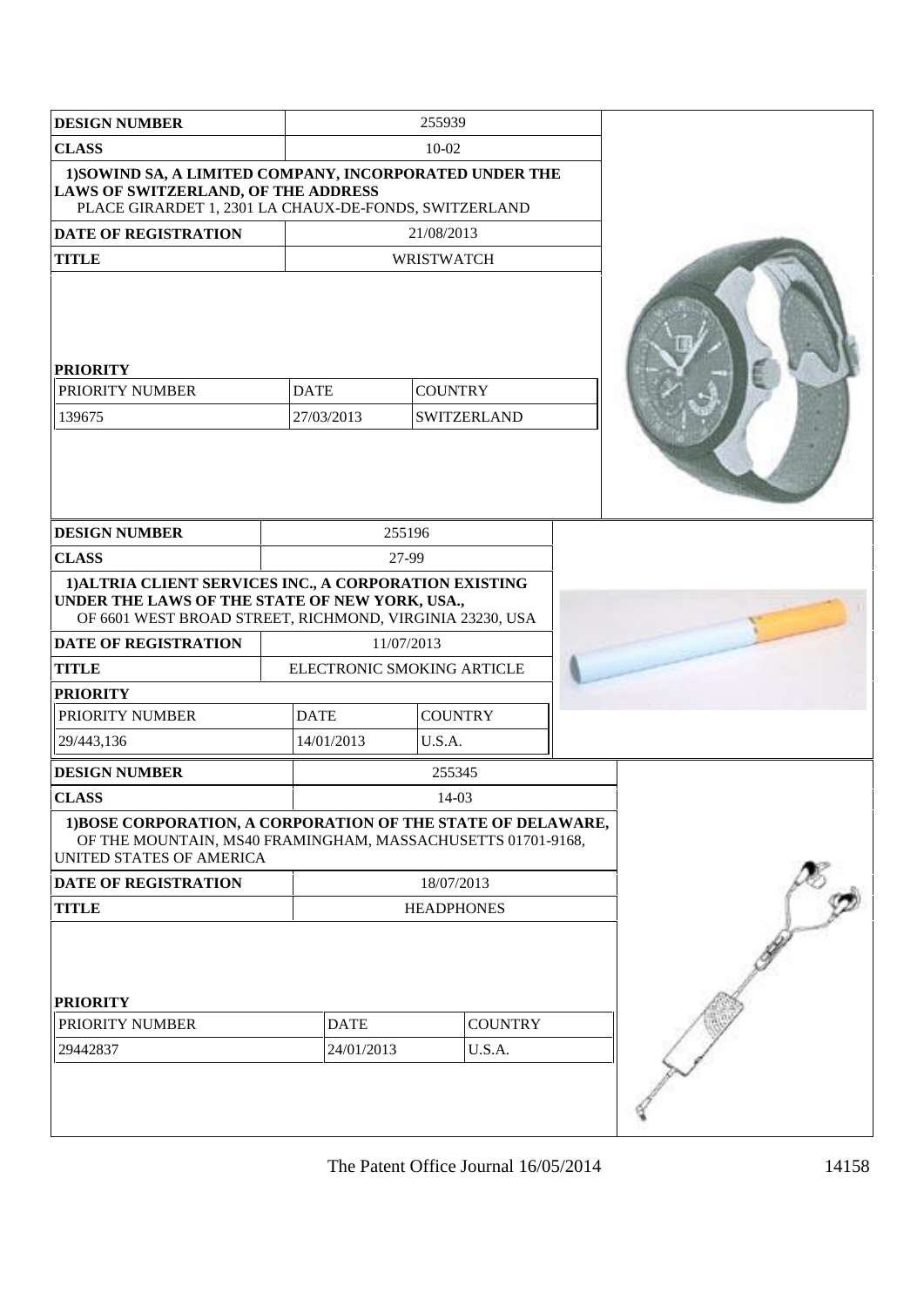| <b>DESIGN NUMBER</b>                                                                                                                                                             | 255594                                                 |  |  |
|----------------------------------------------------------------------------------------------------------------------------------------------------------------------------------|--------------------------------------------------------|--|--|
| <b>CLASS</b>                                                                                                                                                                     | $08-09$                                                |  |  |
| 1) OZONE OVERSEAS PVT. LTD, A COMPANY DULY INCORPORATED AND<br>EXISTING UNDER THE COMPANIES ACT, 1956 HAVING REGISTERED OFFICE<br>H-40, BALI NAGAR, NEW DELHI-110015             |                                                        |  |  |
| <b>DATE OF REGISTRATION</b>                                                                                                                                                      | 01/08/2013                                             |  |  |
| <b>TITLE</b>                                                                                                                                                                     | <b>GLASS FITTING</b>                                   |  |  |
| <b>PRIORITY NA</b>                                                                                                                                                               |                                                        |  |  |
| <b>DESIGN NUMBER</b>                                                                                                                                                             | 253714                                                 |  |  |
| <b>CLASS</b>                                                                                                                                                                     | 24-01                                                  |  |  |
| 1) QINGDAO BRIGHT MEDICAL MANUFACTURING CO., LTD.,<br><b>NATIONALITY: CHINA ADDRESS AT</b><br>3F, BLDG 10 NO. 98 LIAONING ROAD, SHIBEI QINGDAO, SHANDONG 266012,<br><b>CHINA</b> |                                                        |  |  |
| <b>DATE OF REGISTRATION</b>                                                                                                                                                      | 07/05/2013                                             |  |  |
| <b>TITLE</b>                                                                                                                                                                     | PENETRATING ILLUMINATOR FOR VEIN<br><b>OBSERVATION</b> |  |  |
| <b>PRIORITY NA</b>                                                                                                                                                               |                                                        |  |  |
| <b>DESIGN NUMBER</b>                                                                                                                                                             | 254614                                                 |  |  |
| <b>CLASS</b>                                                                                                                                                                     | $11-01$                                                |  |  |
| 1) MS SUMONA PAREKH, RESIDING AT<br>12, DOVER PARK, FLAT 4C, MARUTI SADAN BUILDING, KOLKKOLKATA-<br>700019, INDIA, AN INDIAN NATIONAL                                            |                                                        |  |  |
| <b>DATE OF REGISTRATION</b>                                                                                                                                                      | 20/06/2013                                             |  |  |
| <b>TITLE</b>                                                                                                                                                                     | <b>JEWELLERY SET</b>                                   |  |  |
| <b>PRIORITY NA</b>                                                                                                                                                               |                                                        |  |  |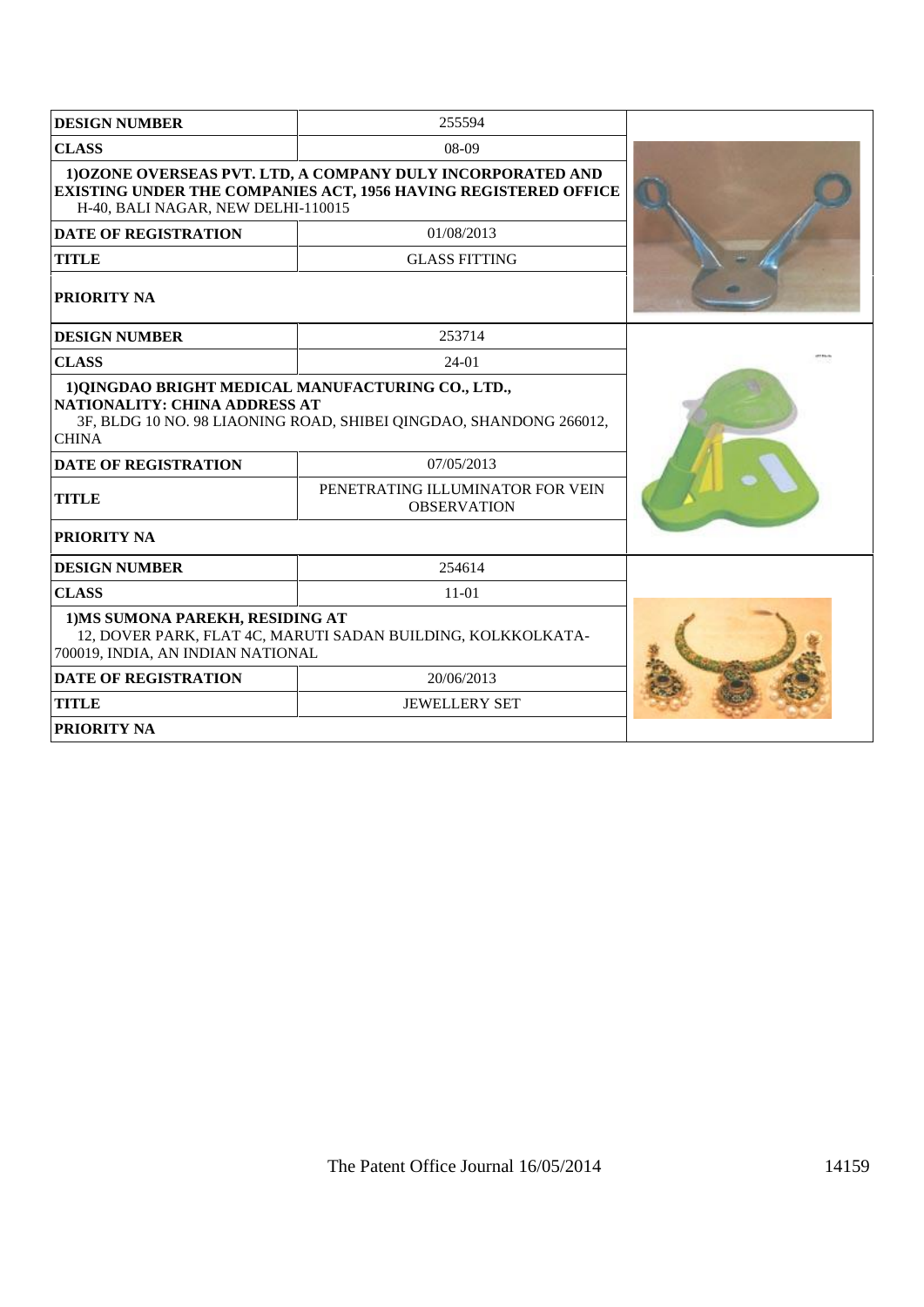| <b>DESIGN NUMBER</b>                                                                                                                                                                                                                                                     |                                             | 254118                            |  |
|--------------------------------------------------------------------------------------------------------------------------------------------------------------------------------------------------------------------------------------------------------------------------|---------------------------------------------|-----------------------------------|--|
| <b>CLASS</b>                                                                                                                                                                                                                                                             |                                             | $12 - 15$                         |  |
| 1) COMPAGNIE GENERALE DES ETABLISSEMENTS MICHELIN, A FRENCH<br>COMPANY OF 12 COURS SABLON, FR-63000, CLERMONT-FERRAND, FRANCE,<br><b>AND</b><br>MICHELIN RECHERCHE ET TECHNIQUE S.A., A SWISS COMPANY OF ROUTE<br>LOUIS BRAILLE 10 - CH-1763 GRANGES-PACCOT, SWITZERLAND |                                             |                                   |  |
| <b>DATE OF REGISTRATION</b>                                                                                                                                                                                                                                              |                                             | 28/05/2013                        |  |
| <b>TITLE</b>                                                                                                                                                                                                                                                             |                                             | <b>TIRE TREAD</b>                 |  |
| <b>PRIORITY</b>                                                                                                                                                                                                                                                          |                                             |                                   |  |
| PRIORITY NUMBER                                                                                                                                                                                                                                                          | <b>DATE</b>                                 | <b>COUNTRY</b>                    |  |
| 29/441,542                                                                                                                                                                                                                                                               | 07/01/2013                                  | U.S.A.                            |  |
| <b>DESIGN NUMBER</b>                                                                                                                                                                                                                                                     |                                             | 255526                            |  |
| <b>CLASS</b>                                                                                                                                                                                                                                                             |                                             | $24-01$                           |  |
| 1) JK MEDICAL SYSTEMS PVT LTD., A COMPANY INCORPORATED UNDER<br>THE INDIAN COMPANIES ACT, 1956;<br>AT NO. 1068, MUNUSAMY SALAI, WEST K. K. NAGAR, CHENNAI-600078,<br>TAMILNADU, INDIA, INDIAN-NATIONAL OF ABOVE ADDRESS<br><b>DATE OF REGISTRATION</b>                   |                                             |                                   |  |
| <b>TITLE</b>                                                                                                                                                                                                                                                             | 30/07/2013<br><b>DISPOSABLE MOUTH PIECE</b> |                                   |  |
| <b>PRIORITY NA</b>                                                                                                                                                                                                                                                       |                                             |                                   |  |
| <b>DESIGN NUMBER</b>                                                                                                                                                                                                                                                     |                                             | 256203                            |  |
| <b>CLASS</b>                                                                                                                                                                                                                                                             |                                             | 15-99                             |  |
| 1) M/S JOGINDER ELECTRIC WORKS, DHULKOT ROAD, P.O. AHMEDGARH-<br>148021, DISTT. SANGRUR (PUNJAB) INDIA<br>AN INDIAN PROPRIETORSHIP FIRM WHOSE PROPRIETOR IS:- HARJIT SINGH<br>BEING INDIAN NATIONALS OF THE ABOVE ADDRESS                                                |                                             |                                   |  |
| <b>DATE OF REGISTRATION</b>                                                                                                                                                                                                                                              |                                             | 04/09/2013                        |  |
| <b>TITLE</b>                                                                                                                                                                                                                                                             |                                             | HANDLE FOR WOOD ENGRAVING MACHINE |  |
| <b>PRIORITY NA</b>                                                                                                                                                                                                                                                       |                                             |                                   |  |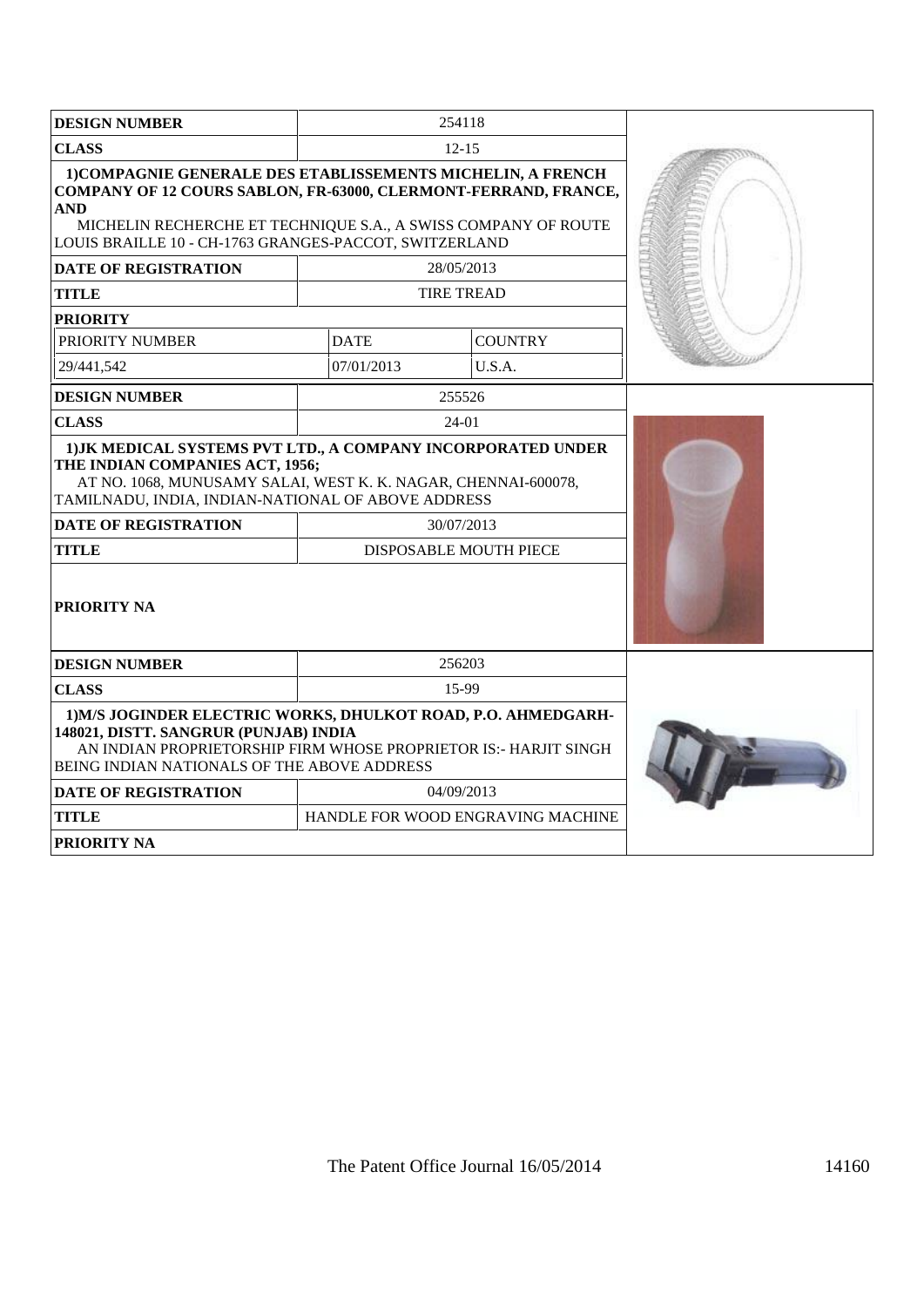| <b>DESIGN NUMBER</b>                                                                                                                                                                                                                                    |             | 257337                   |  |
|---------------------------------------------------------------------------------------------------------------------------------------------------------------------------------------------------------------------------------------------------------|-------------|--------------------------|--|
| <b>CLASS</b>                                                                                                                                                                                                                                            |             | $08-09$                  |  |
| 1) DORMA INDIA PRIVATE LIMITED, COMPANY INCORPORATED UNDER<br>THE COMPANIES ACT, 1956, HAVING ITS REGISTERED OFFICE AT<br>NO. 14, PATTULOS ROAD, CHENNAI-600002, TAMIL NADU, INDIA                                                                      |             |                          |  |
| <b>DATE OF REGISTRATION</b>                                                                                                                                                                                                                             |             | 09/10/2013               |  |
| <b>TITLE</b>                                                                                                                                                                                                                                            |             | STRUCTURAL METAL FITTING |  |
| <b>PRIORITY NA</b>                                                                                                                                                                                                                                      |             |                          |  |
| <b>DESIGN NUMBER</b>                                                                                                                                                                                                                                    |             | 255141                   |  |
| <b>CLASS</b>                                                                                                                                                                                                                                            |             | 12-08                    |  |
| 1) VOLVO TRUCK CORPORATION,<br>OF 405 08 GOTEBORG, SWEDEN                                                                                                                                                                                               |             |                          |  |
| <b>DATE OF REGISTRATION</b>                                                                                                                                                                                                                             |             | 11/07/2013               |  |
| <b>TITLE</b>                                                                                                                                                                                                                                            |             | <b>VEHICLE CAB</b>       |  |
| <b>PRIORITY</b>                                                                                                                                                                                                                                         |             |                          |  |
| PRIORITY NUMBER                                                                                                                                                                                                                                         | <b>DATE</b> | <b>COUNTRY</b>           |  |
| 002179333-0001                                                                                                                                                                                                                                          | 06/02/2013  | <b>OHIM</b>              |  |
| <b>DESIGN NUMBER</b>                                                                                                                                                                                                                                    |             | 254006                   |  |
| <b>CLASS</b>                                                                                                                                                                                                                                            |             | $19-06$                  |  |
| 1) PRIVEE A.G. KABUSHIKI KAISHA (ALSO TRADING AS PRIVÉE A.G.<br><b>CORPORATION), A CORPORATION DULY ORGANIZED AND EXISTING</b><br><b>UNDER THE LAWS OF JAPAN OF</b><br>6-10-1, ROPPONGI, MINATO-KU, TOKYO 106-6117, JAPAN, MANUFACTURERS<br>& MERCHANTS |             |                          |  |
| <b>DATE OF REGISTRATION</b>                                                                                                                                                                                                                             |             | 21/05/2013               |  |
| <b>TITLE</b>                                                                                                                                                                                                                                            |             | <b>CRAYON</b>            |  |
| <b>PRIORITY</b>                                                                                                                                                                                                                                         |             |                          |  |
| PRIORITY NUMBER                                                                                                                                                                                                                                         | <b>DATE</b> | <b>COUNTRY</b>           |  |
| 2012-29194                                                                                                                                                                                                                                              | 29/11/2012  | <b>JAPAN</b>             |  |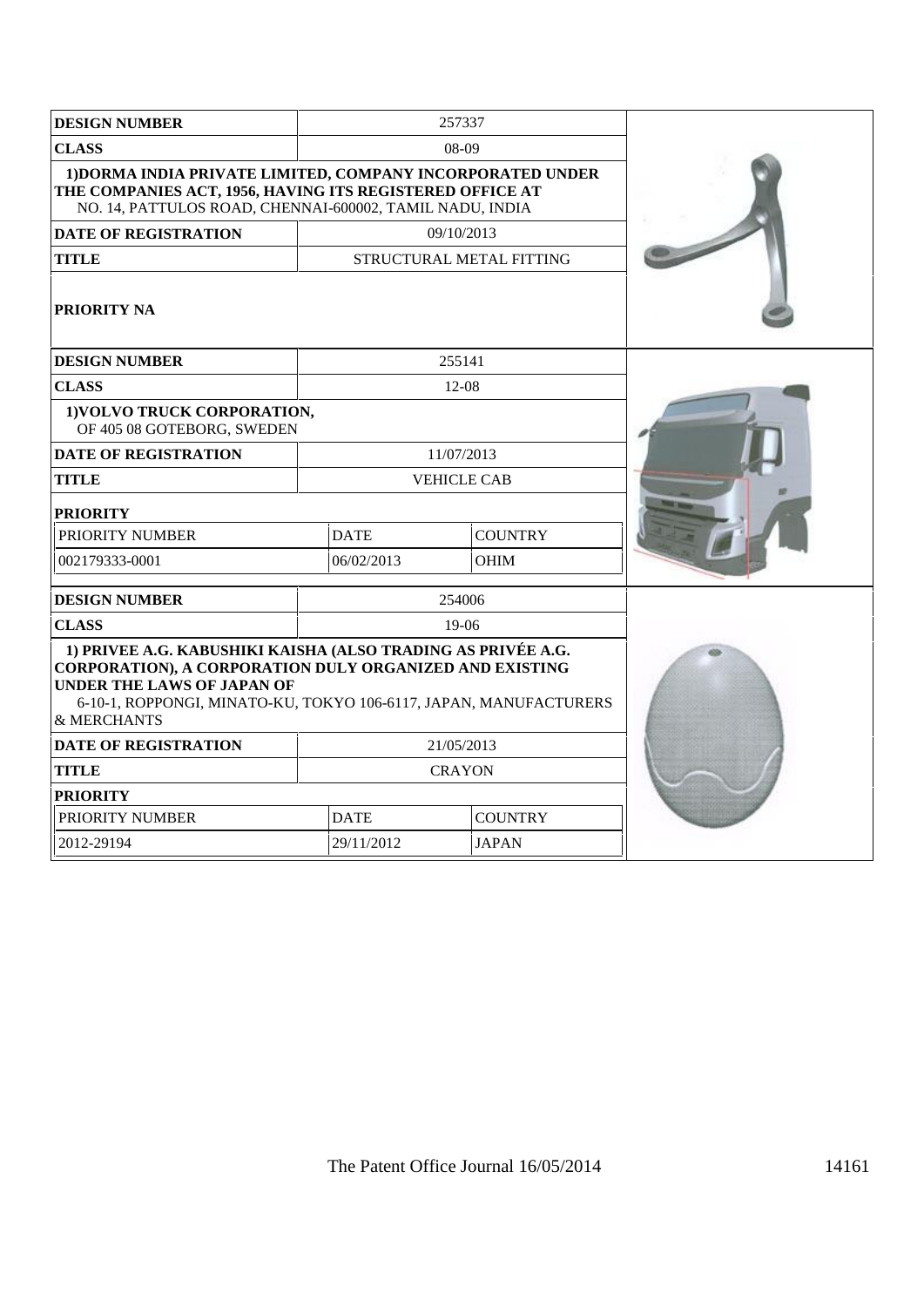| <b>DESIGN NUMBER</b>                                                                                                                                                                                     |             | 252839                          |  |
|----------------------------------------------------------------------------------------------------------------------------------------------------------------------------------------------------------|-------------|---------------------------------|--|
| <b>CLASS</b>                                                                                                                                                                                             |             | 09-01                           |  |
| 1) DABUR INDIA LIMITED CORPORATE OFFICE<br>KAUSHAMBI, SAHIBABAD-201010, DISTT. GHAZIABAD (U.P.) INDIA, AN<br><b>INDIAN COMPANY</b>                                                                       |             |                                 |  |
| <b>DATE OF REGISTRATION</b>                                                                                                                                                                              |             | 03/04/2013                      |  |
| <b>TITLE</b>                                                                                                                                                                                             |             | <b>BOTTLE</b>                   |  |
| <b>PRIORITY NA</b>                                                                                                                                                                                       |             |                                 |  |
| <b>DESIGN NUMBER</b>                                                                                                                                                                                     |             | 253375                          |  |
| <b>CLASS</b>                                                                                                                                                                                             |             | $07-01$                         |  |
| 1) DART INDUSTRIES INC., A CORPORATION FOUNDED UNDER THE<br><b>LAWS OF DELAWARE, U.S.A. OF</b><br>14901 SOUTH ORANGE BLOSSOM TRAIL, ORLANDO, FLORIDA 32837,<br><b>USA</b><br><b>DATE OF REGISTRATION</b> |             | 25/04/2013                      |  |
| <b>TITLE</b>                                                                                                                                                                                             |             | LID OF A CUP FOR CHILDREN       |  |
| <b>PRIORITY</b>                                                                                                                                                                                          |             |                                 |  |
| <b>PRIORITY NUMBER</b>                                                                                                                                                                                   | <b>DATE</b> | <b>COUNTRY</b>                  |  |
| 29/436,581                                                                                                                                                                                               | 07/11/2012  | U.S.A.                          |  |
|                                                                                                                                                                                                          |             |                                 |  |
| <b>DESIGN NUMBER</b>                                                                                                                                                                                     |             | 256134                          |  |
| <b>CLASS</b><br>1) NORDSON CORPORATION, A CORPORATION OF OHIO<br>OF 28601 CLEMENS ROAD, WESTLAKE, OHIO, 44145, U.S.A.                                                                                    |             | 23-01                           |  |
| <b>DATE OF REGISTRATION</b>                                                                                                                                                                              |             | 30/08/2013                      |  |
| <b>TITLE</b>                                                                                                                                                                                             |             | CUFF FOR HOT MELT ADHESIVE HOSE |  |
| <b>PRIORITY</b>                                                                                                                                                                                          |             |                                 |  |
| PRIORITY NUMBER                                                                                                                                                                                          | <b>DATE</b> | <b>COUNTRY</b>                  |  |
| 29/447,824                                                                                                                                                                                               | 07/03/2013  | U.S.A.                          |  |
|                                                                                                                                                                                                          |             |                                 |  |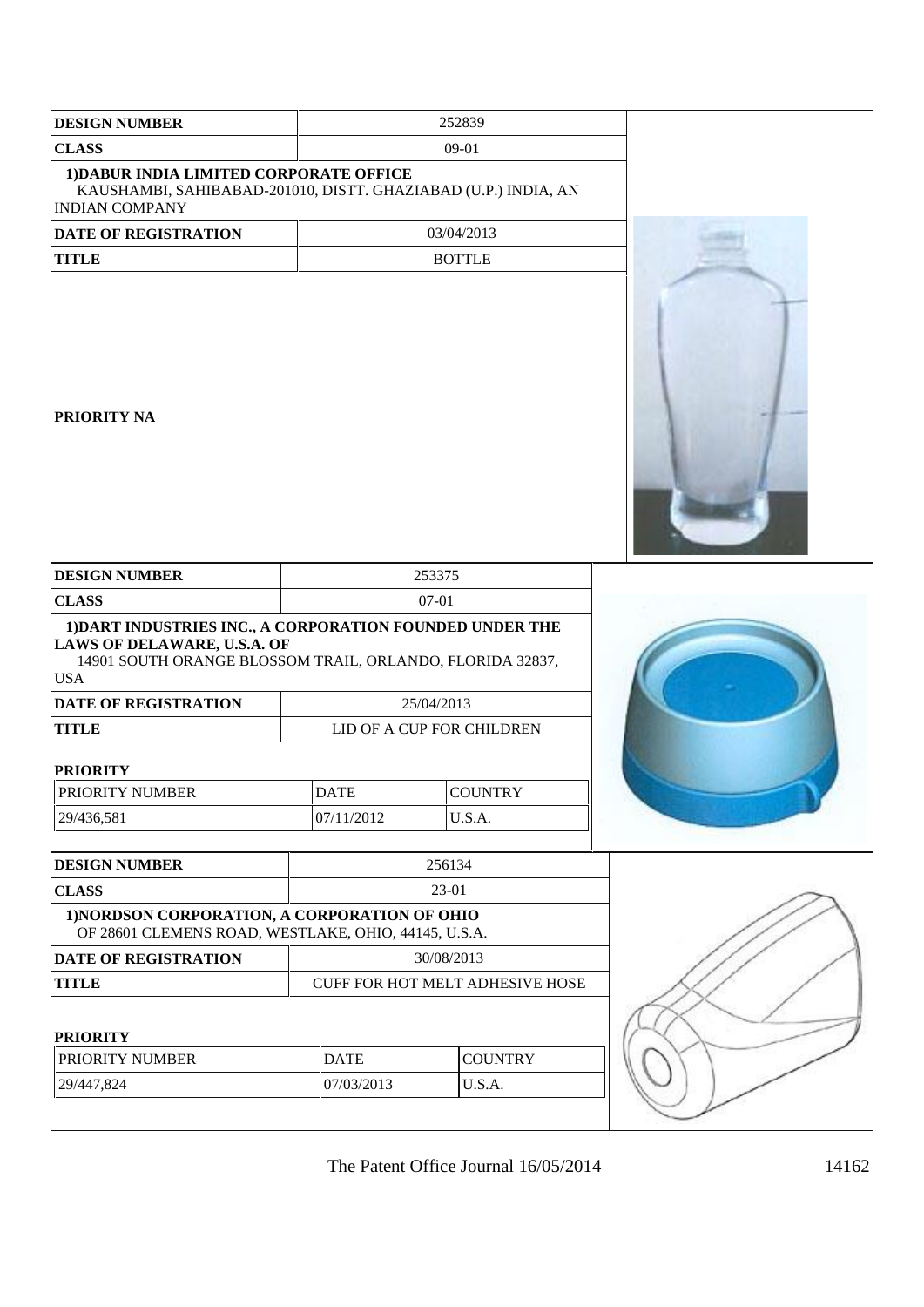| <b>DESIGN NUMBER</b>                                                                                                                                                           | 256486                                                                                                                                                                                                                                                        |  |
|--------------------------------------------------------------------------------------------------------------------------------------------------------------------------------|---------------------------------------------------------------------------------------------------------------------------------------------------------------------------------------------------------------------------------------------------------------|--|
| <b>CLASS</b>                                                                                                                                                                   | $11-02$                                                                                                                                                                                                                                                       |  |
| 1) MA DESIGN INDIA PRIVATE LIMITED, A COMPANY INCORPORATED IN<br><b>INDIA HAVING ITS PRINCIPAL PLACE OF BUSINESS AT</b><br>A-41, SECTOR-80, PHASE-II, NOIDA-201305, U.P. INDIA |                                                                                                                                                                                                                                                               |  |
| <b>DATE OF REGISTRATION</b>                                                                                                                                                    | 16/09/2013                                                                                                                                                                                                                                                    |  |
| <b>TITLE</b>                                                                                                                                                                   | <b>DECORATIVE ARTICLE</b>                                                                                                                                                                                                                                     |  |
| <b>PRIORITY NA</b>                                                                                                                                                             |                                                                                                                                                                                                                                                               |  |
| <b>DESIGN NUMBER</b>                                                                                                                                                           | 255181                                                                                                                                                                                                                                                        |  |
| <b>CLASS</b>                                                                                                                                                                   | $09-01$                                                                                                                                                                                                                                                       |  |
| <b>ADDRESS IS</b><br>400079, MAHARASHTRA, AN INDIAN COMPANY                                                                                                                    | 1) GODREJ CONSUMER PRODUCTS LIMITED, AN INDIAN COMPANY WHOSE<br>PIROJSHANAGAR, EASTERN EXPRESS HIGHWAY, VIKHROLI EAST, MUMBAI-                                                                                                                                |  |
| <b>DATE OF REGISTRATION</b>                                                                                                                                                    | 11/07/2013                                                                                                                                                                                                                                                    |  |
| <b>TITLE</b>                                                                                                                                                                   | <b>BOTTLE FOR COSMETICS</b>                                                                                                                                                                                                                                   |  |
| <b>PRIORITY NA</b><br><b>DESIGN NUMBER</b>                                                                                                                                     | 253510                                                                                                                                                                                                                                                        |  |
|                                                                                                                                                                                |                                                                                                                                                                                                                                                               |  |
| <b>CLASS</b>                                                                                                                                                                   | $19-06$                                                                                                                                                                                                                                                       |  |
| PRINCIPAL PLACE OF BUSINESS ADDRESS AT<br>F-18, MIDC, SATPUR, NASHIK-422007, MAHARASHTRA, INDIA                                                                                | 1) MRS. ASHA VENUGOPAL, ADITYA VENUGOPAL, ROMI DIVAKARAN &<br>VENUGOPAL B. N., INDIAN NATIONAL, CARRYING ON BUSINESS UNDER THE<br>NAME AND STYLE OF M/S. ZENITH METAPLAST PVT. LTD. (A COMPANY<br>REGISTERED UNDER THE INDIAN COMPANIES ACT, 1956) HAVING ITS |  |
| <b>DATE OF REGISTRATION</b>                                                                                                                                                    | 30/04/2013                                                                                                                                                                                                                                                    |  |
| <b>TITLE</b>                                                                                                                                                                   | <b>PEN</b>                                                                                                                                                                                                                                                    |  |
| <b>PRIORITY NA</b>                                                                                                                                                             |                                                                                                                                                                                                                                                               |  |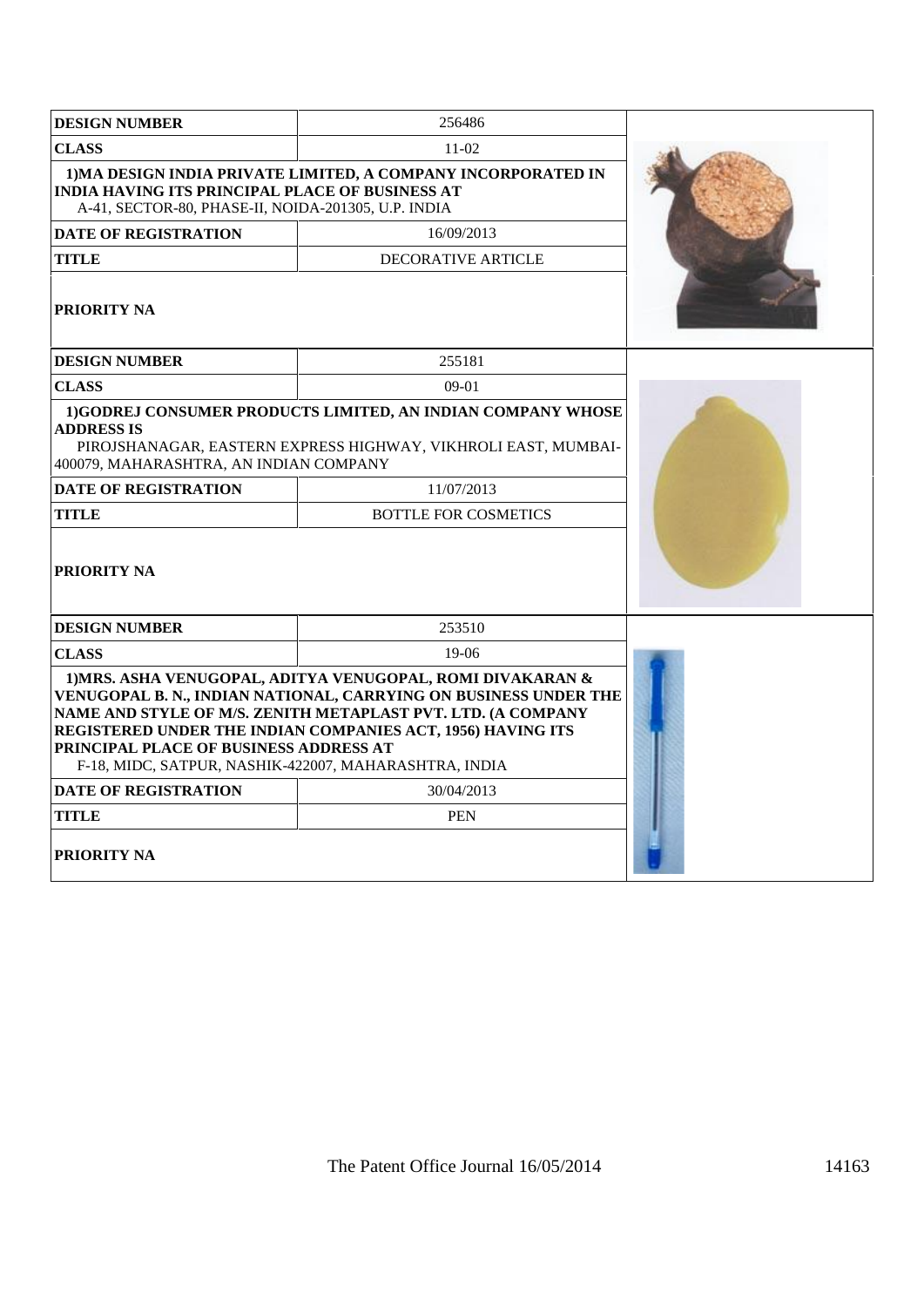| <b>DESIGN NUMBER</b>                                                                                            | 255555                                                  |  |
|-----------------------------------------------------------------------------------------------------------------|---------------------------------------------------------|--|
| <b>CLASS</b>                                                                                                    | $12 - 16$                                               |  |
| 1) DEERE & COMPANY, A US CORPORATION OF<br>ONE JOHN DEERE PLACE, MOLINE, ILLINOIS, 61265-8098 USA               |                                                         |  |
| <b>DATE OF REGISTRATION</b>                                                                                     | 30/07/2013                                              |  |
| <b>TITLE</b>                                                                                                    | <b>COUNTERWEIGHT FOR A VEHICLE</b>                      |  |
| <b> PRIORITY NA</b>                                                                                             |                                                         |  |
| <b>DESIGN NUMBER</b>                                                                                            | 254322                                                  |  |
| <b>CLASS</b>                                                                                                    | $12 - 16$                                               |  |
| <b>FRANCE,</b><br>OF 99 ROUTE DE LYON, 69800 SAINT PRIEST, FRANCE                                               | 1)RENAULT TRUCKS, A COMPANY ORGANIZED UNDER THE LAWS OF |  |
| <b>DATE OF REGISTRATION</b>                                                                                     | 06/06/2013                                              |  |
| <b>TITLE</b>                                                                                                    | FRAME COMPONENT FOR VEHICLE<br><b>HEADLIGHT</b>         |  |
| <b>PRIORITY NA</b>                                                                                              |                                                         |  |
| <b>DESIGN NUMBER</b>                                                                                            | 253845                                                  |  |
| <b>CLASS</b>                                                                                                    | $12 - 16$                                               |  |
| 1)ESCORTS LIMITED, OF<br>15/5, KM, MATHURA ROAD, FARIDABAD-121 003, HARYANA, INDIA, AN<br><b>INDIAN COMPANY</b> |                                                         |  |
| <b>DATE OF REGISTRATION</b>                                                                                     | 14/05/2013                                              |  |
| <b>TITLE</b>                                                                                                    | <b>TRACTOR</b>                                          |  |
| <b>PRIORITY NA</b>                                                                                              |                                                         |  |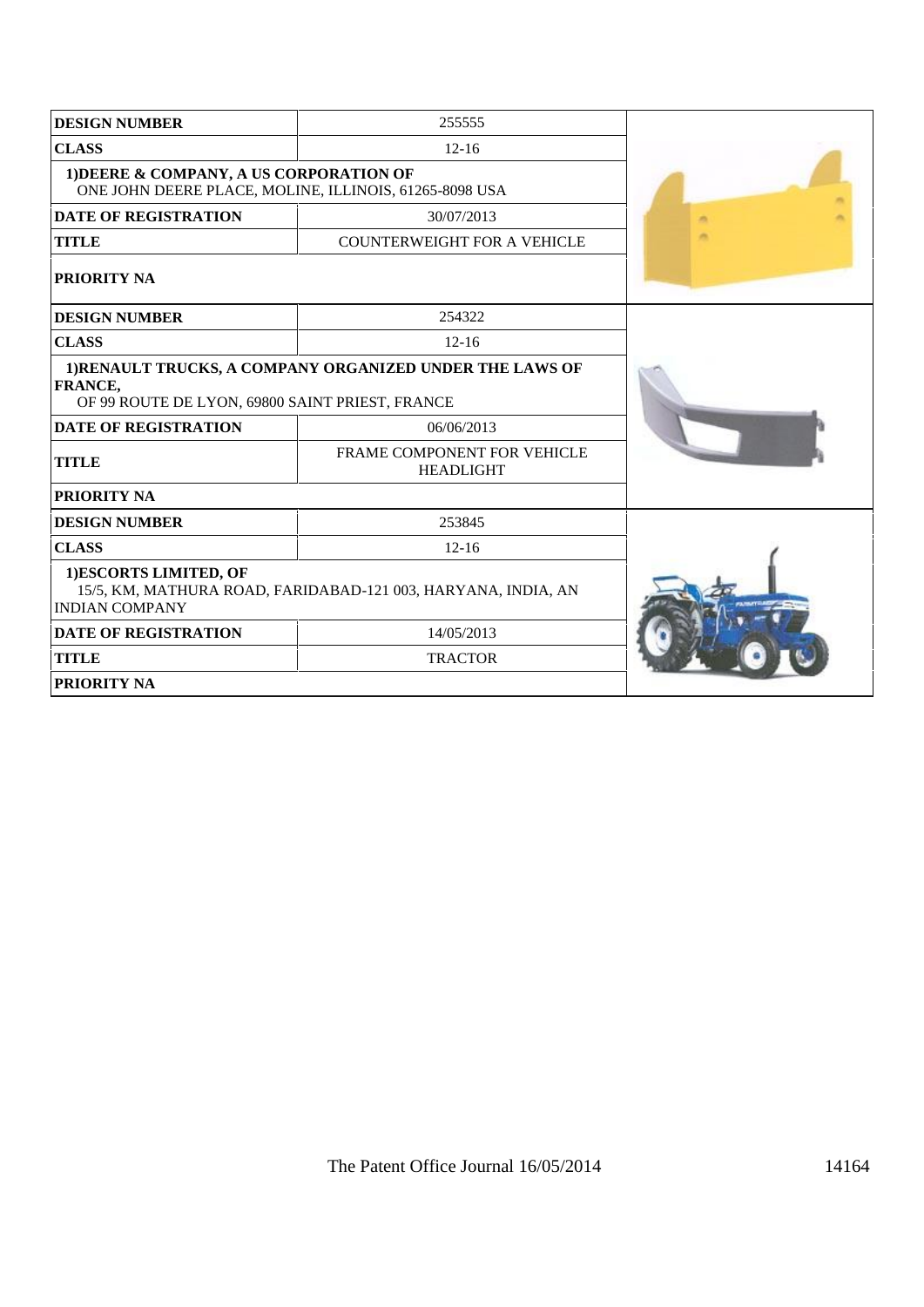| <b>DESIGN NUMBER</b>                                                                                                                                                                                                                                                   |             | 255744              |  |
|------------------------------------------------------------------------------------------------------------------------------------------------------------------------------------------------------------------------------------------------------------------------|-------------|---------------------|--|
| <b>CLASS</b>                                                                                                                                                                                                                                                           |             | $14-03$             |  |
| 1) NOKIA CORPORATION, A FINNISH CORPORATION, OF THE ADDRESS<br>KEILALAHDENTIE 4, ESPOO, FINLAND 02150                                                                                                                                                                  |             |                     |  |
| <b>DATE OF REGISTRATION</b>                                                                                                                                                                                                                                            |             | 12/08/2013          |  |
| TITLE                                                                                                                                                                                                                                                                  |             | <b>MOBILE PHONE</b> |  |
| <b>PRIORITY</b>                                                                                                                                                                                                                                                        |             |                     |  |
| PRIORITY NUMBER                                                                                                                                                                                                                                                        | <b>DATE</b> | <b>COUNTRY</b>      |  |
| 29/445480                                                                                                                                                                                                                                                              | 12/02/2013  | U.S.A.              |  |
|                                                                                                                                                                                                                                                                        |             |                     |  |
| <b>DESIGN NUMBER</b>                                                                                                                                                                                                                                                   |             | 256650              |  |
| <b>CLASS</b>                                                                                                                                                                                                                                                           |             | 26-04               |  |
| 1) KONINKLIJKE PHILIPS N.V., A COMPANY ORGANIZED AND EXISTING<br>UNDER THE LAWS OF THE KINGDOM OF THE NETHERLANDS, RESIDING AT<br>EINDHOVEN,<br>WHOSE POST-OFFICE ADDRESS IS HIGH TECH CAMPUS 5, 5656 AE<br>EINDHOVEN, THE NETHERLANDS                                 |             |                     |  |
| <b>DATE OF REGISTRATION</b>                                                                                                                                                                                                                                            |             | 20/09/2013          |  |
| <b>TITLE</b>                                                                                                                                                                                                                                                           |             | LED BULB            |  |
| <b>PRIORITY</b>                                                                                                                                                                                                                                                        |             |                     |  |
| PRIORITY NUMBER                                                                                                                                                                                                                                                        | <b>DATE</b> | <b>COUNTRY</b>      |  |
| 002211946-0003                                                                                                                                                                                                                                                         | 29/03/2013  | <b>OHIM</b>         |  |
| <b>DESIGN NUMBER</b>                                                                                                                                                                                                                                                   |             | 254124              |  |
| <b>CLASS</b>                                                                                                                                                                                                                                                           |             | $(09-0)9$           |  |
| <b>1) NAYASA WORLD OF SURVEY NO. 655/1C NEAR SOMNANATH</b><br>CO.OP.SOCIETY, DABHEL NANI DAMAN, DAMAN-396310, (UNION<br>TERRITORIES) DAMAN, INDIA,<br>INDIAN PARTNERSHIP FIRM, WHOSE PARTNERS ARE RUPA SACHDEV,<br>MANASI SACHDEV & KISHOR MALIK, ALL INDIAN NATIONALS |             |                     |  |
| <b>DATE OF REGISTRATION</b>                                                                                                                                                                                                                                            |             | 28/05/2013          |  |
| <b>TITLE</b>                                                                                                                                                                                                                                                           |             | <b>DUSTBIN</b>      |  |
| PRIORITY NA                                                                                                                                                                                                                                                            |             |                     |  |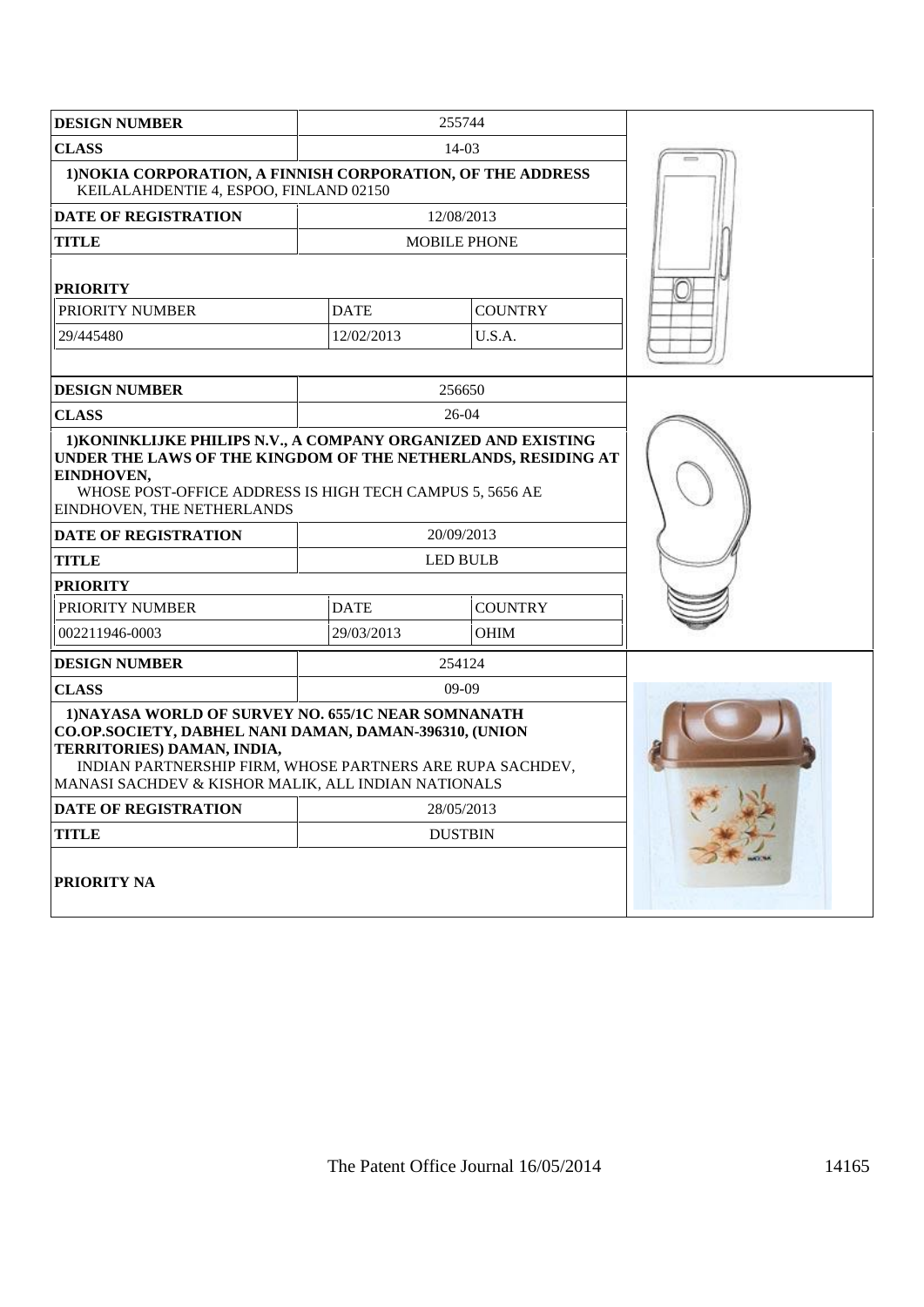| <b>DESIGN NUMBER</b>                                                                                                                                                                      |             |                  | 255244                              |                                      |
|-------------------------------------------------------------------------------------------------------------------------------------------------------------------------------------------|-------------|------------------|-------------------------------------|--------------------------------------|
| <b>CLASS</b>                                                                                                                                                                              |             |                  | $05-06$                             |                                      |
| 1)LG HAUSYS, LTD., A COMPANY DULY ORGANIZED AND EXISTING<br>UNDER THE LAWS OF RUPUBLIC OF KOREA OF<br>ONE IFC BUILDING, 10 GUKJEGEUMYUNG-RO, YEONGDEUNGPO-GU, SEOUL,<br>REPUBLIC OF KOREA |             |                  |                                     |                                      |
| DATE OF REGISTRATION                                                                                                                                                                      |             |                  | 15/07/2013                          |                                      |
| <b>TITLE</b>                                                                                                                                                                              |             |                  | SYNTHETIC RESIN PAPER               |                                      |
| <b>PRIORITY</b>                                                                                                                                                                           |             |                  |                                     |                                      |
| PRIORITY NUMBER                                                                                                                                                                           | <b>DATE</b> | <b>COUNTRY</b>   |                                     |                                      |
| 30-2013-0031417                                                                                                                                                                           | 18/06/2013  |                  | <b>REPUBLIC OF KOREA</b>            |                                      |
| <b>DESIGN NUMBER</b>                                                                                                                                                                      |             |                  | 252206                              |                                      |
| <b>CLASS</b>                                                                                                                                                                              |             |                  | 28-03                               |                                      |
| 1) UNILEVER PLC, A COMPANY REGISTERED IN ENGLAND AND WALES<br>UNDER COMPANY NO. 41424 OF UNILEVER HOUSE, 100 VICTORIA<br>EMBANKMENT, LONDON, EC4Y 0DY, UNITED KINGDOM                     |             |                  |                                     |                                      |
| DATE OF REGISTRATION                                                                                                                                                                      |             |                  | 07/03/2013                          |                                      |
| <b>TITLE</b>                                                                                                                                                                              |             |                  | <b>HOLDER FOR EVALUATION DEVICE</b> |                                      |
| <b>PRIORITY</b><br>PRIORITY NUMBER<br><b>DATE</b><br><b>COUNTRY</b><br>14/09/2012<br>U.S.A.<br>29/432,283                                                                                 |             |                  |                                     | <b>Market Campbell County County</b> |
| <b>DESIGN NUMBER</b>                                                                                                                                                                      |             | 255527           |                                     |                                      |
| <b>CLASS</b>                                                                                                                                                                              |             | $12 - 16$        |                                     |                                      |
| 1) DEERE & COMPANY, A US CORPORATION OF<br>ONE JOHN DEERE PLACE, MOLINE, ILLINOIS, 61265-8098, USA                                                                                        |             |                  |                                     |                                      |
| <b>DATE OF REGISTRATION</b>                                                                                                                                                               |             | 29/07/2013       |                                     |                                      |
| <b>TITLE</b>                                                                                                                                                                              |             | <b>STRUCTURE</b> | TWIN FOLDED ROLL OVER PROTECTIVE    |                                      |
| PRIORITY NA                                                                                                                                                                               |             |                  |                                     | Frent view                           |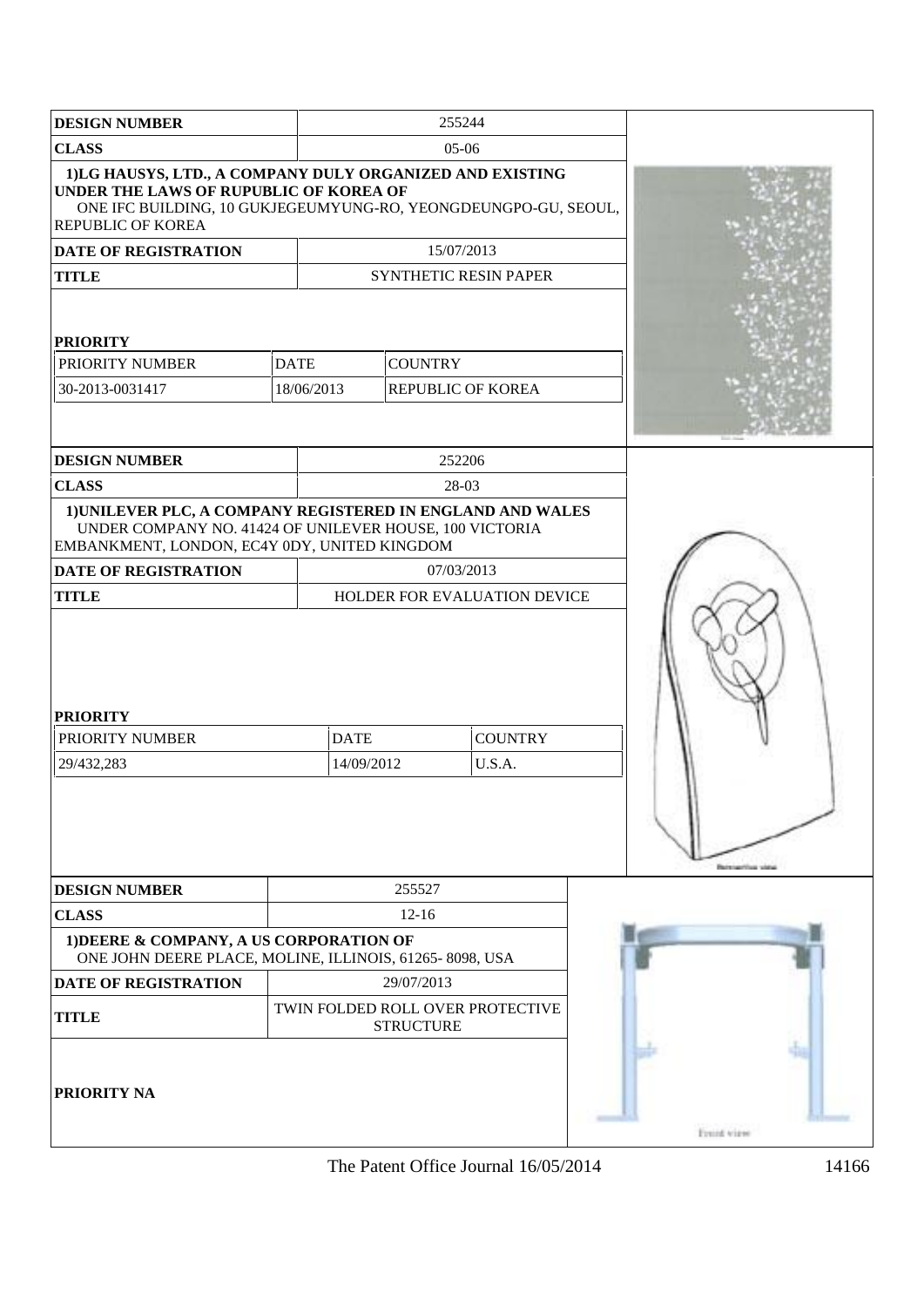| <b>DESIGN NUMBER</b>                                                                                                                                                                                                                   |             | 254836                   |  |
|----------------------------------------------------------------------------------------------------------------------------------------------------------------------------------------------------------------------------------------|-------------|--------------------------|--|
| <b>CLASS</b>                                                                                                                                                                                                                           |             | $26-05$                  |  |
| 1) KONINKLIJKE PHILIPS N.V., A COMPANY ORGANIZED AND EXISTING<br>UNDER THE LAWS OF THE KINGDOM OF THE NETHERLANDS, RESIDING AT<br>EINDHOVEN,<br>WHOSE POST-OFFICE ADDRESS IS HIGH TECH CAMPUS 5, 5656 AE<br>EINDHOVEN, THE NETHERLANDS |             |                          |  |
| <b>DATE OF REGISTRATION</b>                                                                                                                                                                                                            |             | 27/06/2013               |  |
| <b>TITLE</b>                                                                                                                                                                                                                           |             | <b>WAKE UP LIGHT</b>     |  |
| <b>PRIORITY</b>                                                                                                                                                                                                                        |             |                          |  |
| PRIORITY NUMBER                                                                                                                                                                                                                        | <b>DATE</b> | <b>COUNTRY</b>           |  |
| 002161646-0001                                                                                                                                                                                                                         | 03/01/2013  | <b>OHIM</b>              |  |
| <b>DESIGN NUMBER</b>                                                                                                                                                                                                                   |             | 257338                   |  |
| <b>CLASS</b>                                                                                                                                                                                                                           |             | $08-09$                  |  |
| 1) DORMA INDIA PRIVATE LIMITED, COMPANY INCORPORATED UNDER<br>THE COMPANIES ACT, 1956, HAVING ITS REGISTERED OFFICE AT<br>NO. 14, PATTULOS ROAD, CHENNAI-600002, TAMIL NADU, INDIA                                                     |             |                          |  |
| <b>DATE OF REGISTRATION</b>                                                                                                                                                                                                            |             | 09/10/2013               |  |
| <b>TITLE</b>                                                                                                                                                                                                                           |             | STRUCTURAL METAL FITTING |  |
| <b>PRIORITY NA</b>                                                                                                                                                                                                                     |             |                          |  |
| <b>DESIGN NUMBER</b>                                                                                                                                                                                                                   |             | 254125                   |  |
| <b>CLASS</b>                                                                                                                                                                                                                           |             | $07-01$                  |  |
| 1) NAYASA POLYPLAST OF G-9 UDYOG NAGAR O.I.D.C., RINGANVADA NANI<br>DAMAN, DAMAN-396210, INDIA,<br>INDIAN PARTNERSHIP FIRM, WHOSE PARTNERS ARE DINESH<br>LAXMINARAYAN MALIK & MANASI SACHDEV, ALL INDIAN NATIONALS                     |             |                          |  |
| <b>DATE OF REGISTRATION</b>                                                                                                                                                                                                            |             | 28/05/2013               |  |
| <b>TITLE</b>                                                                                                                                                                                                                           |             | <b>GLASS</b>             |  |
| <b>PRIORITY NA</b>                                                                                                                                                                                                                     |             |                          |  |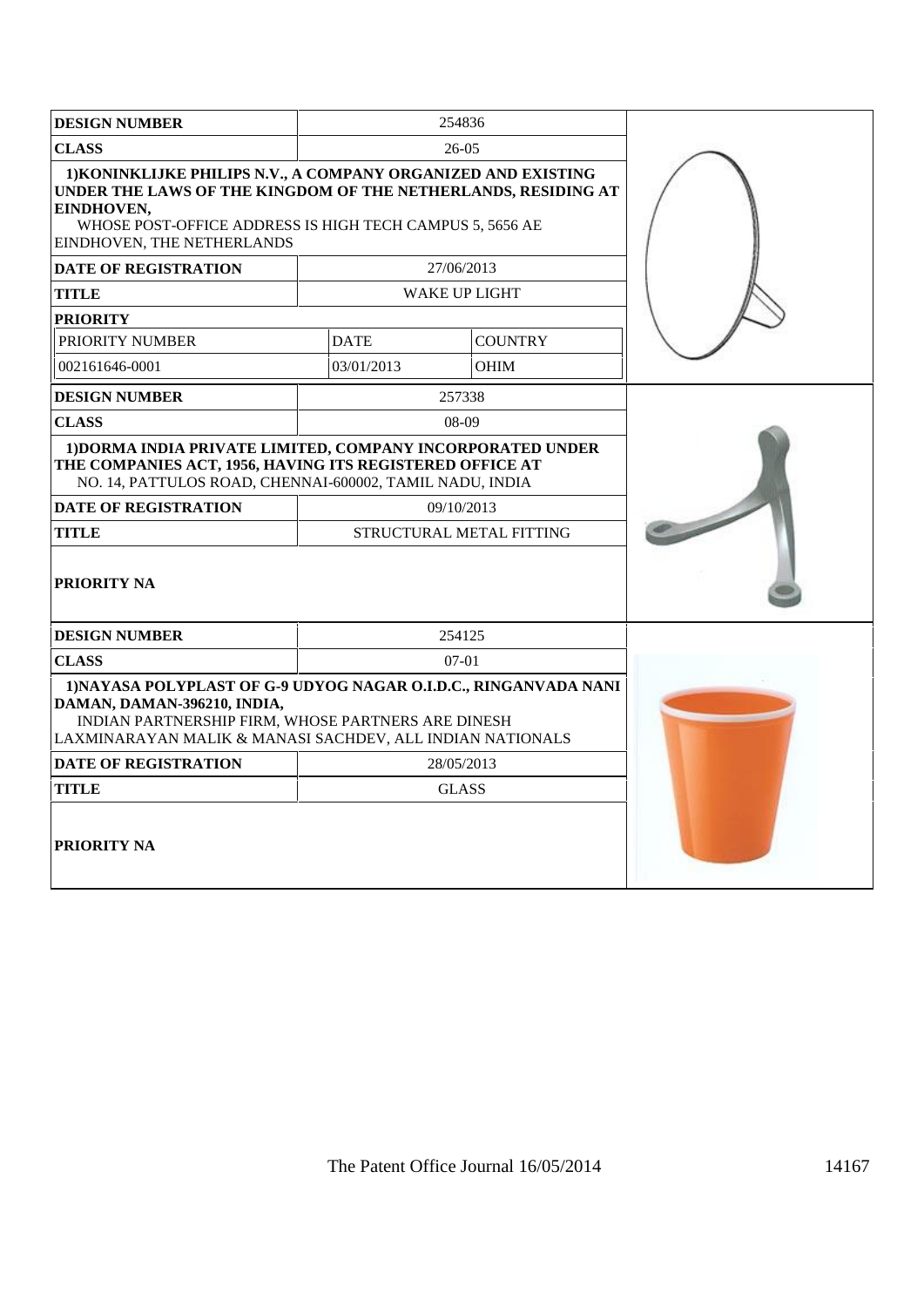| <b>DESIGN NUMBER</b>                                                                                                  | 255246                                                                                                                                                                                                                                                                                          |  |
|-----------------------------------------------------------------------------------------------------------------------|-------------------------------------------------------------------------------------------------------------------------------------------------------------------------------------------------------------------------------------------------------------------------------------------------|--|
| <b>CLASS</b>                                                                                                          | $08-06$                                                                                                                                                                                                                                                                                         |  |
| <b>PLACE OF BUSINESS</b><br>RAJKOT-360002 GUJARAT-(INDIA)<br><b>DATE OF REGISTRATION</b><br><b>TITLE</b>              | 1)(1) DILIPBHAI RAVJIBHAI DOBARIYA (2) NAGJIBHAI RAVJIBHAI<br><b>DOBARIYA (BOTH THE PARTNERS ARE ADULT &amp; INDIAN NATIONALS)</b><br>PARTNERS OF NIKI INDUSTRIES (INDIAN PARTNERSHIP FIRM) HAVING<br>AT: 3, PARSANA SOCIETY, 50 FEET ROAD, KOTHARIYA MAIN ROAD,<br>16/07/2013<br><b>HANDLE</b> |  |
| <b>PRIORITY NA</b>                                                                                                    |                                                                                                                                                                                                                                                                                                 |  |
| <b>DESIGN NUMBER</b>                                                                                                  | 252187                                                                                                                                                                                                                                                                                          |  |
| <b>CLASS</b>                                                                                                          | 09-01                                                                                                                                                                                                                                                                                           |  |
| 1) SOM DISTILLERIES PRIVATE LIMITED, OF<br>1956.<br><b>DATE OF REGISTRATION</b><br><b>TITLE</b><br><b>PRIORITY NA</b> | 23, ZONE II, MAHARANA PRATAP NAGAR, BHOPAL-462011, MADHYA<br>PRADESH, A COMPANY INCORPORATED UNDER THE INDIAN COMPANIES ACT,<br>07/03/2013<br><b>BOTTLE</b>                                                                                                                                     |  |
| <b>DESIGN NUMBER</b>                                                                                                  | 255248                                                                                                                                                                                                                                                                                          |  |
| <b>CLASS</b>                                                                                                          | 08-06                                                                                                                                                                                                                                                                                           |  |
| <b>HAVING PLACE OF BUSINESS</b><br>FEET MAIN ROAD, RAJKOT-GUJARAT-(INDIA)                                             | 1)RASIKLAL GHUSABHAI CHOVATIYA (ADULT & INDIAN NATIONAL) SOLE<br>PROPRIETOR OF M K TECHNOCAST (INDIAN PROPRIETORSHIP CONCERN)<br>AT-2, PATEL NAGAR, SADBHAVNA, PLOT, NR: BHAGWATI ENTERPRISE, 50,                                                                                               |  |
| <b>DATE OF REGISTRATION</b>                                                                                           | 16/07/2013                                                                                                                                                                                                                                                                                      |  |
| <b>TITLE</b>                                                                                                          | <b>HANDLE</b>                                                                                                                                                                                                                                                                                   |  |
| <b>PRIORITY NA</b>                                                                                                    |                                                                                                                                                                                                                                                                                                 |  |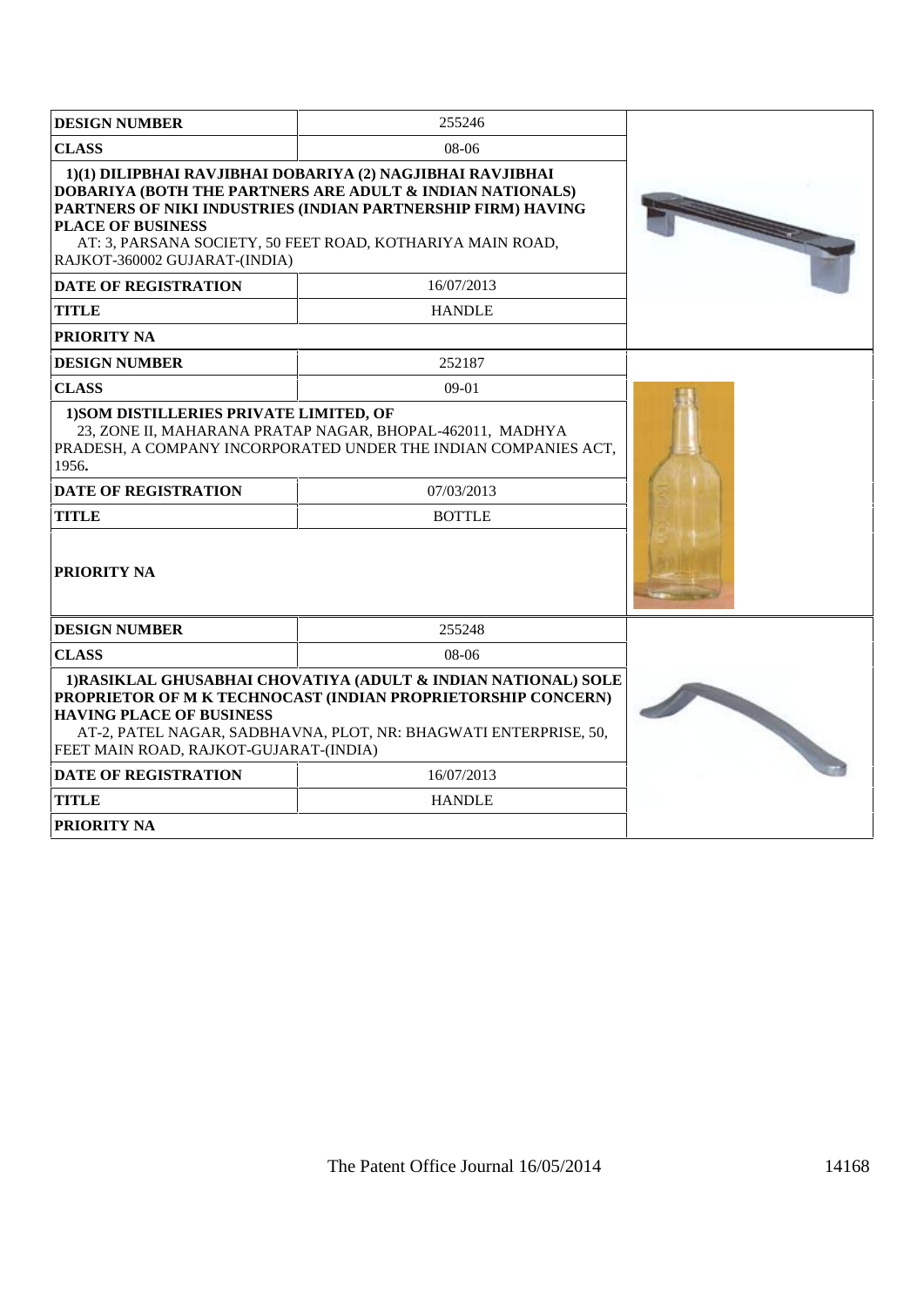| <b>DESIGN NUMBER</b>                                                                                                                                                                     |                          | 252351              |  |
|------------------------------------------------------------------------------------------------------------------------------------------------------------------------------------------|--------------------------|---------------------|--|
| <b>CLASS</b>                                                                                                                                                                             |                          | 20-02               |  |
| 1) ZIVELO LLC, AN INDIANA CORPORATION HAVING OFFICES AT<br>6508 E. MUSEUM BOULEVARD, GAS CITY, INDIANA 46933, USA                                                                        |                          |                     |  |
| <b>DATE OF REGISTRATION</b>                                                                                                                                                              |                          | 15/03/2013          |  |
| <b>TITLE</b>                                                                                                                                                                             |                          | KIOSK DISPLAY STAND |  |
| <b>PRIORITY</b>                                                                                                                                                                          |                          |                     |  |
| PRIORITY NUMBER                                                                                                                                                                          | <b>DATE</b>              | <b>COUNTRY</b>      |  |
| 29/432,550                                                                                                                                                                               | 17/09/2012               | U.S.A.              |  |
|                                                                                                                                                                                          |                          |                     |  |
| <b>DESIGN NUMBER</b>                                                                                                                                                                     |                          | 254552              |  |
| <b>CLASS</b>                                                                                                                                                                             |                          | $01 - 01$           |  |
| 1) NEW LIFE PHARMACEUTICALS CC OF<br>1330 DUNWOODIE AVENUE, WAVERLEY, PRETORIA, 0186, SOUTH AFRICA                                                                                       |                          |                     |  |
| <b>DATE OF REGISTRATION</b>                                                                                                                                                              |                          | 18/06/2013          |  |
| <b>TITLE</b>                                                                                                                                                                             | NEUTRACEUTICAL FOODSTUFF |                     |  |
| PRIORITY NA                                                                                                                                                                              |                          |                     |  |
| <b>DESIGN NUMBER</b>                                                                                                                                                                     |                          | 255714              |  |
| <b>CLASS</b>                                                                                                                                                                             |                          | $12-09$             |  |
| 1) MAHINDRA & MAHINDRA LIMITED, A COMPANY INCORPORATED<br>UNDER THE COMPANIES ACT, 1956 WHOSE ADDRESS IS<br>GATEWAY BUILDING, APOLLO BUNDER, MUMBAI 400001, MAHARASHTRA,<br><b>INDIA</b> |                          |                     |  |
| <b>DATE OF REGISTRATION</b>                                                                                                                                                              | 07/08/2013               |                     |  |
| <b>TITLE</b>                                                                                                                                                                             | <b>TRACTOR</b>           |                     |  |
| <b>PRIORITY NA</b>                                                                                                                                                                       |                          |                     |  |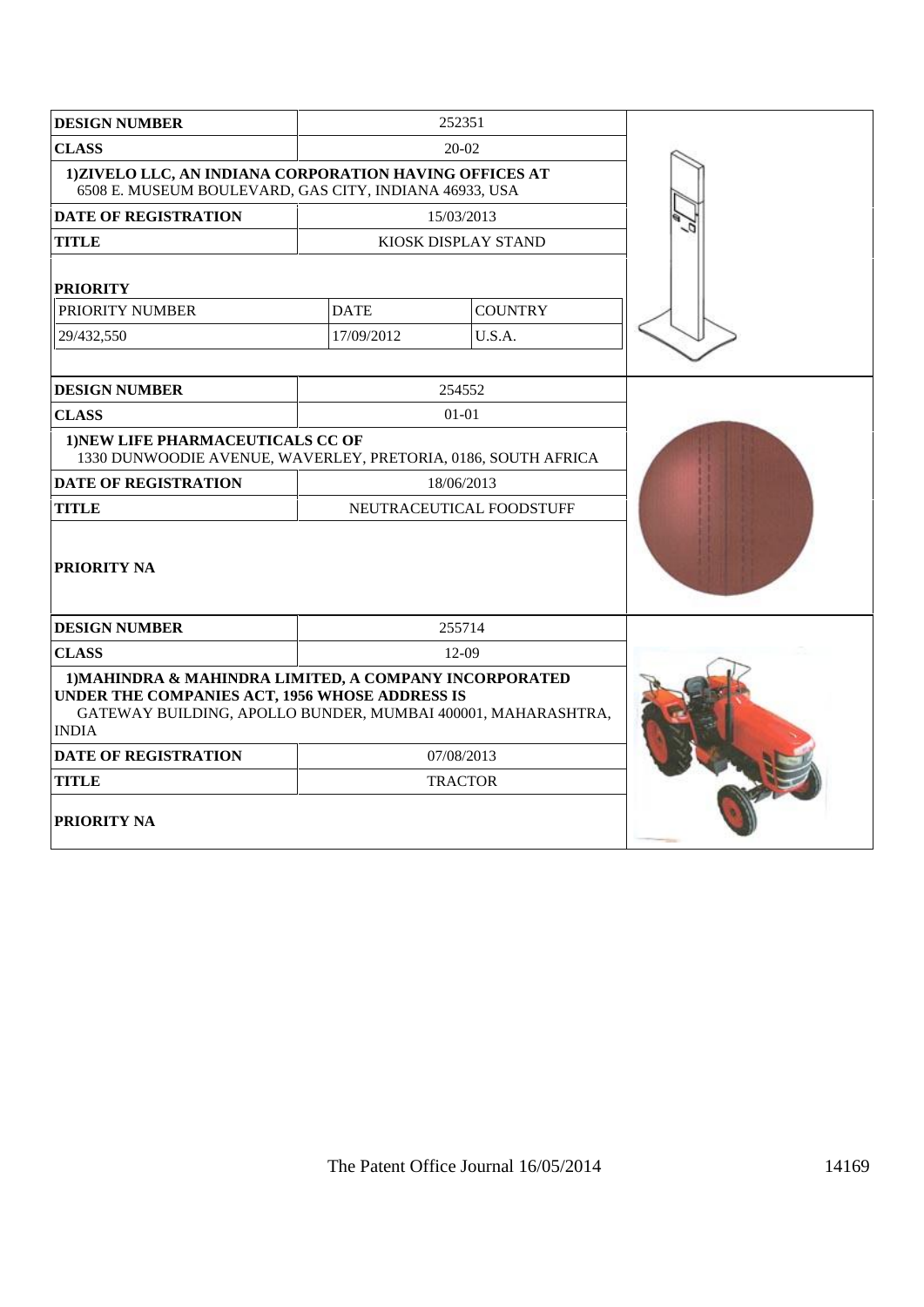| <b>DESIGN NUMBER</b>                                                                                                                                                                                                                                                                                                |                               | 256700                         |  |  |
|---------------------------------------------------------------------------------------------------------------------------------------------------------------------------------------------------------------------------------------------------------------------------------------------------------------------|-------------------------------|--------------------------------|--|--|
| <b>CLASS</b>                                                                                                                                                                                                                                                                                                        |                               | $12 - 16$                      |  |  |
| 1) HONDA MOTOR CO., LTD., A JAPANESE CORPORATION, OF<br>1-1, MINAMI-AOYAMA 2-CHOME, MINATO-KU, TOKYO, 107-8556, JAPAN                                                                                                                                                                                               |                               |                                |  |  |
| <b>DATE OF REGISTRATION</b>                                                                                                                                                                                                                                                                                         |                               | 24/09/2013                     |  |  |
| <b>TITLE</b>                                                                                                                                                                                                                                                                                                        |                               | SIDE COVER FOR MOTORCYCLE      |  |  |
| <b>PRIORITY</b><br>PRIORITY NUMBER<br>2013-006819                                                                                                                                                                                                                                                                   | <b>DATE</b><br>27/03/2013     | <b>COUNTRY</b><br><b>JAPAN</b> |  |  |
| <b>DESIGN NUMBER</b>                                                                                                                                                                                                                                                                                                | 255930                        |                                |  |  |
| <b>CLASS</b>                                                                                                                                                                                                                                                                                                        | $06-10$                       |                                |  |  |
| 1) SHAILENDRA DWIVEDI SITUATED AT<br>128/1/R-85, YASHODA NAGAR, KANPUR-208011 (U.P.) INDIA, BY<br>NATIONALITY INDIAN OF ABOVE ADDRESS                                                                                                                                                                               |                               |                                |  |  |
| DATE OF REGISTRATION                                                                                                                                                                                                                                                                                                | 21/08/2013                    |                                |  |  |
| <b>TITLE</b>                                                                                                                                                                                                                                                                                                        | MOSQUITO NET STRETCHING FRAME |                                |  |  |
| <b>PRIORITY NA</b>                                                                                                                                                                                                                                                                                                  |                               |                                |  |  |
| <b>DESIGN NUMBER</b>                                                                                                                                                                                                                                                                                                |                               | 256008                         |  |  |
| <b>CLASS</b>                                                                                                                                                                                                                                                                                                        |                               | 11-01                          |  |  |
| 1)R. R. JEWELLERS IS A PARTNERSHIP FIRM REGISTERED UNDER THE<br>PARTNERSHIP ACT, 1932 BETWEEN 1) JIGNESH RAMESHBHAI SHAH 2)<br>TEJAS RAMESHBHAI SHAH AND 3) ALPA JIGNESHBHAI SHAH WHOSE<br><b>OFFICE IS AT</b><br>3RD FLOOR, "PANNA MANEK", OPP. MAA ASHAPURA TEMPLE, PALACE<br>ROAD, RAJKOT-360001, GUJARAT, INDIA |                               |                                |  |  |
| DATE OF REGISTRATION                                                                                                                                                                                                                                                                                                | 23/08/2013                    |                                |  |  |
| <b>TITLE</b>                                                                                                                                                                                                                                                                                                        | <b>EARRING</b>                |                                |  |  |
| <b>PRIORITY NA</b>                                                                                                                                                                                                                                                                                                  |                               |                                |  |  |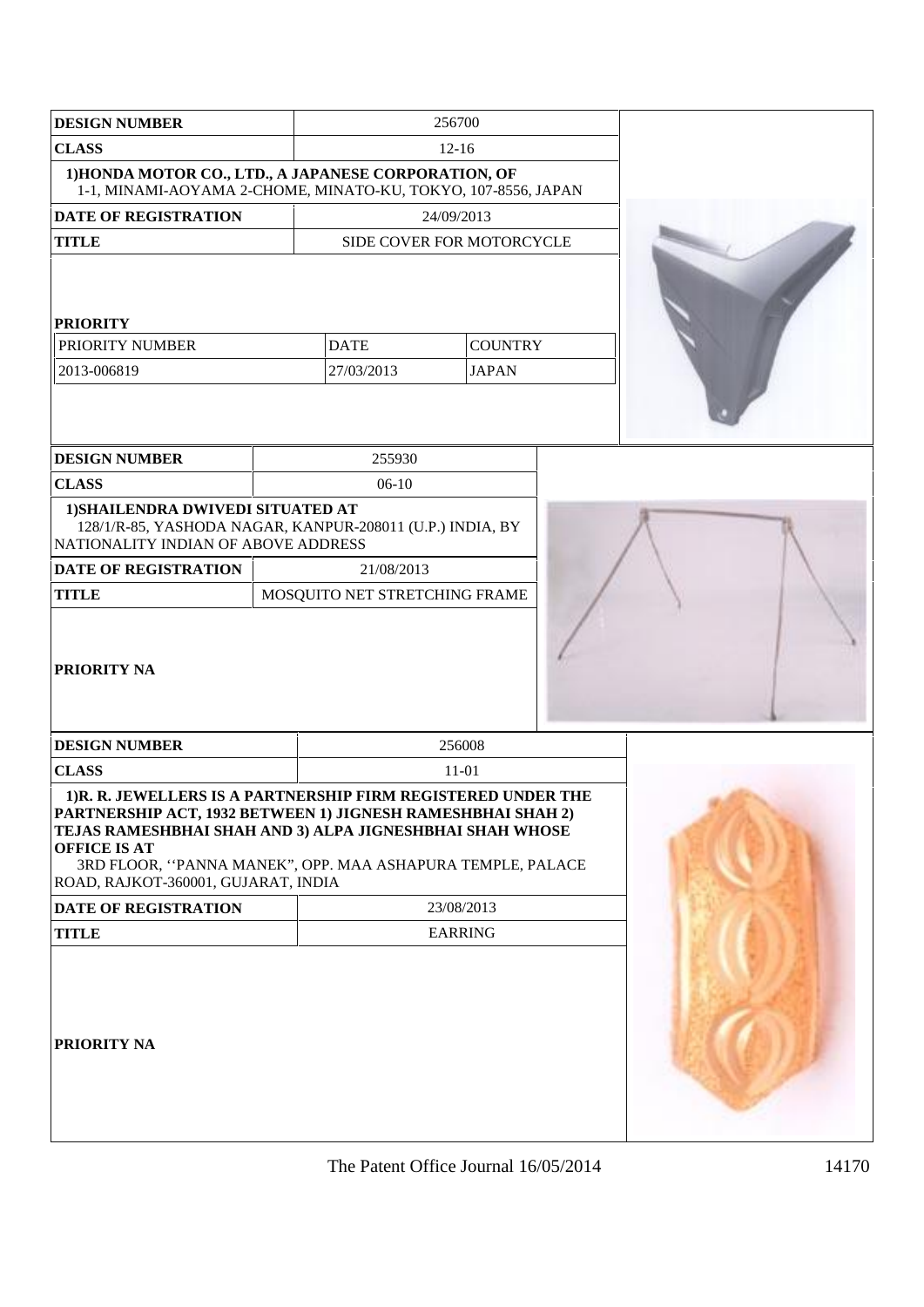| <b>DESIGN NUMBER</b>                                                                                                                                                                          |                     | 255185                      |  |  |  |
|-----------------------------------------------------------------------------------------------------------------------------------------------------------------------------------------------|---------------------|-----------------------------|--|--|--|
| <b>CLASS</b>                                                                                                                                                                                  |                     | $09-01$                     |  |  |  |
| 1) GODREJ CONSUMER PRODUCTS LIMITED, AN INDIAN COMPANY WHOSE<br><b>ADDRESS IS</b><br>PIROJSHANAGAR, EASTERN EXPRESS HIGHWAY, VIKHROLI EAST, MUMBAI-<br>400079, MAHARASHTRA, AN INDIAN COMPANY |                     |                             |  |  |  |
| <b>DATE OF REGISTRATION</b>                                                                                                                                                                   |                     | 11/07/2013                  |  |  |  |
| <b>TITLE</b>                                                                                                                                                                                  |                     | <b>BOTTLE FOR COSMETICS</b> |  |  |  |
| <b>PRIORITY NA</b>                                                                                                                                                                            |                     |                             |  |  |  |
| <b>DESIGN NUMBER</b>                                                                                                                                                                          |                     | 255574                      |  |  |  |
| <b>CLASS</b>                                                                                                                                                                                  |                     | 06-01                       |  |  |  |
| 1) MISTER JEAN-CHRISTOPHE OTULAKOWSKI,<br>7, RUE DES CLOCHES, 83136 LA ROQUEBRUSSANE, FRANCE, NATIONALITY:<br><b>FRANCE</b>                                                                   |                     |                             |  |  |  |
| <b>DATE OF REGISTRATION</b>                                                                                                                                                                   |                     | 31/07/2013                  |  |  |  |
| <b>TITLE</b>                                                                                                                                                                                  | <b>CANOPY CHAIR</b> |                             |  |  |  |
| <b>PRIORITY</b>                                                                                                                                                                               |                     |                             |  |  |  |
| PRIORITY NUMBER                                                                                                                                                                               | <b>DATE</b>         | <b>COUNTRY</b>              |  |  |  |
| 20131611                                                                                                                                                                                      | 02/04/2013          | <b>FRANCE</b>               |  |  |  |
|                                                                                                                                                                                               |                     |                             |  |  |  |
| <b>DESIGN NUMBER</b>                                                                                                                                                                          |                     | 239012                      |  |  |  |
| <b>CLASS</b>                                                                                                                                                                                  | 09-03               |                             |  |  |  |
| 1) MANJUSHREE TECHNOPACK LIMITED<br>143, C-5, BOMMASANDRA INDUSTRIAL AREA, HOSUR ROAD, BANGALORE-<br>560 099, KARNATAKA INDIA,                                                                |                     |                             |  |  |  |
| <b>DATE OF REGISTRATION</b>                                                                                                                                                                   |                     | 29/08/2011                  |  |  |  |
| <b>TITLE</b>                                                                                                                                                                                  |                     | JAR                         |  |  |  |
| <b>PRIORITY NA</b>                                                                                                                                                                            |                     |                             |  |  |  |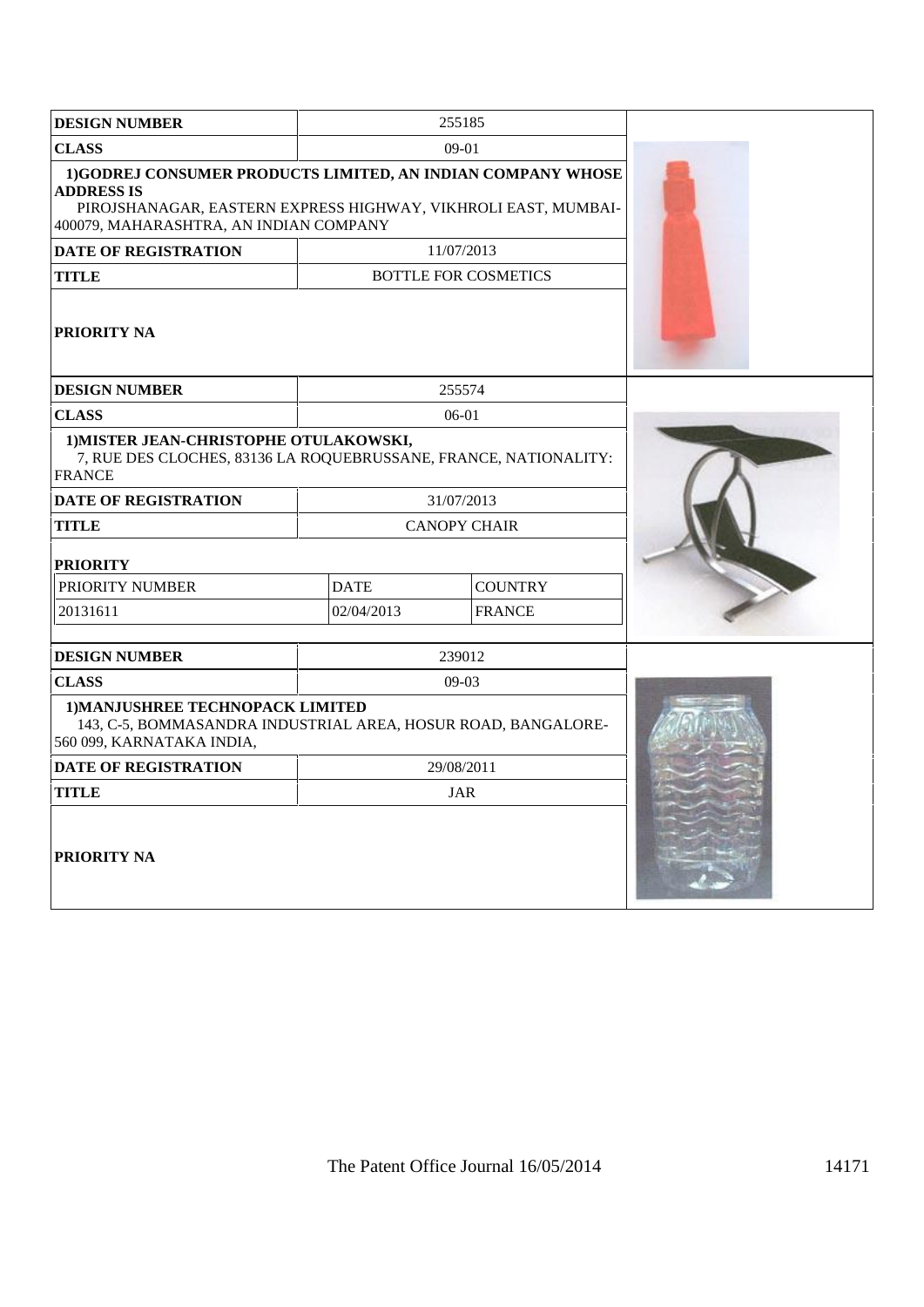| <b>DESIGN NUMBER</b>                                                                                                                                                                                                                                                                                                                    |             | 255768             |  |
|-----------------------------------------------------------------------------------------------------------------------------------------------------------------------------------------------------------------------------------------------------------------------------------------------------------------------------------------|-------------|--------------------|--|
| <b>CLASS</b>                                                                                                                                                                                                                                                                                                                            |             | $12 - 15$          |  |
| 1) COMPAGNIE GENERALE DES ETABLISSEMENTS MICHELIN, A FRENCH<br>COMPANY OF 12 COURS SABLON - FR-63000, CLERMONT-FERRAND,<br><b>FRANCE, AND</b><br>MICHELIN RECHERCHE ET TECHNIQUE S.A., A SWISS COMPANY OF ROUTE<br>LOUIS- BRAILLE 10-CH-1763, GRANGES-PACCOT, SWITZERLAND                                                               |             |                    |  |
| <b>DATE OF REGISTRATION</b>                                                                                                                                                                                                                                                                                                             |             | 12/08/2013         |  |
| <b>TITLE</b>                                                                                                                                                                                                                                                                                                                            |             | <b>TIRE TREAD</b>  |  |
| <b>PRIORITY</b>                                                                                                                                                                                                                                                                                                                         |             |                    |  |
| PRIORITY NUMBER                                                                                                                                                                                                                                                                                                                         | <b>DATE</b> | <b>COUNTRY</b>     |  |
| 29/461,979                                                                                                                                                                                                                                                                                                                              | 30/07/2013  | U.S.A.             |  |
| <b>DESIGN NUMBER</b>                                                                                                                                                                                                                                                                                                                    |             | 255124             |  |
| <b>CLASS</b>                                                                                                                                                                                                                                                                                                                            |             | $12-08$            |  |
| 1) VOLVO TRUCK CORPORATION,<br>OF 405 08 GÖTEBORG, SWEDEN                                                                                                                                                                                                                                                                               |             |                    |  |
| <b>DATE OF REGISTRATION</b>                                                                                                                                                                                                                                                                                                             |             | 11/07/2013         |  |
| <b>TITLE</b>                                                                                                                                                                                                                                                                                                                            |             | <b>VEHICLE CAB</b> |  |
| <b>PRIORITY</b>                                                                                                                                                                                                                                                                                                                         |             |                    |  |
| PRIORITY NUMBER                                                                                                                                                                                                                                                                                                                         | <b>DATE</b> | <b>COUNTRY</b>     |  |
| 002179036-0001                                                                                                                                                                                                                                                                                                                          | 06/02/2013  | <b>OHIM</b>        |  |
| <b>DESIGN NUMBER</b>                                                                                                                                                                                                                                                                                                                    |             | 255249             |  |
| <b>CLASS</b>                                                                                                                                                                                                                                                                                                                            |             | $08-06$            |  |
| 1)(1) RAMESHBHAI PANCHABHAI PAMBHAR (2) MAGANBHAI PANCHABHAI<br>PAMBHAR (3) TRIBHOVANBHAI PANCHABHAI PAMBHAR (ALL THE<br>PARTNERS ARE ADULT & INDIAN NATIONALS) PARTNERS OF SHREE<br>KHODIYAR INDUSTRIES (INDIAN PARTNERSHIP FIRM) HAVING PLACE OF<br><b>BUSINESS</b><br>2/8, GOKUL NAGAR, 50, FEET ROAD, RAJKOT-360002 GUJARAT-(INDIA) |             |                    |  |
| <b>DATE OF REGISTRATION</b>                                                                                                                                                                                                                                                                                                             |             | 16/07/2013         |  |
| <b>TITLE</b>                                                                                                                                                                                                                                                                                                                            |             | <b>HANDLE</b>      |  |
| <b>PRIORITY NA</b>                                                                                                                                                                                                                                                                                                                      |             |                    |  |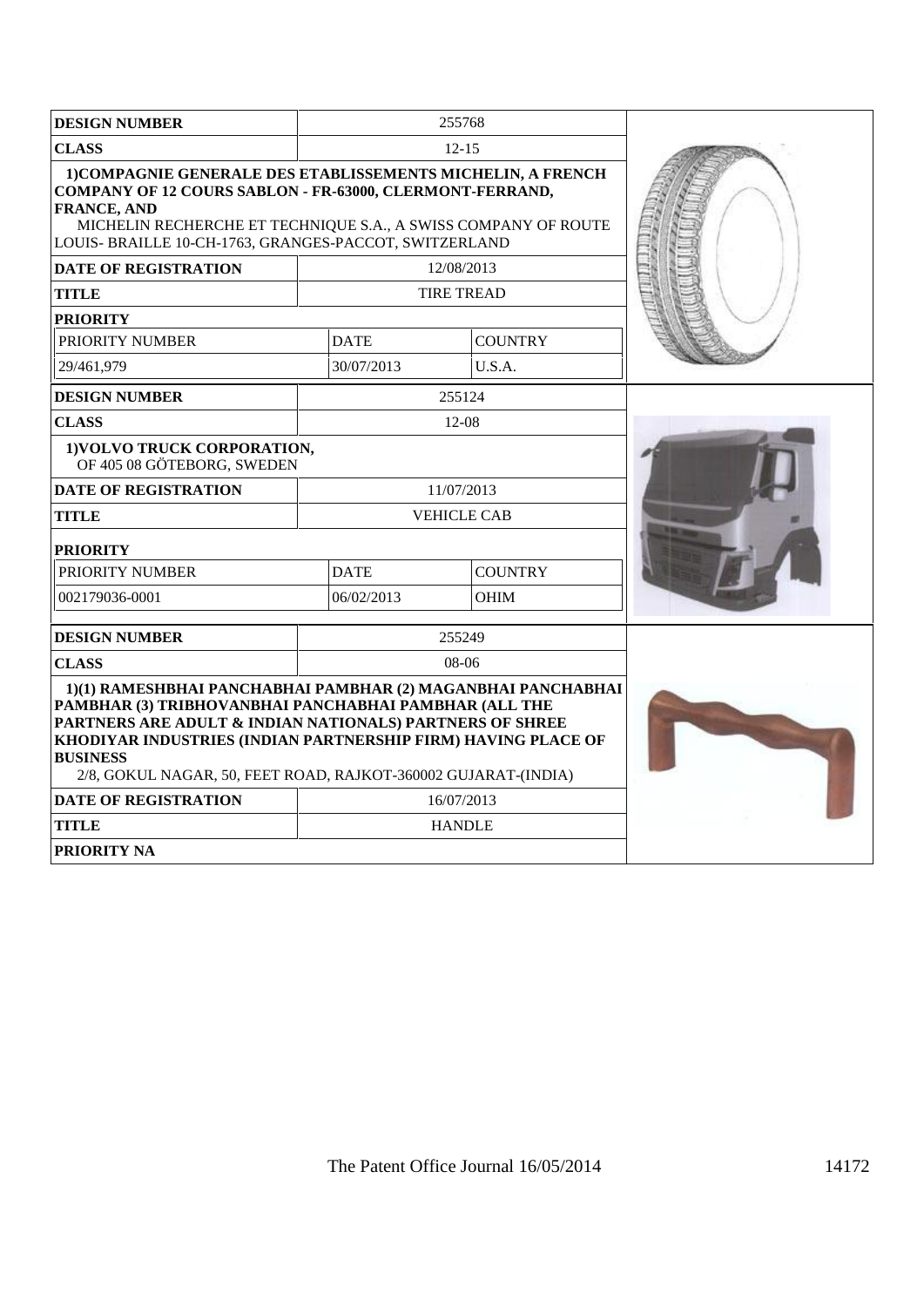| <b>DESIGN NUMBER</b>                                                                                                  |                               | 252354                      |  |
|-----------------------------------------------------------------------------------------------------------------------|-------------------------------|-----------------------------|--|
| <b>CLASS</b>                                                                                                          |                               | 20-02                       |  |
| 1) ZIVELO LLC, AN INDIANA CORPORATION HAVING OFFICES AT<br>6508 E. MUSEUM BOULEVARD, GAS CITY, INDIANA 46933, USA     |                               |                             |  |
| <b>DATE OF REGISTRATION</b>                                                                                           |                               | 15/03/2013                  |  |
| <b>TITLE</b>                                                                                                          |                               | KIOSK DISPLAY STAND         |  |
| <b>PRIORITY</b>                                                                                                       |                               |                             |  |
| PRIORITY NUMBER                                                                                                       | <b>DATE</b>                   | <b>COUNTRY</b>              |  |
| 29/432,559                                                                                                            | 17/09/2012                    | U.S.A.                      |  |
|                                                                                                                       |                               |                             |  |
| <b>DESIGN NUMBER</b>                                                                                                  |                               | 256631                      |  |
| <b>CLASS</b>                                                                                                          |                               | 26-06                       |  |
| 1) VALEO VISION, A FRENCH COMPANY,<br>34 RUE SAINT ANDRE-93012, BOBIGNY CEDEX, FRANCE                                 |                               |                             |  |
| <b>DATE OF REGISTRATION</b>                                                                                           |                               | 20/09/2013                  |  |
| <b>TITLE</b>                                                                                                          |                               | LIGHTING DEVICE FOR VEHICLE |  |
| <b>PRIORITY</b>                                                                                                       |                               |                             |  |
| PRIORITY NUMBER                                                                                                       | <b>COUNTRY</b><br><b>DATE</b> |                             |  |
| DM/080 432                                                                                                            | 21/03/2013                    | <b>WIPO</b>                 |  |
| <b>DESIGN NUMBER</b>                                                                                                  |                               | 256704                      |  |
| <b>CLASS</b>                                                                                                          |                               | $12 - 16$                   |  |
| 1) HONDA MOTOR CO., LTD., A JAPANESE CORPORATION, OF<br>1-1, MINAMI-AOYAMA 2-CHOME, MINATO-KU, TOKYO, 107-8556, JAPAN |                               |                             |  |
| DATE OF REGISTRATION                                                                                                  |                               | 24/09/2013                  |  |
| <b>TITLE</b>                                                                                                          |                               | FRONT COWL FOR MOTORCYCLE   |  |
| <b>PRIORITY</b>                                                                                                       |                               |                             |  |
| PRIORITY NUMBER                                                                                                       | <b>DATE</b>                   | <b>COUNTRY</b>              |  |
| 2013-006818                                                                                                           | 27/03/2013                    | <b>JAPAN</b>                |  |
|                                                                                                                       |                               |                             |  |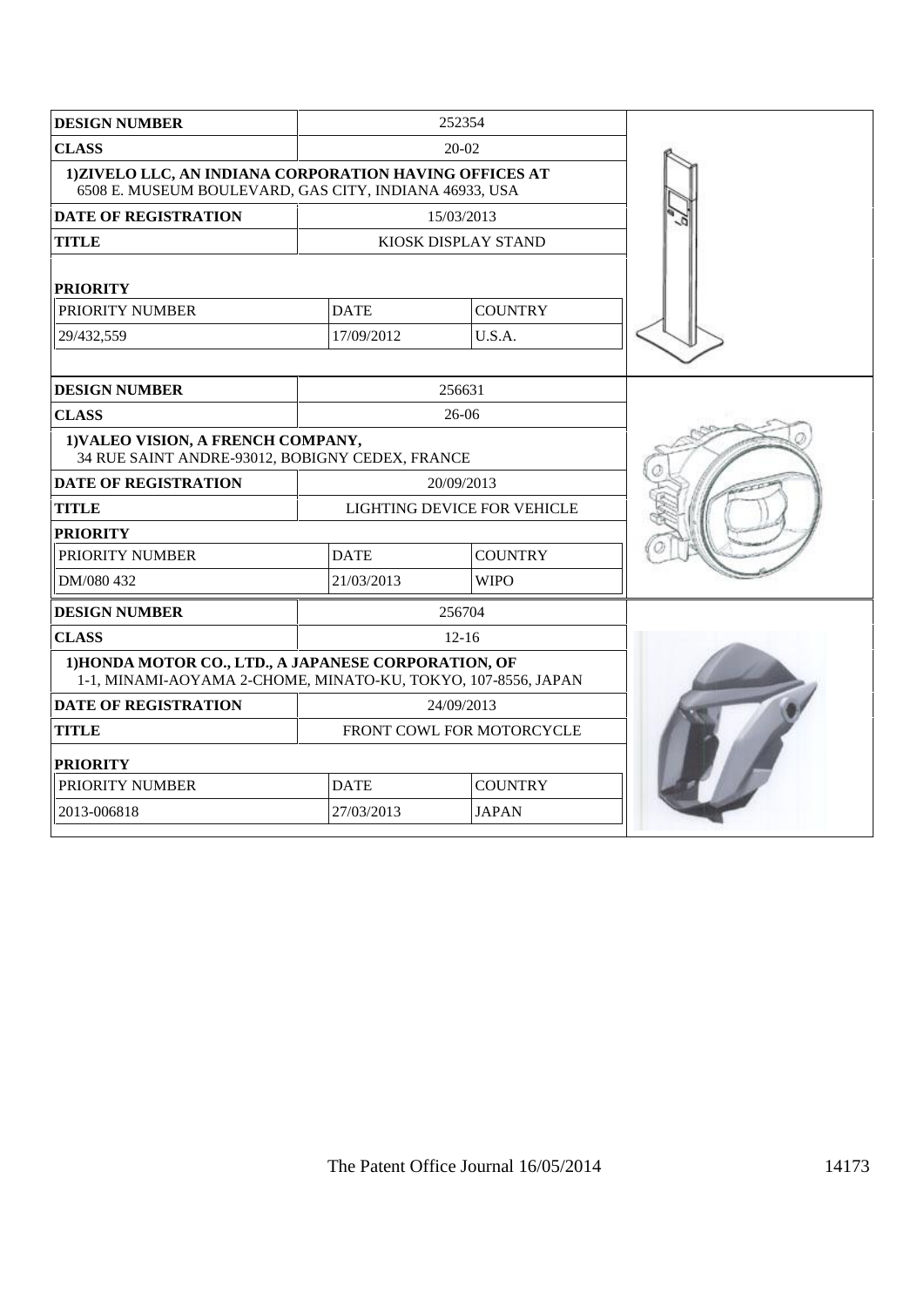| <b>DESIGN NUMBER</b>                                                                       | 256002                                                                                                                                                                                                                                                |  |
|--------------------------------------------------------------------------------------------|-------------------------------------------------------------------------------------------------------------------------------------------------------------------------------------------------------------------------------------------------------|--|
| <b>CLASS</b>                                                                               | $11-01$                                                                                                                                                                                                                                               |  |
| <b>OFFICE IS AT</b><br>ROAD, RAJKOT-360001, GUJARAT, INDIA                                 | 1)R. R. JEWELLERS IS A PARTNERSHIP FIRM REGISTERED UNDER THE<br>PARTNERSHIP ACT, 1932 BETWEEN 1) JIGNESH RAMESHBHAI SHAH 2)<br>TEJAS RAMESHBHAI SHAH AND 3) ALPA JIGNESHBHAI SHAH WHOSE<br>3RD FLOOR, "PANNA MANEK", OPP. MAA ASHAPURA TEMPLE, PALACE |  |
| <b>DATE OF REGISTRATION</b>                                                                | 23/08/2013                                                                                                                                                                                                                                            |  |
| <b>TITLE</b>                                                                               | <b>EARRING</b>                                                                                                                                                                                                                                        |  |
| <b>PRIORITY NA</b>                                                                         |                                                                                                                                                                                                                                                       |  |
| <b>DESIGN NUMBER</b>                                                                       | 255184                                                                                                                                                                                                                                                |  |
| <b>CLASS</b>                                                                               | 09-01                                                                                                                                                                                                                                                 |  |
| <b>ADDRESS IS</b><br>400079, MAHARASHTRA, AN INDIAN COMPANY<br><b>DATE OF REGISTRATION</b> | 1)GODREJ CONSUMER PRODUCTS LIMITED, AN INDIAN COMPANY WHOSE<br>PIROJSHANAGAR, EASTERN EXPRESS HIGHWAY, VIKHROLI EAST, MUMBAI-<br>11/07/2013                                                                                                           |  |
| <b>TITLE</b>                                                                               | <b>BOTTLE FOR COSMETICS</b>                                                                                                                                                                                                                           |  |
| <b>PRIORITY NA</b>                                                                         |                                                                                                                                                                                                                                                       |  |
| <b>DESIGN NUMBER</b>                                                                       | 252652                                                                                                                                                                                                                                                |  |
| <b>CLASS</b>                                                                               | $09-03$                                                                                                                                                                                                                                               |  |
| 1) MANJUSHREE TECHNOPACK LIMITED,<br>BANGALORE-560099, KARNATAKA, INDIA, AN INDIAN COMPANY | OF 143, C-5, BOMMASANDRA INDUSTRIAL AREA, HOSUR ROAD,                                                                                                                                                                                                 |  |
| DATE OF REGISTRATION                                                                       | 25/03/2013                                                                                                                                                                                                                                            |  |
| <b>TITLE</b>                                                                               | <b>JAR</b>                                                                                                                                                                                                                                            |  |
| <b>PRIORITY NA</b>                                                                         |                                                                                                                                                                                                                                                       |  |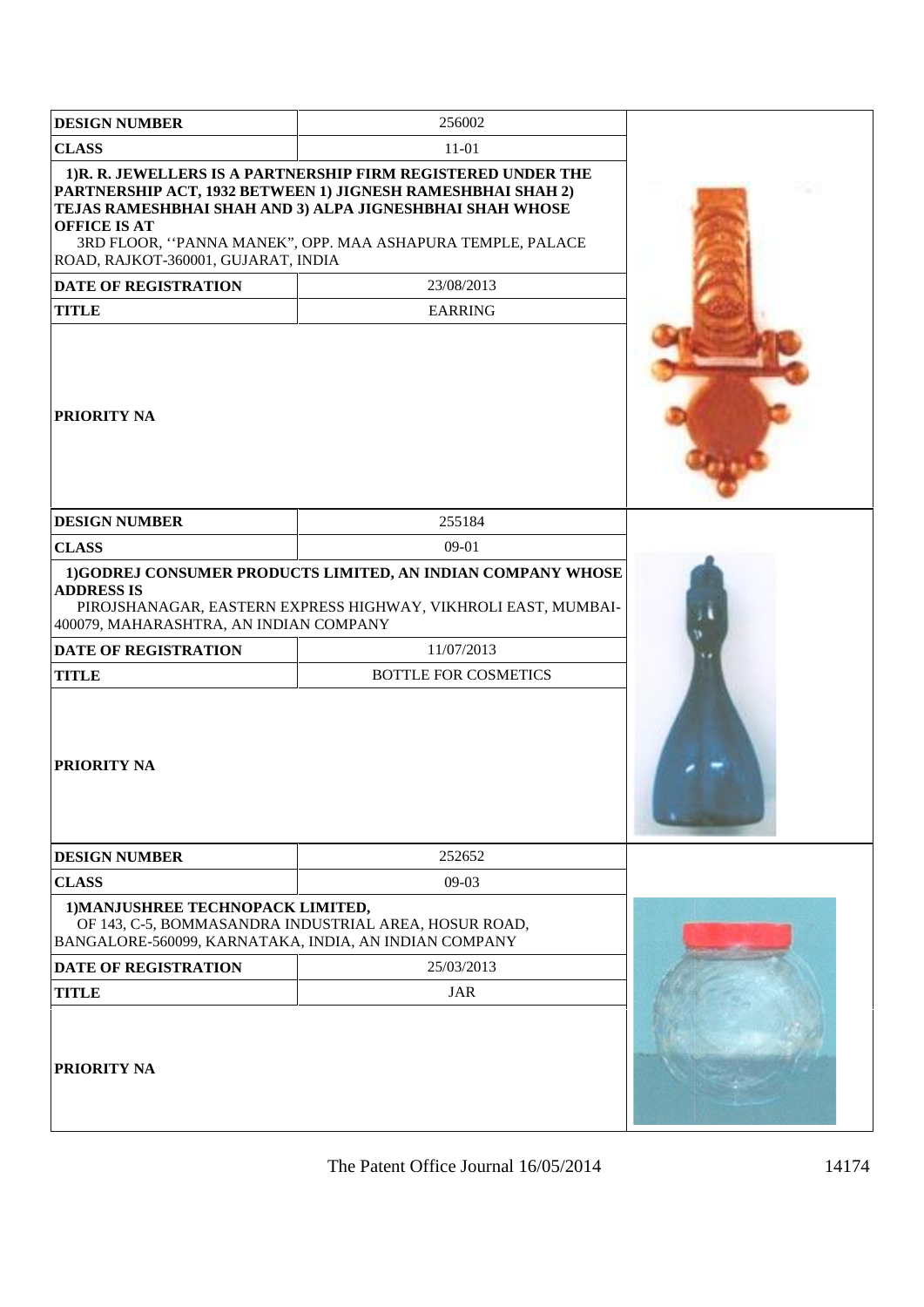| <b>DESIGN NUMBER</b>                                                                                                                                                                                                                                                                                                                                |             | 255756          |  |
|-----------------------------------------------------------------------------------------------------------------------------------------------------------------------------------------------------------------------------------------------------------------------------------------------------------------------------------------------------|-------------|-----------------|--|
| <b>CLASS</b>                                                                                                                                                                                                                                                                                                                                        |             | $12 - 05$       |  |
| 1) M/S ESCORTS LTD., (A COMPANY INCORPORATED UNDER INDIAN<br>COMPANIES ACT, 1956),<br>15/5, MATHURA ROAD, FARIDABAD-121003, HARYANA., (INDIA)                                                                                                                                                                                                       |             |                 |  |
| <b>DATE OF REGISTRATION</b>                                                                                                                                                                                                                                                                                                                         |             | 12/08/2013      |  |
| <b>TITLE</b>                                                                                                                                                                                                                                                                                                                                        |             | <b>CRANE</b>    |  |
| <b>PRIORITY NA</b>                                                                                                                                                                                                                                                                                                                                  |             |                 |  |
| <b>DESIGN NUMBER</b>                                                                                                                                                                                                                                                                                                                                |             | 255845          |  |
| <b>CLASS</b>                                                                                                                                                                                                                                                                                                                                        |             | 11-01           |  |
| 1) R. R. JEWELLERS IS A PARTNERSHIP FIRM REGISTERED UNDER THE<br>PARTNERSHIP ACT, 1932 BETWEEN 1) JIGNESH RAMESHBHAI SHAH 2)<br>TEJAS RAMESHBHAI SHAH AND 3) ALPA JIGNESHBHAI SHAH WHOSE<br><b>OFFICE IS AT</b><br>3RD FLOOR, "PANNA MANEK", OPP. MAA ASHAPURA TEMPLE, PALACE<br>ROAD, RAJKOT-360001, GUJARAT, INDIA<br><b>DATE OF REGISTRATION</b> |             |                 |  |
| <b>TITLE</b>                                                                                                                                                                                                                                                                                                                                        |             | <b>EARRING</b>  |  |
| <b>PRIORITY NA</b>                                                                                                                                                                                                                                                                                                                                  |             |                 |  |
| <b>DESIGN NUMBER</b>                                                                                                                                                                                                                                                                                                                                |             | 256653          |  |
| <b>CLASS</b>                                                                                                                                                                                                                                                                                                                                        |             | $26-04$         |  |
| 1) KONINKLIJKE PHILIPS N.V., A COMPANY ORGANIZED AND EXISTING<br>UNDER THE LAWS OF THE KINGDOM OF THE NETHERLANDS, RESIDING AT<br><b>EINDHOVEN,</b><br>WHOSE POST-OFFICE ADDRESS IS HIGH TECH CAMPUS 5, 5656 AE<br>EINDHOVEN, THE NETHERLANDS                                                                                                       |             |                 |  |
| <b>DATE OF REGISTRATION</b>                                                                                                                                                                                                                                                                                                                         |             | 20/09/2013      |  |
| <b>TITLE</b>                                                                                                                                                                                                                                                                                                                                        |             | <b>LED BULB</b> |  |
| <b>PRIORITY</b>                                                                                                                                                                                                                                                                                                                                     |             |                 |  |
| PRIORITY NUMBER                                                                                                                                                                                                                                                                                                                                     | <b>DATE</b> | <b>COUNTRY</b>  |  |
| 002211995-0006                                                                                                                                                                                                                                                                                                                                      | 29/03/2013  | <b>OHIM</b>     |  |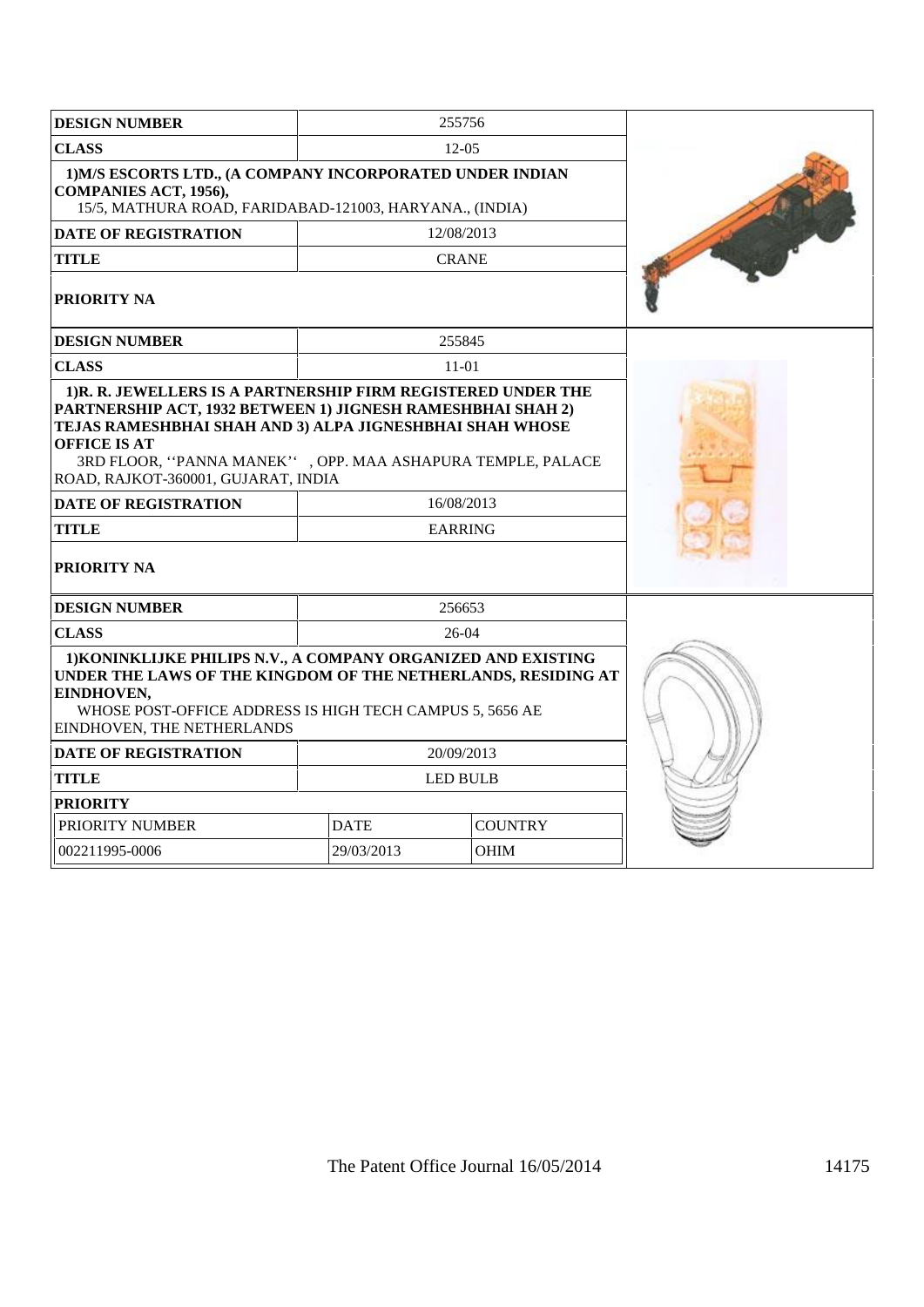| <b>DESIGN NUMBER</b>                                                                                                                                                           |             | 255858                         |  |
|--------------------------------------------------------------------------------------------------------------------------------------------------------------------------------|-------------|--------------------------------|--|
| <b>CLASS</b>                                                                                                                                                                   |             | $15-04$                        |  |
| 1) JOSEPH VÖGELE AG,<br>OF JOSEPH-VÖGELE-STRAßE 1, 67067 LUDWIGSHAFEN/RHEIN, GERMANY;<br>NATIONALITY: GERMAN                                                                   |             |                                |  |
| <b>DATE OF REGISTRATION</b>                                                                                                                                                    |             | 16/08/2013                     |  |
| <b>TITLE</b>                                                                                                                                                                   |             | SENSOR MODULE FOR A ROAD PAVER |  |
| <b>PRIORITY</b>                                                                                                                                                                |             |                                |  |
| PRIORITY NUMBER                                                                                                                                                                | <b>DATE</b> | <b>COUNTRY</b>                 |  |
| 001369649                                                                                                                                                                      | 04/04/2013  | <b>OHIM</b>                    |  |
| <b>DESIGN NUMBER</b>                                                                                                                                                           |             | 255189                         |  |
| <b>CLASS</b>                                                                                                                                                                   |             | 27-99                          |  |
| 1) ALTRIA CLIENT SERVICES INC., A CORPORATION EXISTING UNDER THE<br>LAWS OF THE STATE OF NEW YORK, USA.,<br>OF 6601 WEST BROAD STREET, RICHMOND, VIRGINIA 23230, USA           |             |                                |  |
| <b>DATE OF REGISTRATION</b>                                                                                                                                                    |             | 11/07/2013                     |  |
| <b>TITLE</b>                                                                                                                                                                   |             | ELECTRONIC SMOKING ARTICLE     |  |
| <b>PRIORITY</b>                                                                                                                                                                |             |                                |  |
| PRIORITY NUMBER                                                                                                                                                                | <b>DATE</b> | <b>COUNTRY</b>                 |  |
| 29/443,134                                                                                                                                                                     | 14/01/2013  | U.S.A.                         |  |
| <b>DESIGN NUMBER</b>                                                                                                                                                           |             | 255315                         |  |
| <b>CLASS</b>                                                                                                                                                                   |             | $07-01$                        |  |
| 1) MA DESIGN INDIA PRIVATE LIMITED, A COMPANY INCORPORATED IN<br><b>INDIA HAVING ITS PRINCIPAL PLACE OF BUSINESS AT</b><br>A-41, SECTOR-80, PHASE-II, NOIDA-201305, U.P. INDIA |             |                                |  |
| <b>DATE OF REGISTRATION</b>                                                                                                                                                    |             | 18/07/2013                     |  |
| <b>TITLE</b>                                                                                                                                                                   |             | <b>WINE COOLER</b>             |  |
| <b>PRIORITY NA</b>                                                                                                                                                             |             |                                |  |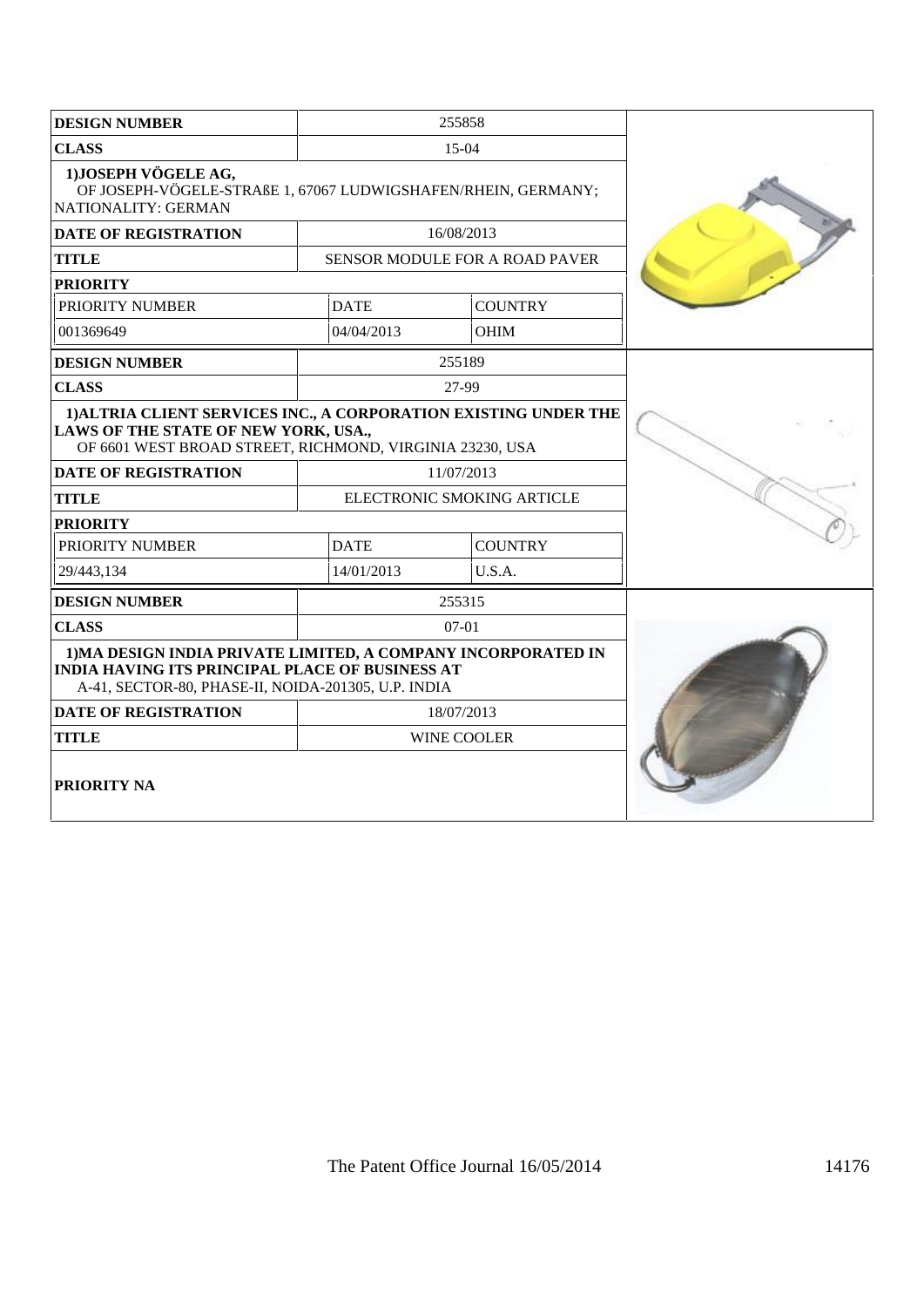| <b>DESIGN NUMBER</b>                                                                                                                                                                                                                                                | 257280                                                                                       |  |
|---------------------------------------------------------------------------------------------------------------------------------------------------------------------------------------------------------------------------------------------------------------------|----------------------------------------------------------------------------------------------|--|
| <b>CLASS</b>                                                                                                                                                                                                                                                        | $02 - 05$                                                                                    |  |
| 1) M/S UNIVERSAL TRADERS, B-X-506/2, TELLIYAN WALI GALI, NEAR<br>IQBAL GANJ CHOWK, LUDHIANA-141008 (PUNJAB) INDIA<br>AN INDIAN PROPRIETORSHIP FIRM WHOSE PROPRIETOR IS:- NEELAM<br>GUPTA BEING INDIAN NATIONALS OF THE ABOVE ADDRESS<br><b>DATE OF REGISTRATION</b> |                                                                                              |  |
| <b>TITLE</b>                                                                                                                                                                                                                                                        | 08/10/2013<br><b>SHAWL</b>                                                                   |  |
| PRIORITY NA                                                                                                                                                                                                                                                         |                                                                                              |  |
| <b>DESIGN NUMBER</b>                                                                                                                                                                                                                                                | 254997                                                                                       |  |
| <b>CLASS</b>                                                                                                                                                                                                                                                        | $06-04$                                                                                      |  |
| 1)GODREJ & BOYCE MFG. CO. LTD., AN INDIAN COMPANY<br>INCORPORATED UNDER THE COMPANIES ACT, 1913,<br>MUMBAI-400079, INDIA<br><b>DATE OF REGISTRATION</b><br><b>TITLE</b><br>PRIORITY NA                                                                              | OF GODREJ INTERIO, PLANT 4, PIROJSHANAGER, VIKHROLI (WEST),<br>04/07/2013<br><b>CUPBOARD</b> |  |
| <b>DESIGN NUMBER</b>                                                                                                                                                                                                                                                | 254611                                                                                       |  |
| <b>CLASS</b>                                                                                                                                                                                                                                                        | $11-01$                                                                                      |  |
| 1) MS SUMONA PAREKH, RESIDING AT<br>12, DOVER PARK, FLAT 4C, MARUTI SADAN BUILDING, KOLKKOLKATA-<br>700019, INDIA, AN INDIAN NATIONAL                                                                                                                               |                                                                                              |  |
| <b>DATE OF REGISTRATION</b>                                                                                                                                                                                                                                         | 20/06/2013                                                                                   |  |
| <b>TITLE</b>                                                                                                                                                                                                                                                        | <b>JEWELLERY SET</b>                                                                         |  |
| <b>PRIORITY NA</b>                                                                                                                                                                                                                                                  |                                                                                              |  |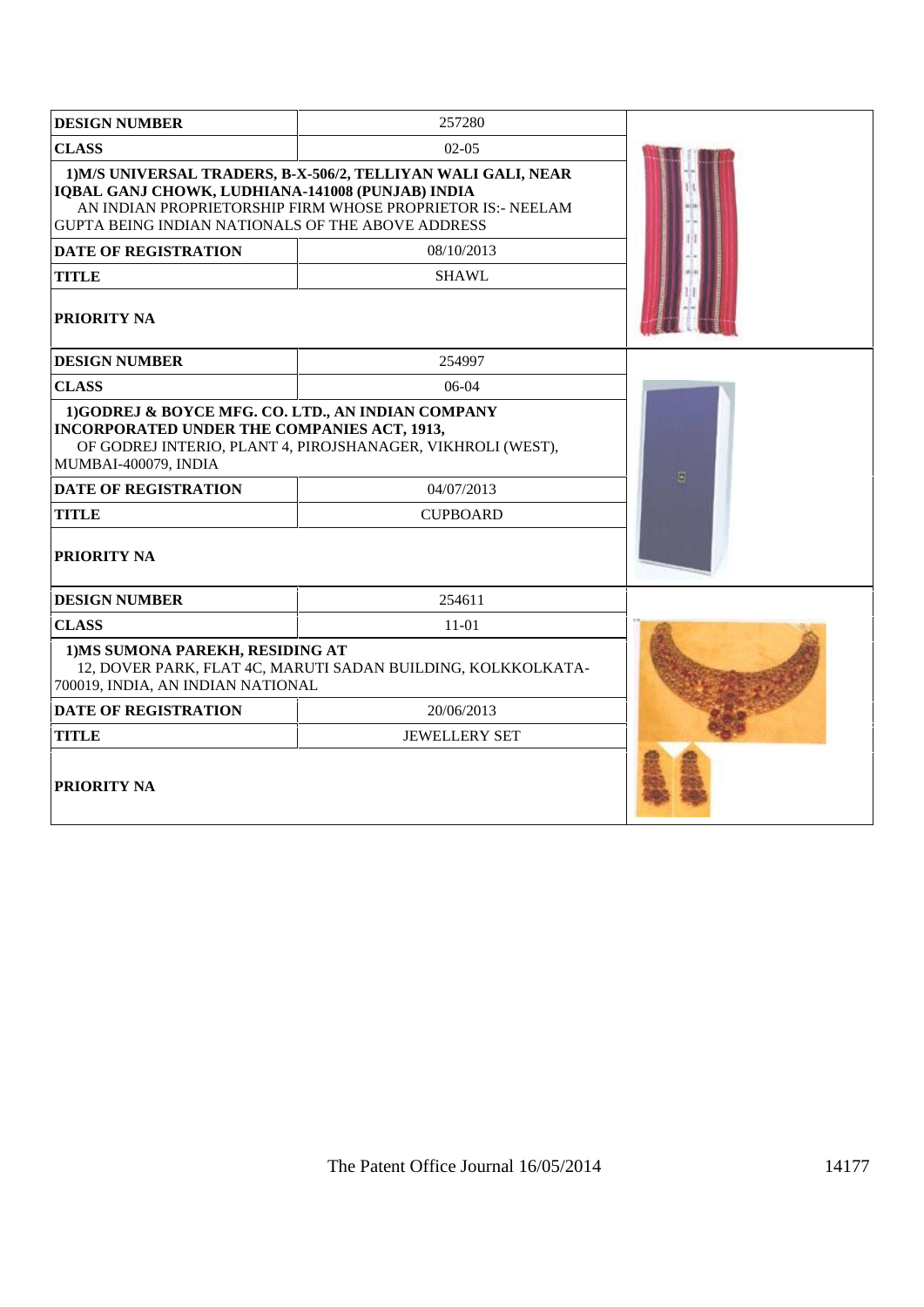| <b>DESIGN NUMBER</b>                                                                                                                                                                                                                                     |       | 256107                              |            |                |  |  |  |
|----------------------------------------------------------------------------------------------------------------------------------------------------------------------------------------------------------------------------------------------------------|-------|-------------------------------------|------------|----------------|--|--|--|
| <b>CLASS</b>                                                                                                                                                                                                                                             | 08-08 |                                     |            |                |  |  |  |
| 1) MARTIN ENGINEERING COMPANY, A CORPORATION OF THE<br><b>STATE OF ILLINOIS, OF</b><br>ONE MARTIN PLACE, NEPONSET, IL 61345, UNITED STATES OF<br><b>AMERICA</b>                                                                                          |       |                                     |            |                |  |  |  |
| <b>DATE OF REGISTRATION</b>                                                                                                                                                                                                                              |       |                                     | 29/08/2013 |                |  |  |  |
| <b>TITLE</b>                                                                                                                                                                                                                                             |       | <b>CLAMP FOR MOUNTING VIBRATORS</b> |            |                |  |  |  |
|                                                                                                                                                                                                                                                          |       |                                     |            |                |  |  |  |
| <b>PRIORITY</b><br>PRIORITY NUMBER                                                                                                                                                                                                                       |       | <b>DATE</b>                         |            | <b>COUNTRY</b> |  |  |  |
| 29/450,000                                                                                                                                                                                                                                               |       | 15/03/2013                          |            | U.S.A.         |  |  |  |
|                                                                                                                                                                                                                                                          |       |                                     |            |                |  |  |  |
| <b>DESIGN NUMBER</b>                                                                                                                                                                                                                                     |       | 255247                              |            |                |  |  |  |
| <b>CLASS</b><br>1)(1) DILIPBHAI RAVJIBHAI DOBARIYA (2) NAGJIBHAI                                                                                                                                                                                         |       | $08-06$                             |            |                |  |  |  |
| RAVJIBHAI DOBARIYA (BOTH THE PARTNERS ARE ADULT &<br>INDIAN NATIONALS) PARTNERS OF NIKI INDUSTRIES (INDIAN<br>PARTNERSHIP FIRM) HAVING PLACE OF BUSINESS<br>AT: 3, PARSANA SOCIETY, 50 FEET ROAD, KOTHARIYA MAIN<br>ROAD, RAJKOT-360 002 GUJARAT-(INDIA) |       |                                     |            |                |  |  |  |
| <b>DATE OF REGISTRATION</b>                                                                                                                                                                                                                              |       | 16/07/2013                          |            |                |  |  |  |
| <b>TITLE</b>                                                                                                                                                                                                                                             |       | <b>HANDLE</b>                       |            |                |  |  |  |
| <b>PRIORITY NA</b>                                                                                                                                                                                                                                       |       |                                     |            |                |  |  |  |
| <b>DESIGN NUMBER</b>                                                                                                                                                                                                                                     |       |                                     |            | 252189         |  |  |  |
| <b>CLASS</b>                                                                                                                                                                                                                                             |       |                                     |            | 09-01          |  |  |  |
| 1) SOM DISTILLERIES PRIVATE LIMITED,<br>OF 23, ZONE II, MAHARANA PRATAP NAGAR, BHOPAL-462011, MADHYA<br>PRADESHA, A COMPANY INCORPORATED UNDER THE INDIA COMPANIES<br>ACT,1956                                                                           |       |                                     |            |                |  |  |  |
| <b>DATE OF REGISTRATION</b>                                                                                                                                                                                                                              |       |                                     |            | 07/03/2013     |  |  |  |
| <b>TITLE</b>                                                                                                                                                                                                                                             |       |                                     |            | <b>BOTTLE</b>  |  |  |  |
| <b>PRIORITY NA</b>                                                                                                                                                                                                                                       |       |                                     |            |                |  |  |  |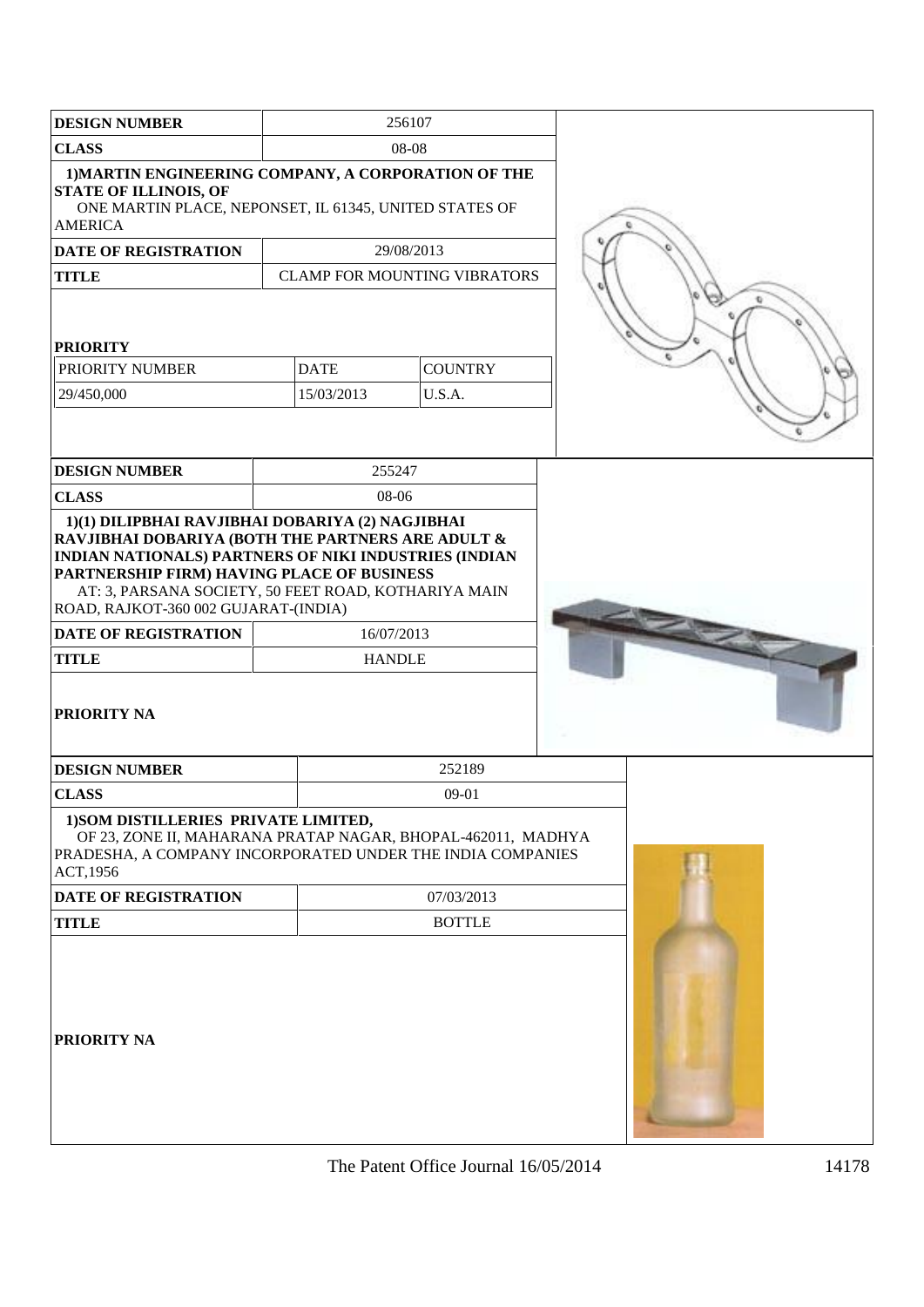| <b>DESIGN NUMBER</b>                                      | 254551                                                                                                                                                                                         |  |
|-----------------------------------------------------------|------------------------------------------------------------------------------------------------------------------------------------------------------------------------------------------------|--|
| <b>CLASS</b>                                              | $01 - 01$                                                                                                                                                                                      |  |
| 1) NEW LIFE PHARMACEUTICALS CC OF                         | 1330 DUNWOODIE AVENUE, WAVERLEY, PRETORIA, 0186, SOUTH AFRICA                                                                                                                                  |  |
| <b>DATE OF REGISTRATION</b>                               | 18/06/2013                                                                                                                                                                                     |  |
| <b>TITLE</b>                                              | NEUTRACEUTICAL FOODSTUFF                                                                                                                                                                       |  |
| PRIORITY NA                                               |                                                                                                                                                                                                |  |
| <b>DESIGN NUMBER</b>                                      | 246660                                                                                                                                                                                         |  |
| <b>CLASS</b>                                              | $09-01$                                                                                                                                                                                        |  |
| <b>PRADESH</b>                                            | 1) MOUNT EVEREST MINERAL WATER LIMITED, AN INDIAN COMPANY OF,<br>DHAULA KUAN, PAONTA SAHIB, DISTRICT SIRMOUR-173025, HIMACHAL                                                                  |  |
| <b>DATE OF REGISTRATION</b>                               | 20/07/2012                                                                                                                                                                                     |  |
| <b>TITLE</b>                                              | <b>BOTTLE</b>                                                                                                                                                                                  |  |
| PRIORITY NA                                               |                                                                                                                                                                                                |  |
| <b>DESIGN NUMBER</b>                                      | 249308                                                                                                                                                                                         |  |
| <b>CLASS</b>                                              | 08-06                                                                                                                                                                                          |  |
| <b>HAVING PLACE OF BUSINESS</b><br><b>GUJARAT (INDIA)</b> | 1) RAJESHBHAI SAMBHUBHAI KOTADIYA (INDIAN NATIONALS) SOLE<br>PROPRIETOR OF PIONEEAR METAL (INDIAN PROPRIETORSHIP CONCERN)<br>AT-1/8, RAMNAGAR, 80, FEET ROAD, B/H. K. RASHIKLAL, RAJKOT-360003 |  |
| <b>DATE OF REGISTRATION</b>                               | 08/11/2012                                                                                                                                                                                     |  |
| <b>TITLE</b>                                              | <b>HANDLE</b>                                                                                                                                                                                  |  |
| PRIORITY NA                                               |                                                                                                                                                                                                |  |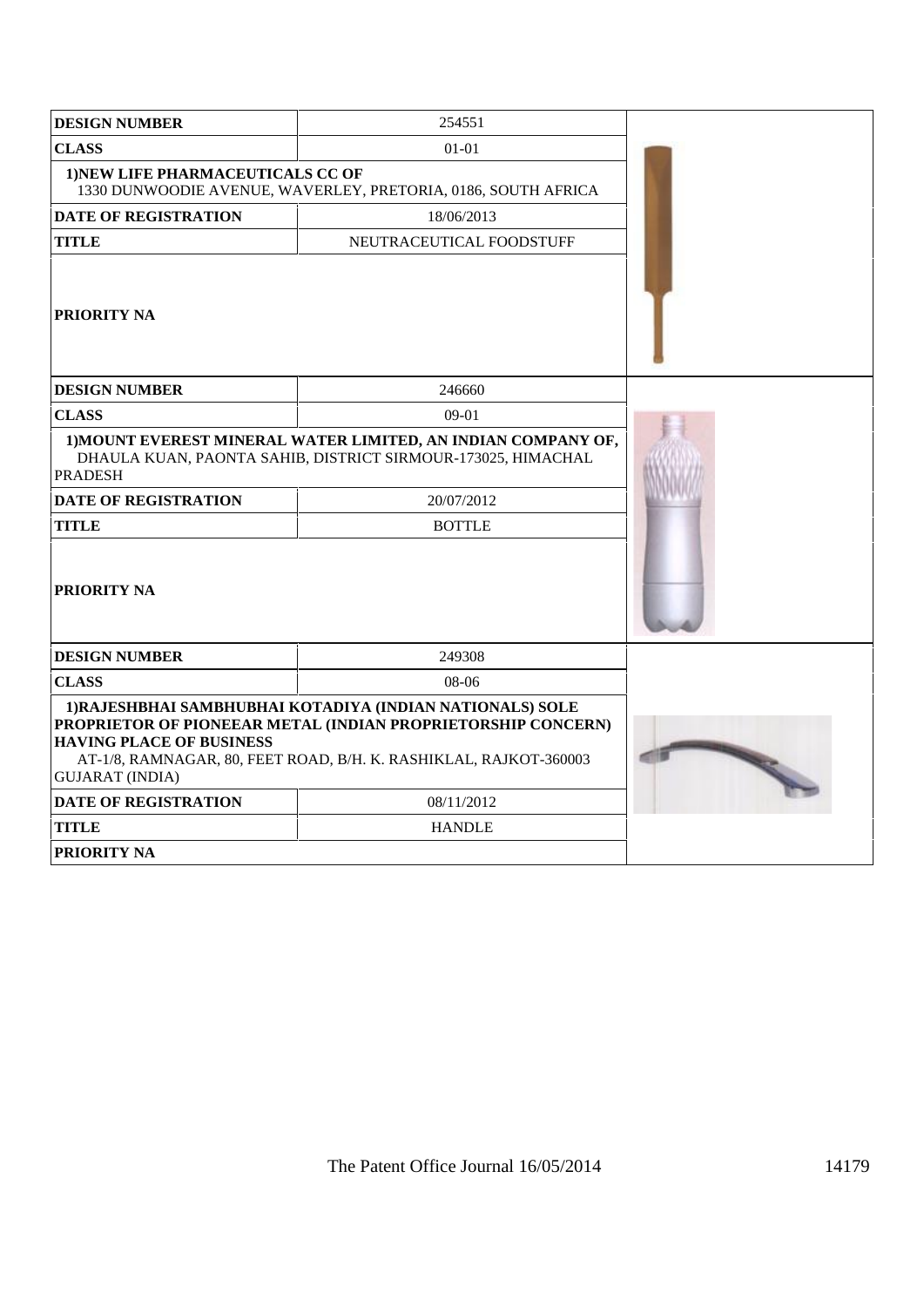| <b>DESIGN NUMBER</b>                                                                                                                                                                                                                                                                                                                                             | 255923                                                                                                                                                                                                                                                   |  |
|------------------------------------------------------------------------------------------------------------------------------------------------------------------------------------------------------------------------------------------------------------------------------------------------------------------------------------------------------------------|----------------------------------------------------------------------------------------------------------------------------------------------------------------------------------------------------------------------------------------------------------|--|
| <b>CLASS</b>                                                                                                                                                                                                                                                                                                                                                     |                                                                                                                                                                                                                                                          |  |
| <b>ADDRESS AT</b><br>MAHARASHTRA, INDIA                                                                                                                                                                                                                                                                                                                          | 1) LALITKUMAR M. JUGULKAR, DR. SHANKAR SINGH AND DR. SURESH M.<br>SAWANT ALL INDIAN NATIONALS BEING JOINT APPLICANT HAVING<br>DEPARTMENT OF AUTOMOBILE ENGINEERING, RAJARAMBAPU INSTITUTE<br>OF TECHNOLOGY, A/P, SAKHARALE, TAL: WALWA, DISTRICT: SANGLI |  |
| <b>DATE OF REGISTRATION</b>                                                                                                                                                                                                                                                                                                                                      | 20/08/2013                                                                                                                                                                                                                                               |  |
| <b>TITLE</b>                                                                                                                                                                                                                                                                                                                                                     | <b>AUTOMOBILE SHOCK ABSORBER</b>                                                                                                                                                                                                                         |  |
| <b>PRIORITY NA</b>                                                                                                                                                                                                                                                                                                                                               |                                                                                                                                                                                                                                                          |  |
| <b>DESIGN NUMBER</b>                                                                                                                                                                                                                                                                                                                                             | 255183                                                                                                                                                                                                                                                   |  |
| <b>CLASS</b>                                                                                                                                                                                                                                                                                                                                                     | $09-01$                                                                                                                                                                                                                                                  |  |
| 1) GODREJ CONSUMER PRODUCTS LIMITED, AN INDIAN COMPANY WHOSE<br><b>ADDRESS IS</b><br>PIROJSHANAGAR, EASTERN EXPRESS HIGHWAY, VIKHROLI EAST, MUMBAI-<br>400079, MAHARASHTRA, AN INDIAN COMPANY                                                                                                                                                                    |                                                                                                                                                                                                                                                          |  |
| <b>DATE OF REGISTRATION</b>                                                                                                                                                                                                                                                                                                                                      | 11/07/2013                                                                                                                                                                                                                                               |  |
| <b>TITLE</b>                                                                                                                                                                                                                                                                                                                                                     | <b>BOTTLE FOR COSMETICS</b>                                                                                                                                                                                                                              |  |
| <b>PRIORITY NA</b>                                                                                                                                                                                                                                                                                                                                               |                                                                                                                                                                                                                                                          |  |
| <b>DESIGN NUMBER</b>                                                                                                                                                                                                                                                                                                                                             | 253514                                                                                                                                                                                                                                                   |  |
| <b>CLASS</b>                                                                                                                                                                                                                                                                                                                                                     | 19-06                                                                                                                                                                                                                                                    |  |
| 1) MRS. ASHA VENUGOPAL, ADITYA VENUGOPAL, ROMI DIVAKARAN &<br>VENUGOPAL B. N., INDIAN NATIONAL, CARRYING ON BUSINESS UNDER THE<br>NAME AND STYLE OF M/S. ZENITH METAPLAST PVT. LTD. (A COMPANY<br>REGISTERED UNDER THE INDIAN COMPANIES ACT, 1956) HAVING ITS<br>PRINCIPAL PLACE OF BUSINESS ADDRESS AT<br>F-18, MIDC, SATPUR, NASHIK-422007, MAHARASHTRA, INDIA |                                                                                                                                                                                                                                                          |  |
| <b>DATE OF REGISTRATION</b>                                                                                                                                                                                                                                                                                                                                      | 30/04/2013                                                                                                                                                                                                                                               |  |
| <b>TITLE</b>                                                                                                                                                                                                                                                                                                                                                     | <b>PEN</b>                                                                                                                                                                                                                                               |  |
| <b>PRIORITY NA</b>                                                                                                                                                                                                                                                                                                                                               |                                                                                                                                                                                                                                                          |  |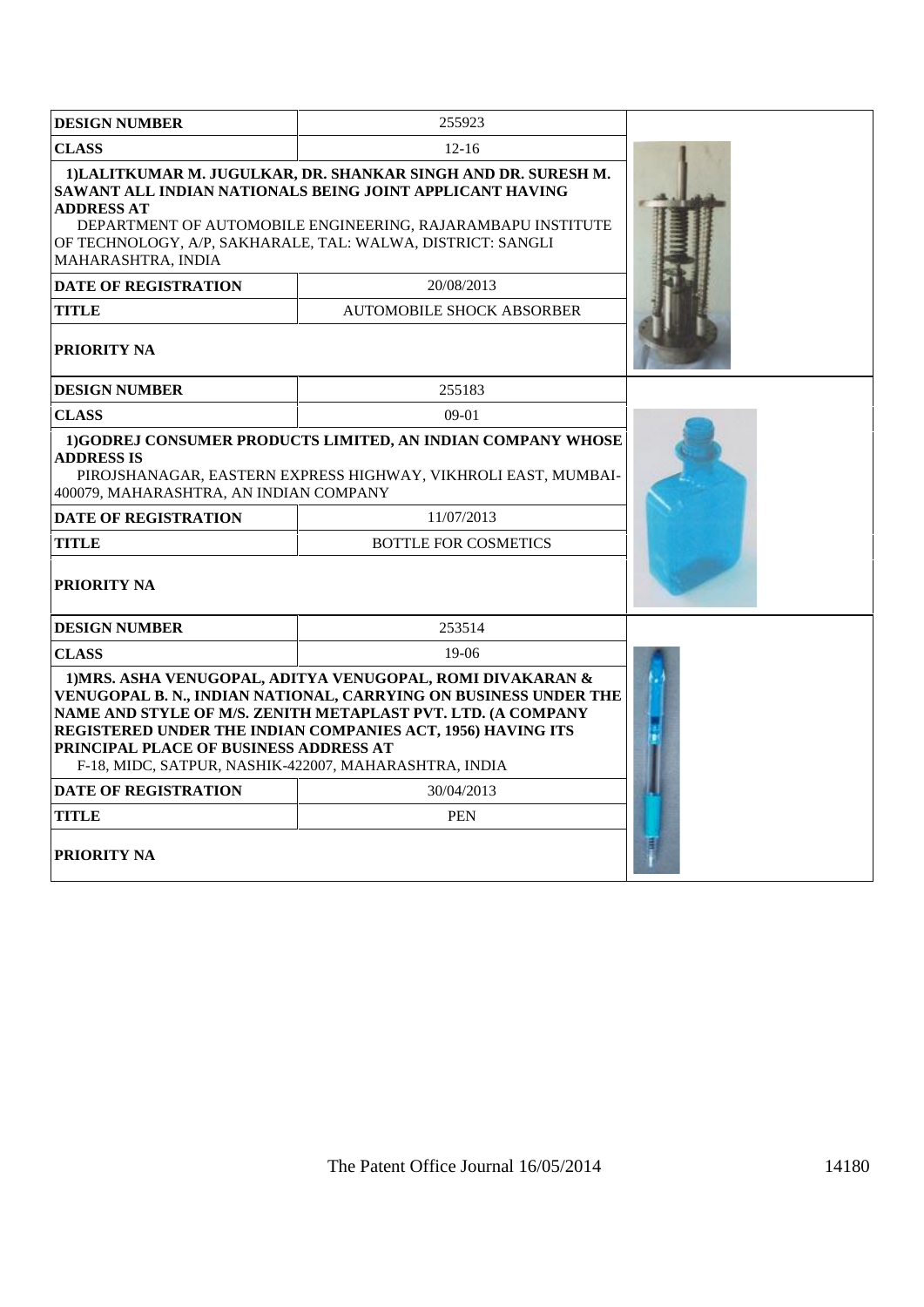| <b>DESIGN NUMBER</b>                                                                                                                                                                                                                                                                                                 |                     | 254393               |  |
|----------------------------------------------------------------------------------------------------------------------------------------------------------------------------------------------------------------------------------------------------------------------------------------------------------------------|---------------------|----------------------|--|
| <b>CLASS</b>                                                                                                                                                                                                                                                                                                         |                     | $24-01$              |  |
| 1) KONINKLIJKE PHILIPS N.V., A COMPANY ORGANIZED AND EXISTING<br>UNDER THE LAWS OF THE KINGDOM OF THE NETHERLANDS, RESIDING AT<br>EINDHOVEN, WHOSE POST-OFFICE ADDRESS IS<br>HIGH TECH CAMPUS 5, 5656 AE EINDHOVEN, THE NETHERLANDS                                                                                  |                     |                      |  |
| <b>DATE OF REGISTRATION</b>                                                                                                                                                                                                                                                                                          |                     | 07/06/2013           |  |
| <b>TITLE</b>                                                                                                                                                                                                                                                                                                         |                     | <b>INFANT WARMER</b> |  |
| <b>PRIORITY</b>                                                                                                                                                                                                                                                                                                      |                     |                      |  |
| PRIORITY NUMBER                                                                                                                                                                                                                                                                                                      | <b>DATE</b>         | <b>COUNTRY</b>       |  |
| 002150243-0001                                                                                                                                                                                                                                                                                                       | 10/12/2012          | <b>OHIM</b>          |  |
| <b>DESIGN NUMBER</b>                                                                                                                                                                                                                                                                                                 |                     | 255747               |  |
| <b>CLASS</b>                                                                                                                                                                                                                                                                                                         |                     | 14-03                |  |
| 1) NOKIA CORPORATION, A FINNISH CORPORATION, OF THE ADDRESS<br>KEILALAHDENTIE 4, ESPOO, FINLAND 02150                                                                                                                                                                                                                |                     |                      |  |
| <b>DATE OF REGISTRATION</b>                                                                                                                                                                                                                                                                                          |                     | 12/08/2013           |  |
| TITLE                                                                                                                                                                                                                                                                                                                | <b>MOBILE PHONE</b> |                      |  |
| <b>PRIORITY</b>                                                                                                                                                                                                                                                                                                      |                     |                      |  |
| PRIORITY NUMBER                                                                                                                                                                                                                                                                                                      | <b>DATE</b>         | <b>COUNTRY</b>       |  |
| 29/445768                                                                                                                                                                                                                                                                                                            | 15/02/2013          | U.S.A.               |  |
|                                                                                                                                                                                                                                                                                                                      |                     |                      |  |
| <b>DESIGN NUMBER</b>                                                                                                                                                                                                                                                                                                 |                     | 255844               |  |
| <b>CLASS</b>                                                                                                                                                                                                                                                                                                         |                     | $11-01$              |  |
| 1)R. R. JEWELLERS IS A PARTNERSHIP FIRM REGISTERED UNDER THE<br>PARTNERSHIP ACT, 1932 BETWEEN 1) JIGNESH RAMESHBHAI SHAH 2)<br>TEJAS RAMESHBHAI SHAH AND 3) ALPA JIGNESHBHAI SHAH WHOSE<br><b>OFFICE IS AT</b><br>3RD FLOOR, "PANNA MANEK" , OPP. MAA ASHAPURA TEMPLE, PALACE<br>ROAD, RAJKOT-360001, GUJARAT, INDIA |                     |                      |  |
| <b>DATE OF REGISTRATION</b>                                                                                                                                                                                                                                                                                          |                     | 16/08/2013           |  |
| TITLE                                                                                                                                                                                                                                                                                                                |                     | <b>EARRING</b>       |  |
| <b>PRIORITY NA</b>                                                                                                                                                                                                                                                                                                   |                     |                      |  |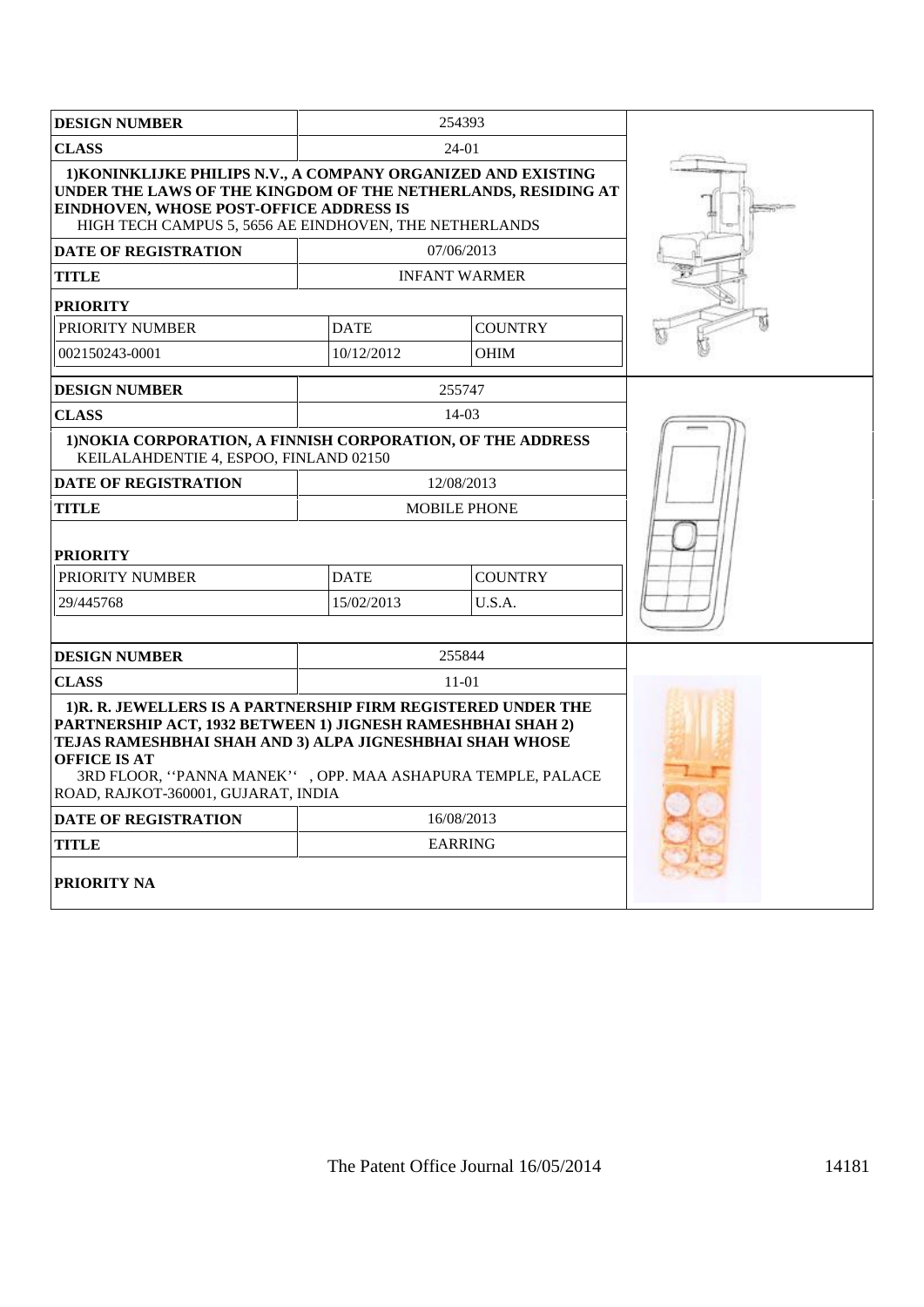| <b>DESIGN NUMBER</b>                                                                | 256133                                                                                                                                |  |
|-------------------------------------------------------------------------------------|---------------------------------------------------------------------------------------------------------------------------------------|--|
| <b>CLASS</b>                                                                        | 14-02                                                                                                                                 |  |
| 1) WACOM CO., LTD.,                                                                 | OF 2-510-1 TOYONODAI, KAZO-SHI, SAITAMA, JAPAN                                                                                        |  |
| <b>DATE OF</b><br><b>REGISTRATION</b>                                               | 30/08/2013                                                                                                                            |  |
| <b>TITLE</b>                                                                        | COORDINATE INPUT DEVICE                                                                                                               |  |
| <b>PRIORITY</b><br>PRIORITY NUMBER<br>2013-007596                                   | <b>DATE</b><br><b>COUNTRY</b><br>04/04/2013<br><b>JAPAN</b>                                                                           |  |
| <b>DESIGN NUMBER</b>                                                                | 254321                                                                                                                                |  |
| <b>CLASS</b>                                                                        | $12 - 16$                                                                                                                             |  |
| UNDER THE LAWS OF FRANCE,<br><b>FRANCE</b><br><b>DATE OF</b><br><b>REGISTRATION</b> | 1) RENAULT TRUCKS, A COMPANY ORGANIZED<br>OF 99 ROUTE DE LYON, 69800 SAINT PRIEST,<br>06/06/2013                                      |  |
| <b>TITLE</b>                                                                        | FRAME COMPONENT FOR<br><b>VEHICLE HEADLIGHT</b>                                                                                       |  |
| <b>PRIORITY NA</b>                                                                  |                                                                                                                                       |  |
| <b>DESIGN NUMBER</b>                                                                | 255932                                                                                                                                |  |
| <b>CLASS</b>                                                                        | $06-10$                                                                                                                               |  |
|                                                                                     | 1) SHAILENDRA DWIVEDI SITUATED AT<br>128/1/R-85, YASHODA NAGAR, KANPUR-208011 (U.P.)<br>INDIA, BY NATIONALITY INDIAN OF ABOVE ADDRESS |  |
| <b>DATE OF</b><br><b>REGISTRATION</b>                                               | 21/08/2013                                                                                                                            |  |
| <b>TITLE</b>                                                                        | MOSQUITO NET STRETCHING<br><b>FRAME</b>                                                                                               |  |
| <b>PRIORITY NA</b>                                                                  |                                                                                                                                       |  |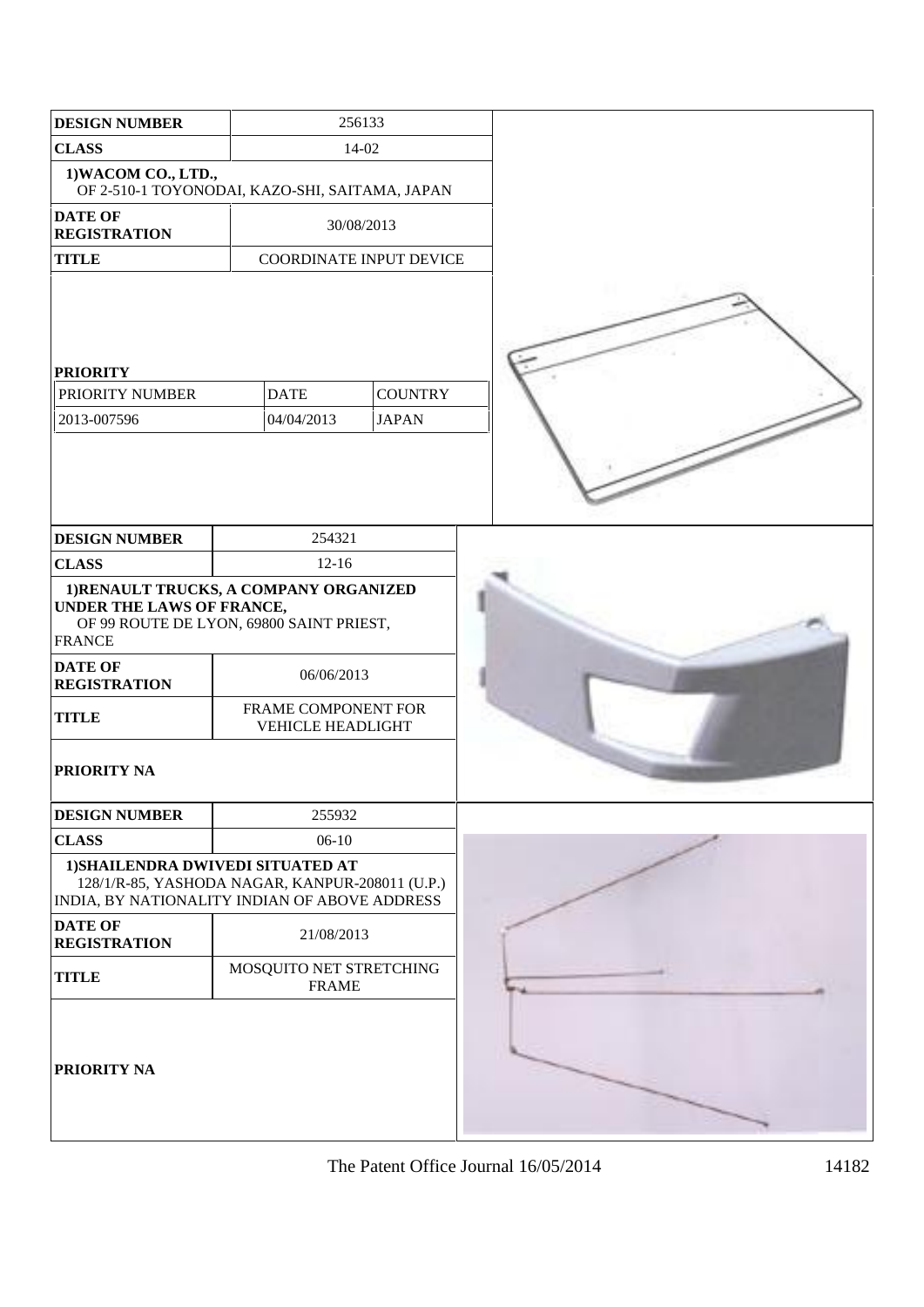| <b>DESIGN NUMBER</b>                                                                                                                                                                                                           |             | 255310                       |  |
|--------------------------------------------------------------------------------------------------------------------------------------------------------------------------------------------------------------------------------|-------------|------------------------------|--|
| <b>CLASS</b>                                                                                                                                                                                                                   |             | $07-01$                      |  |
| 1) MA DESIGN INDIA PRIVATE LIMITED, A COMPANY INCORPORATED IN<br><b>INDIA HAVING ITS PRINCIPAL PLACE OF BUSINESS AT</b><br>A-41, SECTOR-80, PHASE-II, NOIDA-201305, U.P. INDIA                                                 |             |                              |  |
| <b>DATE OF REGISTRATION</b>                                                                                                                                                                                                    |             | 18/07/2013                   |  |
| <b>TITLE</b>                                                                                                                                                                                                                   |             | BOWL                         |  |
| <b>PRIORITY NA</b>                                                                                                                                                                                                             |             |                              |  |
| <b>DESIGN NUMBER</b>                                                                                                                                                                                                           |             | 255494                       |  |
| <b>CLASS</b>                                                                                                                                                                                                                   |             | $02 - 02$                    |  |
| 1) MIRZA INTERNATIONAL LIMITED, A-7, MOHAN CO-OPERATIVE<br>INDUSTRIAL AREA, MATHURA ROAD, NEW DELHI-110044, INDIA,<br>AN INDIAN COMPANY REGISTERED UNDER THE PROVISIONS OF INDIAN<br>COMPANIES ACT, 1956, OF THE ABOVE ADDRESS |             |                              |  |
| <b>DATE OF REGISTRATION</b>                                                                                                                                                                                                    |             | 29/07/2013                   |  |
| <b>TITLE</b>                                                                                                                                                                                                                   |             | <b>BACK POCKET FOR PANTS</b> |  |
| <b>PRIORITY NA</b>                                                                                                                                                                                                             |             |                              |  |
| <b>DESIGN NUMBER</b>                                                                                                                                                                                                           |             | 254975                       |  |
| <b>CLASS</b>                                                                                                                                                                                                                   |             | $14-03$                      |  |
| 1) SAMSUNG ELECTRONICS CO., LTD.<br>129, SAMSUNG-RO, YEONGTONG-GU, SUWON-SI, GYEONGGI-DO, 443-742,<br>REPUBLIC OF KOREA, A COMPANY OF REPUBLIC OF KOREA                                                                        |             |                              |  |
| <b>DATE OF REGISTRATION</b><br>03/07/2013                                                                                                                                                                                      |             |                              |  |
| <b>TITLE</b>                                                                                                                                                                                                                   |             | <b>MONITOR</b>               |  |
| <b>PRIORITY</b>                                                                                                                                                                                                                |             |                              |  |
| PRIORITY NUMBER                                                                                                                                                                                                                | <b>DATE</b> | <b>COUNTRY</b>               |  |
| 30-2013-0000765                                                                                                                                                                                                                | 05/01/2013  | <b>REPUBLIC OF KOREA</b>     |  |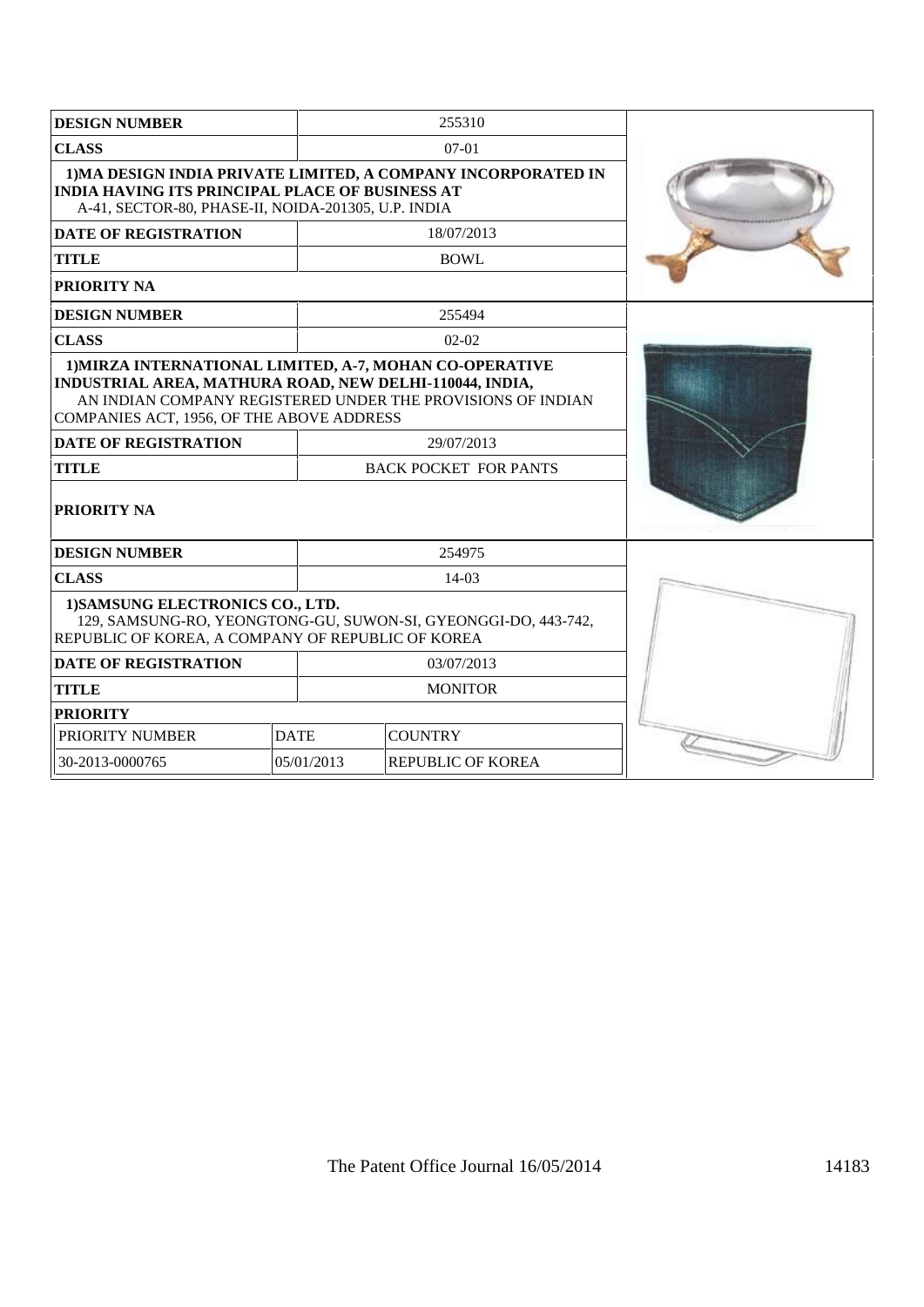| <b>DESIGN NUMBER</b>                                                                                                                                         |                           | 254190                |  |
|--------------------------------------------------------------------------------------------------------------------------------------------------------------|---------------------------|-----------------------|--|
| <b>CLASS</b>                                                                                                                                                 | 08-07                     |                       |  |
| 1) AMTUL HASEEN W/O LATE NISAR AHMED AGED ABOUT 58 YEARS<br>R/O 91/73, IFTIKHARABAD KANPUR (U.P.) INDIA, OF ABOVE ADDRESS                                    |                           |                       |  |
| <b>DATE OF REGISTRATION</b>                                                                                                                                  |                           | 30/05/2013            |  |
| <b>TITLE</b>                                                                                                                                                 |                           | <b>CLOSING DEVICE</b> |  |
| <b>PRIORITY NA</b>                                                                                                                                           |                           |                       |  |
| <b>DESIGN NUMBER</b>                                                                                                                                         |                           | 224853                |  |
| <b>CLASS</b>                                                                                                                                                 |                           | $20-03$               |  |
| 1) ALPHA LASERTEK (INDIA) LIMITED<br>PLOT NO.E-50, SECTOR-31, SITE-IV, KASNA INDUSTRIAL AREA, GREATER<br>NOIDA, DIST. GAUTAM BUDH NAGAR-201 308, U.P., INDIA |                           |                       |  |
| <b>DATE OF REGISTRATION</b>                                                                                                                                  |                           | 24/09/2009            |  |
| <b>TITLE</b>                                                                                                                                                 | HOLOGRAPHIC FILM          |                       |  |
| <b>PRIORITY NA</b>                                                                                                                                           |                           |                       |  |
| <b>DESIGN NUMBER</b>                                                                                                                                         | 255127                    |                       |  |
| <b>CLASS</b>                                                                                                                                                 |                           | $21 - 01$             |  |
| 1) VOLVO TRUCK CORPORATION,<br>OF 40508 GOTEBORG, SWEDEN                                                                                                     |                           |                       |  |
| <b>DATE OF REGISTRATION</b>                                                                                                                                  | 11/07/2013                |                       |  |
| <b>TITLE</b>                                                                                                                                                 | <b>TOY TRUCK</b>          |                       |  |
| <b>PRIORITY</b>                                                                                                                                              |                           |                       |  |
| PRIORITY NUMBER                                                                                                                                              | <b>DATE</b>               | <b>COUNTRY</b>        |  |
| 002179085-0001                                                                                                                                               | 06/02/2013<br><b>OHIM</b> |                       |  |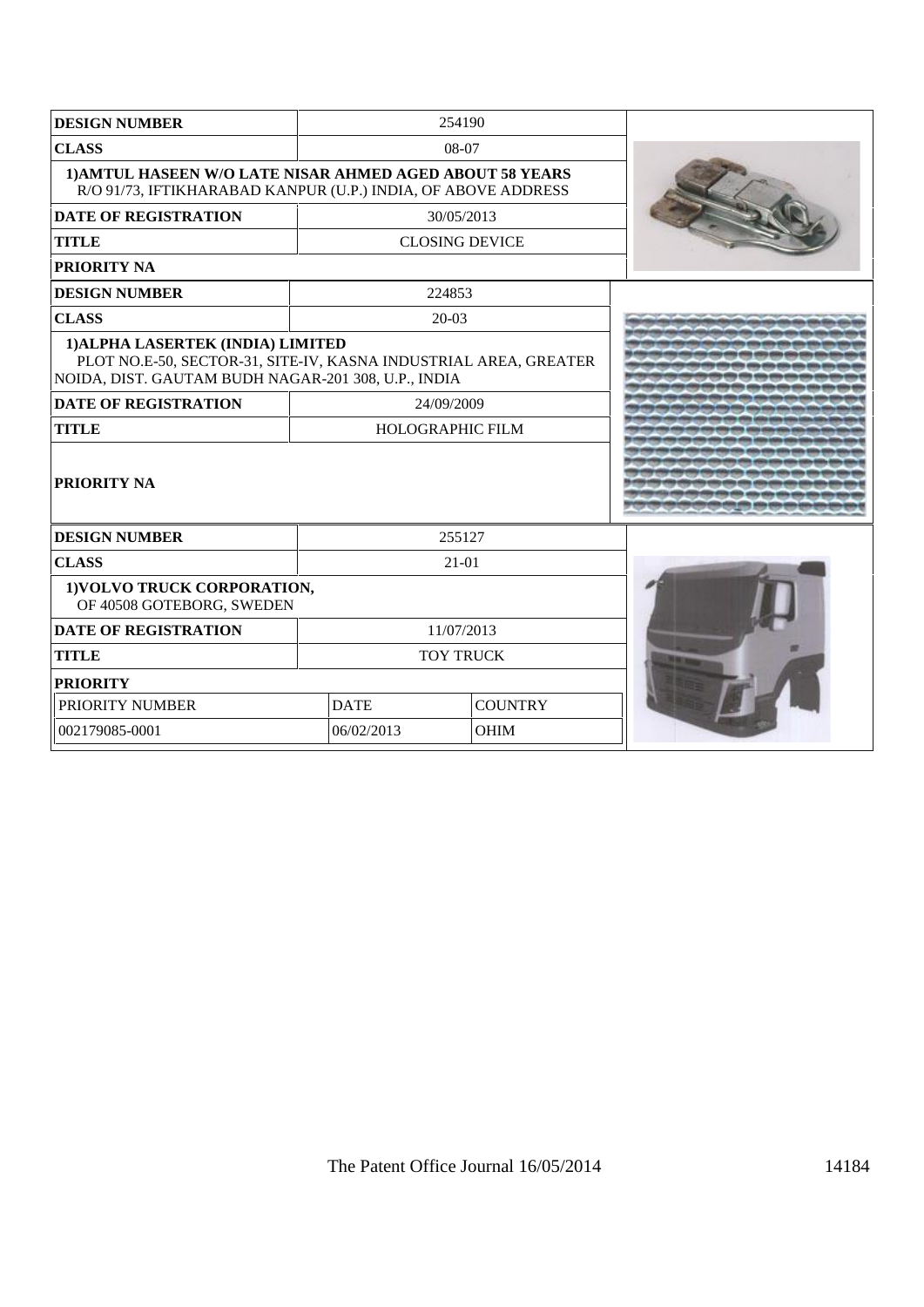| <b>DESIGN NUMBER</b>                                                                                                                                                                                                                                                                       |                            | 255250                             |  |
|--------------------------------------------------------------------------------------------------------------------------------------------------------------------------------------------------------------------------------------------------------------------------------------------|----------------------------|------------------------------------|--|
| <b>CLASS</b>                                                                                                                                                                                                                                                                               |                            | $08-06$                            |  |
| 1) MANISH VALJIBHAI ANDANI (ADULT AND INDIAN NATIONAL)<br><b>PROPRIETOR OF A'LON SALES CORPORATION (INDIAN PROPRIETORSHIP</b><br><b>CONCERN) HAVING PLACE OF BUSINESS_</b><br>KOTHARIYA MAIN ROAD, 50 FEET ROAD, NEAR SHIV PAN, BEHIND<br>BRAHMANI ELECTRIC, RAJKOT-360002 GUJARAT (INDIA) |                            |                                    |  |
| <b>DATE OF REGISTRATION</b>                                                                                                                                                                                                                                                                |                            | 16/07/2013                         |  |
| <b>TITLE</b>                                                                                                                                                                                                                                                                               |                            | <b>HANDLE</b>                      |  |
| <b>PRIORITY NA</b>                                                                                                                                                                                                                                                                         |                            |                                    |  |
| <b>DESIGN NUMBER</b>                                                                                                                                                                                                                                                                       |                            | 255540                             |  |
| <b>CLASS</b>                                                                                                                                                                                                                                                                               |                            | $22-06$                            |  |
| 1) RECKITT BENCKISER (BRANDS) LIMITED,<br>103-105 BATH ROAD, SLOUGH BERKSHIRE, SL1 3UH, UNITED KINGDOM                                                                                                                                                                                     |                            |                                    |  |
| <b>DATE OF REGISTRATION</b>                                                                                                                                                                                                                                                                |                            | 29/07/2013                         |  |
| <b>TITLE</b>                                                                                                                                                                                                                                                                               |                            | REFILL FOR INSECT REPELLENT DEVICE |  |
| <b>PRIORITY</b>                                                                                                                                                                                                                                                                            |                            |                                    |  |
| PRIORITY NUMBER                                                                                                                                                                                                                                                                            | <b>DATE</b>                | <b>COUNTRY</b>                     |  |
| 002175349-0005                                                                                                                                                                                                                                                                             | 30/01/2013<br>OHIM         |                                    |  |
|                                                                                                                                                                                                                                                                                            |                            |                                    |  |
| <b>DESIGN NUMBER</b>                                                                                                                                                                                                                                                                       |                            | 254856                             |  |
| <b>CLASS</b>                                                                                                                                                                                                                                                                               |                            | $14-02$                            |  |
| 1) BROTHER INDUSTRIES LTD., A CORPORATION ORGANIZED AND<br><b>EXISTING UNDER THE LAWS OF JAPAN,</b><br>15-1, NAESHIRO-CHO, MIZUHO-KU, NAGOYA-SHI, AICHI-KEN, JAPAN                                                                                                                         |                            |                                    |  |
| <b>DATE OF REGISTRATION</b>                                                                                                                                                                                                                                                                |                            | 28/06/2013                         |  |
| <b>TITLE</b>                                                                                                                                                                                                                                                                               |                            | <b>PRINTER</b>                     |  |
| <b>PRIORITY</b>                                                                                                                                                                                                                                                                            |                            |                                    |  |
| PRIORITY NUMBER                                                                                                                                                                                                                                                                            | <b>DATE</b>                | <b>COUNTRY</b>                     |  |
| 2012-032071                                                                                                                                                                                                                                                                                | 28/12/2012<br><b>JAPAN</b> |                                    |  |